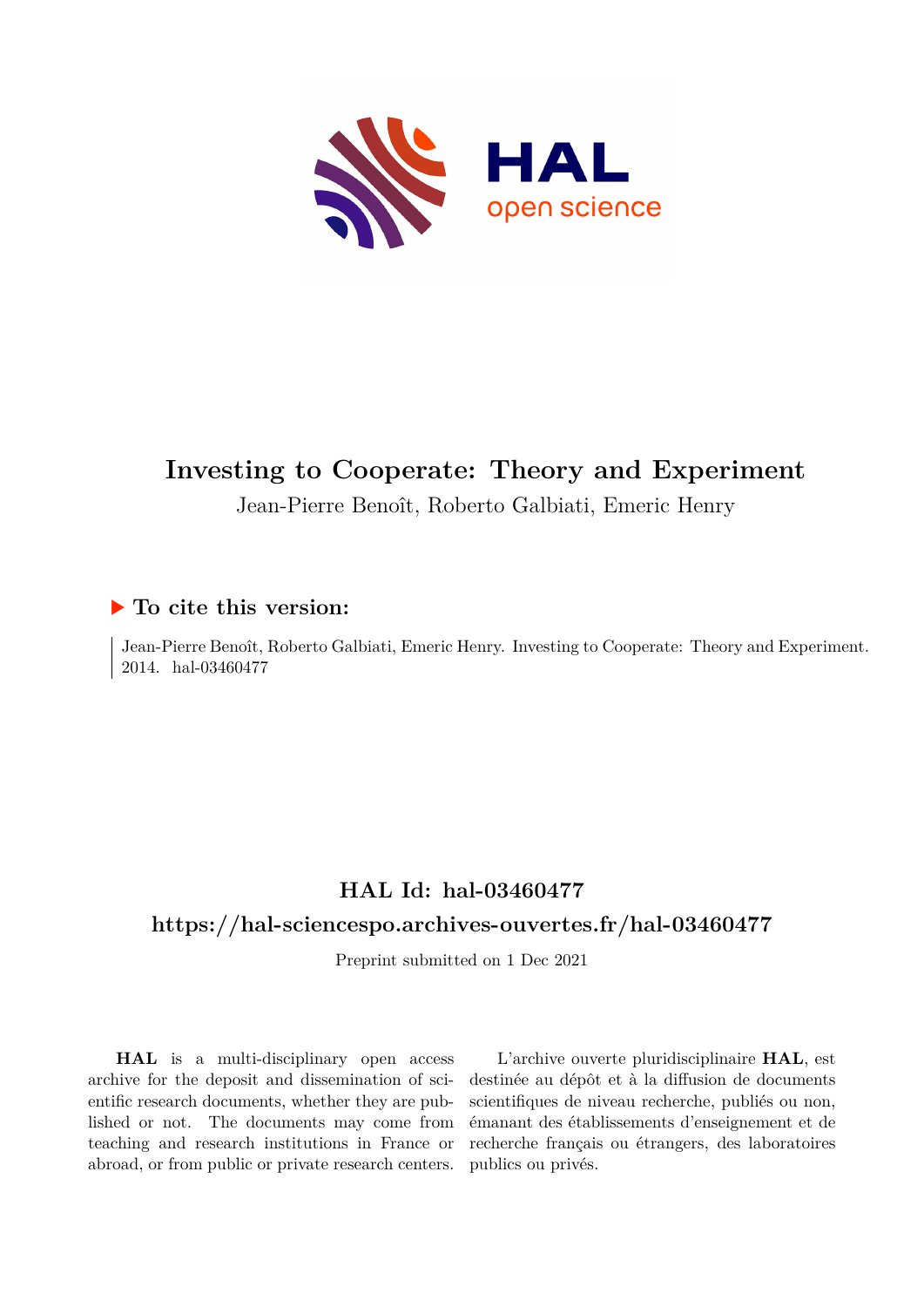# Investing to cooperate: theory and experiment\*<sup>†</sup>

Jean-Pierre Benoît<sup>†</sup>, Roberto Galbiati<sup>§</sup>and Emeric Henry<sup>¶</sup>

#### Abstract

We study theoretically and in a lab-experiment how legal protection affects the level and type of investments in a setting where a player chooses an investment level before interacting repeatedly with the same set of agents. The investment stochastically affects the payoffs of the game in every subsequent period. We show that without legal protection: investments will be made since repeated interactions can serve as a substitute for legal enforcement; investments with less volatile returns are more likely; the investor might be forced to invest more to keep other players cooperative. Experimental results are broadly consistent with the theoretical findings.

JEL: C72, C73, C91, C92 KEYWORDS: investment, experiments, repeated games, property rights

## 1 Introduction

A firm must decide how much to invest in innovation in an environment where intellectual property rights are weak; a user of a public good needs to choose how much to spend on improving its quality in a setting where overuse of the public good is a serious concern; an entrepreneur needs to determine how much to invest in a foreign country where there is a real risk of expropriation. In these types of situations, how does the absence of legal protection affect the level and the type of investments made?

It is well understood that repeated interactions can serve as a substitute for legal enforcement. For instance, Greif (1989 and 1993) finds that social norms in medieval times

<sup>∗</sup>A previous version of this paper was circulated under the title "Rational Parasites" (CEPR DP 9351) †We thank Sri Srikandan for invaluable help in programming the experiment.

<sup>‡</sup>London Business School

<sup>§</sup>CNRS OSC, Sciences-Po Paris

<sup>¶</sup>Sciences-Po Paris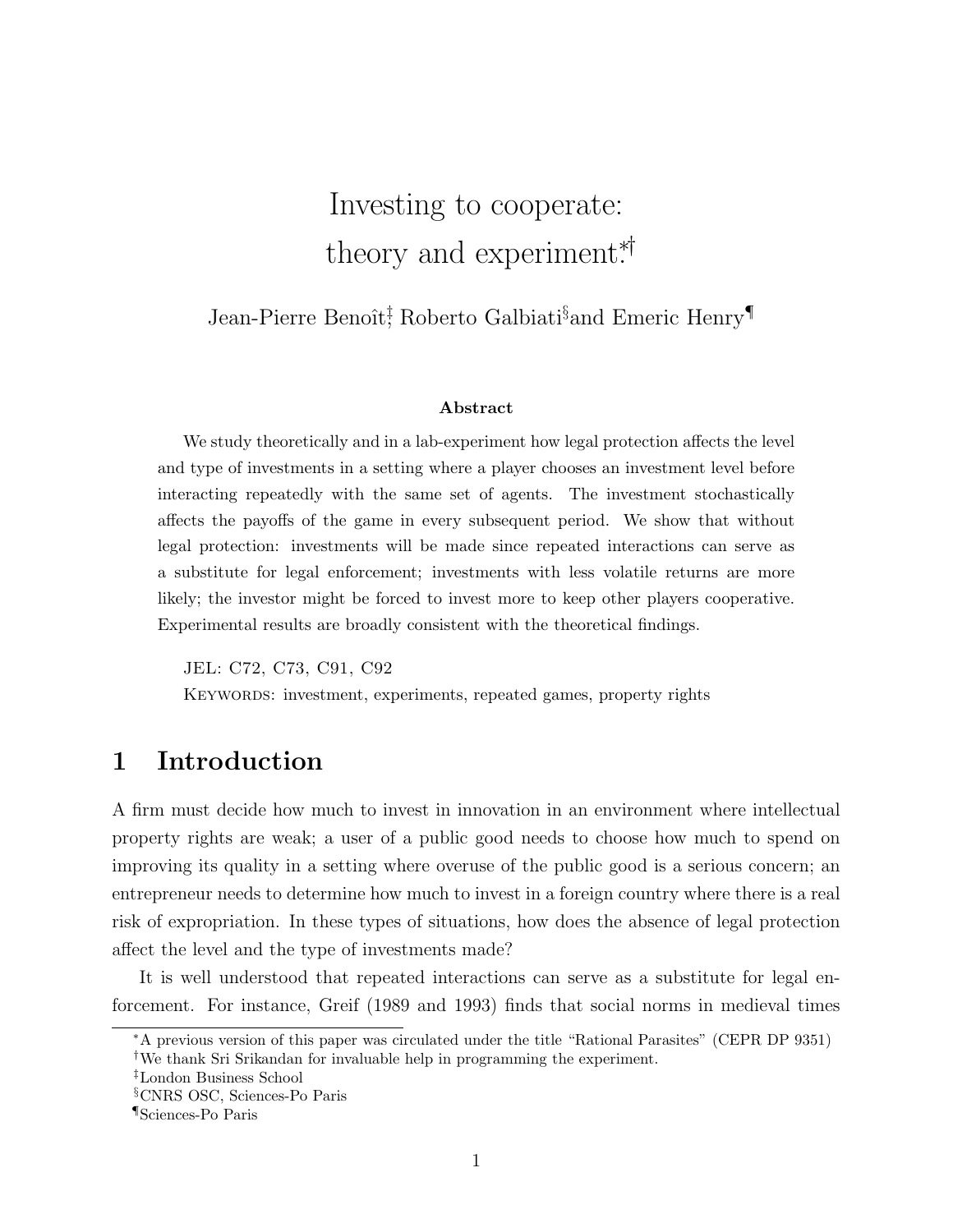were able to sustain long-distance trade in the absence of contract enforcement by courts. In this paper, we examine how informal enforcement, through repeated interactions, affects the initial investment decision. First, we find that high investment can take place without formal protection. Second, we find that, when legal protection is absent, investments leading to returns with low volatility, controlling for mean return, are more likely to be observed. Third, we show that the absence of protection may sometimes foster greater investment and we characterize conditions, based on the shape of returns or characteristics of the game, that can lead to such high levels of investment.

We conduct a laboratory experiment and, to some extent, the theoretical framework is built to structure and guide the interpretation of the experiment. Our experimental results are broadly consistent with our theoretical findings. To the best of our knowledge, this is the first experiment designed to compare the levels and types of investment with and without legal protection, and this can become a promising avenue of research for providing evidence on an issue extremely difficult to test with field data.<sup>1</sup> The experiment also contributes to the growing literature on infinitely repeated games in the lab. Finally, it also has value in shedding light on equilibrium selection in a setting characterized by multiple equilibria.

The basic structure of our theoretical model is as follows. An agent, Player 1, makes an initial investment which determines the i.i.d. stochastic distribution of payoffs in subsequent periods. There are two alternative regimes. In one, the investment benefits from legal protections that ensure that the agent captures the rents from his investment. In the other, the agent's investment is not protected. Instead, there are N other players who might grab a share of the payoffs in any period. We model the interaction of the  $N+1$  players as an infinitely repeated prisoner's dilemma.

We know theoretically that repeated interactions can serve as a substitute for outside enforcement. If players are arbitrarily patient, it is easy to sustain investment even without legal protection. With players who are only moderately patient, investment is more difficult. We characterize the type of investments most likely to be part of an equilibrium in the absence of protection and compare the investment levels with and without protection.

In the absence of legal protection, investment may require that players be able to cooperate, so that Player 1 can recoup his initial outlay. This "cooperation condition" is more easily satisfied when returns from investment are less volatile (formally linked to a second order stochastic dominance result). To see this, consider two distributions with identical mean but where the first is more volatile and payoffs can take larger values. In a period

 $1<sup>1</sup>A$  similar argument in favour of experiments in economics is given in Falk and Heckman (2009), where the authors focus in particular on the application to employment relations. Meloso at al. (2009) also conduct an experiment capturing innovative behavior where they compare different reward mechanisms.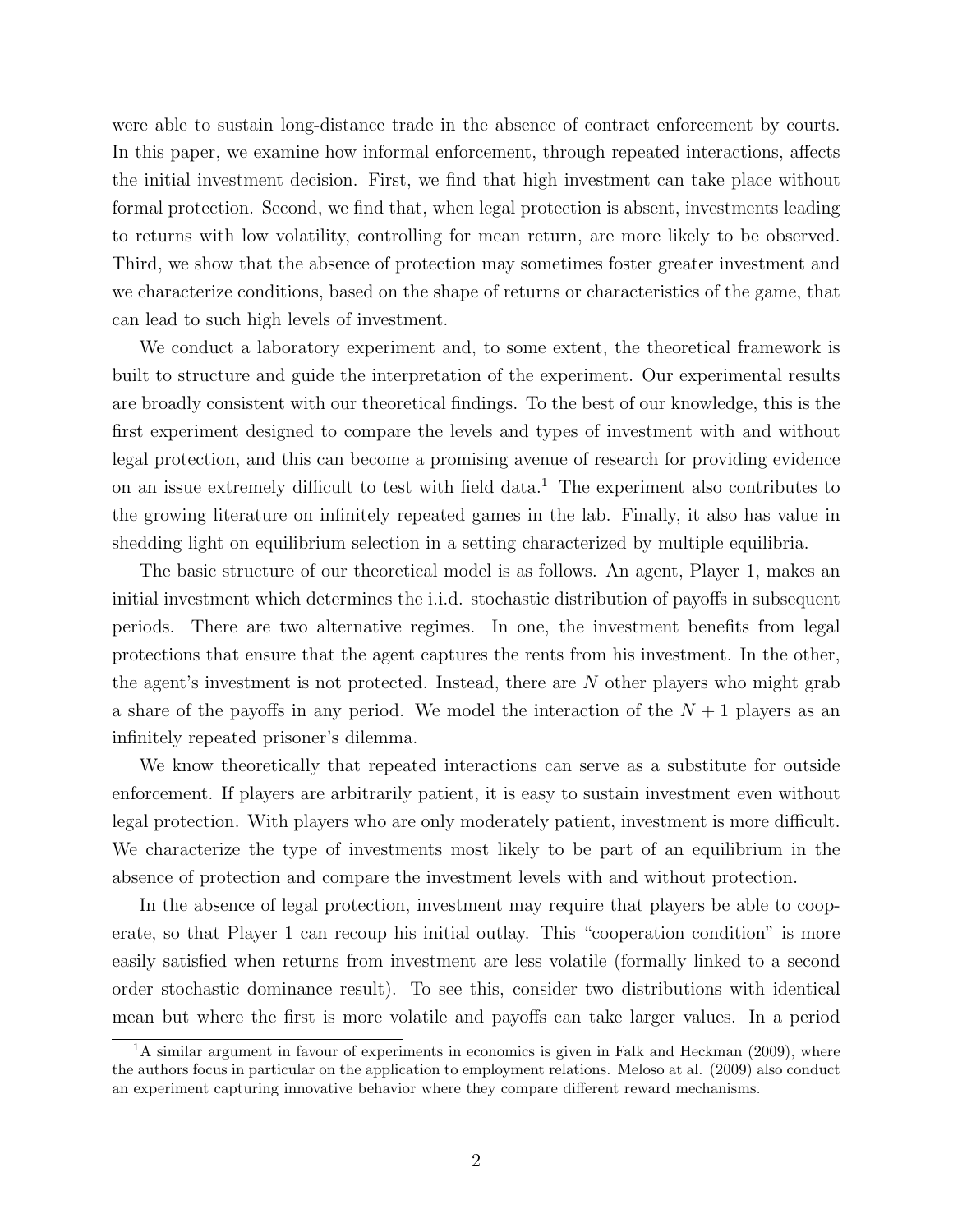where a large payoff is obtained, the temptation to deviate and grab a greater share of the payoff is acute, while the promise of the future remains fixed. It thus becomes less likely that the players are able to cooperate along paths that sometimes have very large period payoffs. This observation implies that, holding expected returns fixed, we should see relatively more low variance investments when legal protections are weak.

The need for firms to be able to cooperate also has implications for the level of investment. There are circumstances under which an agent will invest more if the investment is not legally protected. The reason is that higher initial investments shift up the distribution of future returns, thereby facilitating cooperation as the future returns to cooperation increase.

The experimental framework echoes the theoretical setup. Participants are randomly matched in pairs and one member of each pair initially has to make an investment. This initial investment determines, in each period of the indefinitely repeated game that follows, the probability of getting a prize of fixed value. In treatments with legal protection the investor obtains the full prize. In treatments without protection the two participants play a prisoner's dilemma. Overall we find, as represented in Figure 1, that the average level of investment in the no-protection regime is slightly higher than in the protection regime.

We also run two types of treatments where we vary the investment options, keeping the expected return fixed. For a given investment, in one treatment there is a high probability of having a low positive return and in the second a low probability of obtaining a high positive return (with the same mean). We find, in coherence with the logic sketched above, that cooperation is observed less often in the second treatment. Furthermore, in the second treatment, both the zero investment outcome and strictly higher levels of investments become more likely, suggesting that some participants revert to the degenerate equilibrium  $-$  no investment/ no cooperation – while others choose to invest more to foster cooperation.

Our theoretical and experimental results can speak to the renewed debate on the use of patents to encourage investments in innovation (Boldrin and Levine 2008, Bessen and Hunt 2007).<sup>2</sup> Our results show that legal protection is not necessary for positive levels of investment, and that the absence of patents may even lead to more innovation. There is some empirical evidence consistent with this idea. We describe in the conclusion the case of Red Hat, a very successful company selling an open source operating system and investing heavily in research. As acknowledged in Red Hat's annual report: "anyone can copy, modify

 $2B$ oldrin and Levine (2008) and Bessen and Hunt (2007) suggest that the software industry was more innovative before the introduction of patents. Our theory suggest one channel. There are a number of papers explaining how innovation may occur in the absence of any kind of formal protection (Scherer and Ross 1990, Benoît 1985, Henry and Ponce 2011, Henry and Ruiz-Aliseda 2012, Boldrin and Levine 2002 and 2005, see also Anton and Yao 1994 and 2002). These papers show, in different environments, that innovation can occur in the absence of formal protection. However, in all these contributions, less innovation is conducted than if the innovator was granted a monopoly.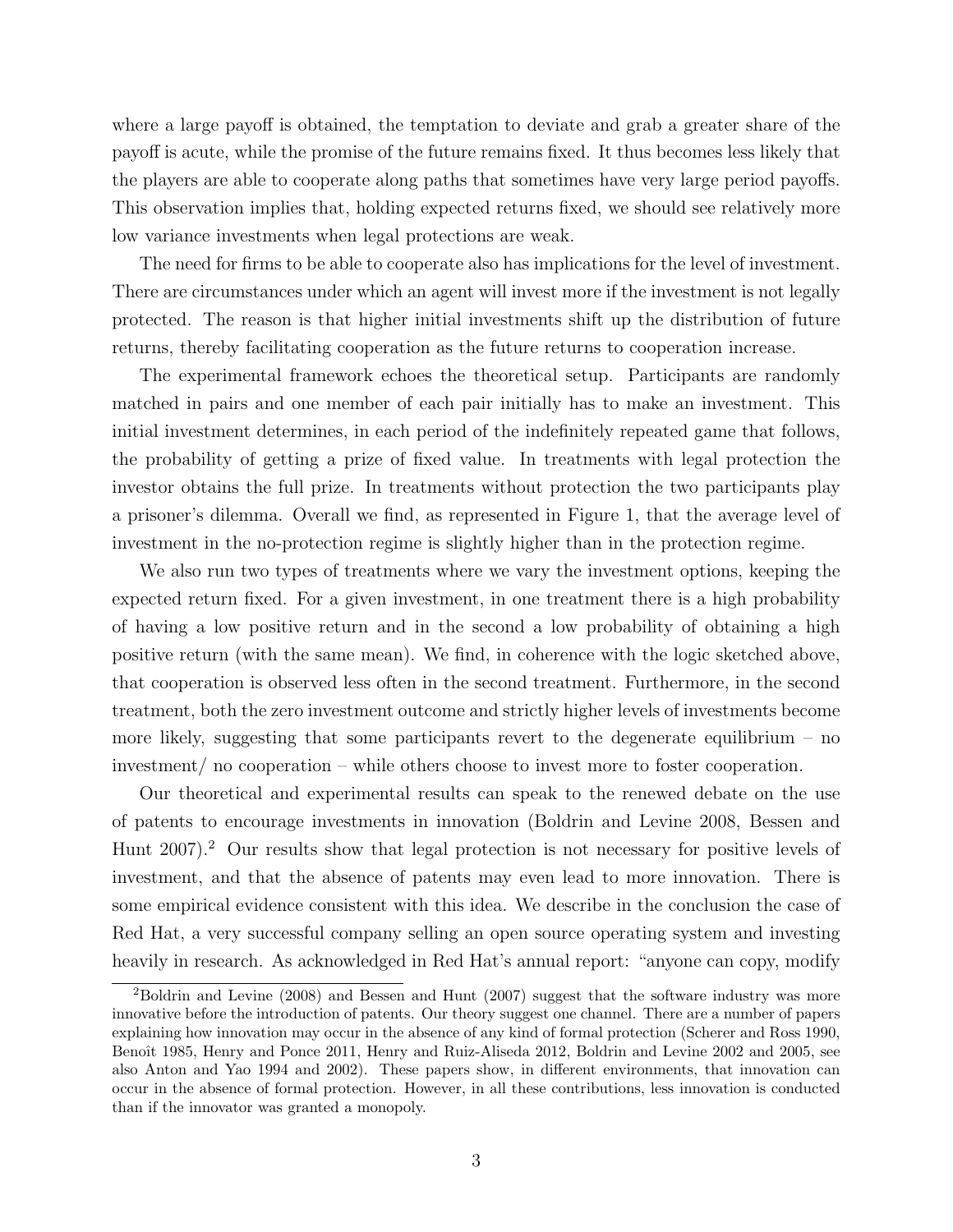and redistribute Red Hat Enterprise Linux". Numerous clones do indeed exist, but they appear to avoid competing aggressively and do not gain much market share. We argue this behavior is coherent with our theory and that Red Hat could potentially be more innovative than if it had full property rights on its innovations.

The idea that repeated interactions can serve as a substitute for legal enforcement is already well developed. Greif (1989, 1993) provides historical evidence. It is also the starting point of the relational contracting literature (Klein and Leffler 1981, Levin 2003) that looks more in detail at the contractual terms when interactions are repeated and contracts incomplete. However, in these papers, investment is absent. One exception is Halac (2013), who examines a similar setup to ours, with an investment decision before a repeated game. She also finds that investment might be higher than in a fully contractible benchmark. Whereas our player invests more in order to facilitate cooperation in a prisoner's dilemma, in Halac the player invests more in order to increase her payoff from a bargaining game. The focus of Halac's paper is quite different than ours and this is reflected in the setup of her model. Halac is interested in studying the contractual terms, not systematically comparing investment levels across protection levels nor the type of investments observed in the different regimes.<sup>3</sup> In addition, since an important contribution of our paper is the experimental evidence, our theoretical model is partly targeted towards formulating lab-testable implications.

Ramey and Watson (1997) also examine a setting where a prior investment affects the shape of a prisoner's dilemma (in their setting, the investment affects only the payoff when both cooperate). They share the idea that higher up-front investment favors cooperation. They do not however focus on the comparison of investment levels between regimes nor do they study the types of investment we can expect across regimes. They focus more specifically on how this initial decision endogenously affects job destructions over the business cycle. In a very different setup, Levine and Modica (2013) also examine a prior investment stage before a repeated interaction. The game is a public goods game and they focus on how peer discipline can encourage initial investment

Importantly, our study contributes to the recent experimental literature on cooperation and collusion in infinitely repeated games (Roth and Murnigham 1978; Dal Bo 2005; Dreber et al. 2008; Camera and Casari 2009; Aoyagi and Frechette 2009; Dal Bo and Frechette 2011; Bigoni, Potters and Spagnolo 2012). As several of these papers, our findings highlight the fact that players are sensitive to the future expected profits when taking their current decisions.<sup>4</sup> However, while this literature has mainly focused on understanding both the

<sup>3</sup>Furthermore, the returns in her model (provided agents trade) are identical across periods and she therefore cannot obtain results in the spirit of our second order stochastic dominance argument.

<sup>&</sup>lt;sup>4</sup>Indeed we will find that cooperation is higher when the investor invested more initially.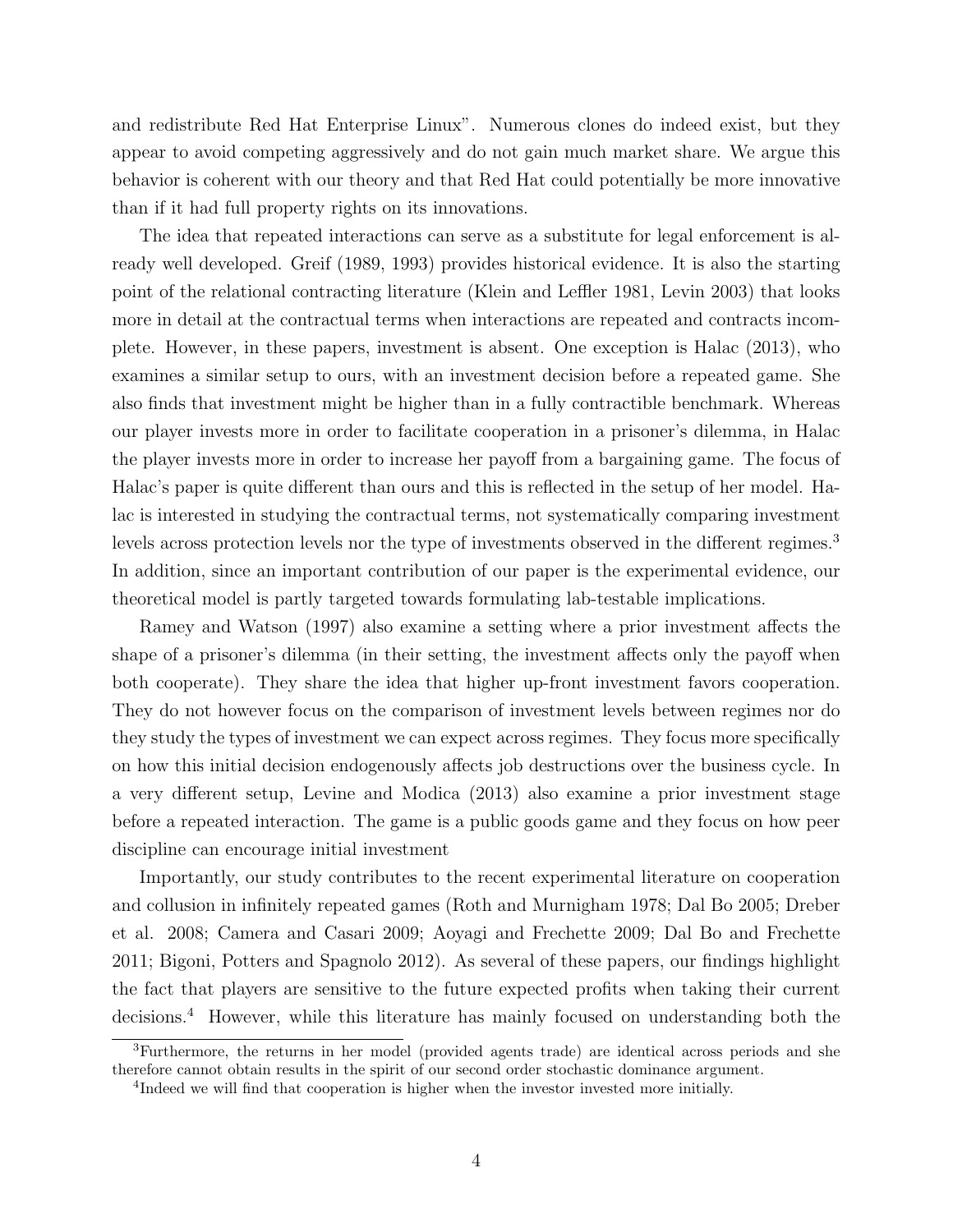dynamics of cooperation and the conditions favouring collusion or cooperation in infinitely repeated games, our focus is to compare investment choices under different institutional regimes. To the best of our knowledge, we are the first to examine experimentally this type of game where a date zero decision influences the type of game played repeatedly afterwards. Furthermore, this paper is also one of the few that offers an experimental comparison of environments with and without protection.

Our paper, is also related to the literature on collusion in Rotemberg and Saloner (1986), who study collusion in a stochastic environment over the business cycle. We add investments in this framework. One interpretation of our model is that it endogenises the shape of the business cycle. We also model the stochastic return differently, which allows us to characterize the condition on second order stochastic dominance. In a similar vein, Dal Bo (2007) studies collusion when the interest rate fluctuates.

The remainder of the paper is organized as follows. In Section 2, we introduce the model. In Section 3, we characterize the equilibria and derive our main theoretical results. In Section 4, we present the experimental setup and results. All proofs, tables and figures are presented in the appendix.

## 2 Model

In this section, we present a formal model that is general enough to encompass many scenarios of interest. In the next section, we supply several applications.

In period 0, Player 1 makes an initial investment k. The size of this initial investment stochastically affects the payoffs in subsequent period. Specifically, given a period 0 investment k,  $F(\pi, k)$  is the i.i.d. cumulative probability distribution of the payoff relevant variable  $\pi \geq 0$  in each subsequent period. We assume that  $F(0,0) = 1$ , so that investment is necessary for a positive return, and, for  $k' > k$ ,  $F(\pi, k')$  (weakly) first order stochastically dominates  $F(\pi, k)$ .

In the game with legal protection, in period  $t \geq 1$  player 1 mechanically collects the payoff realization  $\pi_t$  while the other players earn 0. Player 1 chooses an investment level that maximizes his total expected discounted profits. That is, Player 1 chooses  $k$  (in period 0) to maximize  $-k + \sum_{t=1}^{\infty} \delta^t \int_0^{\infty} \pi dF(\pi, k) = -k + \frac{\delta}{1-\delta} E(\pi | k)$ , where  $E(\pi | k) = \int_0^{\infty} \pi dF(\pi, k)$  $\infty$ . We suppose the maximization problem has a solution  $k^* > 0$ .

Without legal protection, following Player 1's initial investment the  $N+1$  players engage in an infinite horizon game, as follows. In each period  $t \geq 1$ , the players play a prisoner's dilemma whose "scale" depends on the realization  $\pi_t$ . As we will see, it is more difficult for firms to cooperate in a period where the payoff realization is large. Hence, it may be in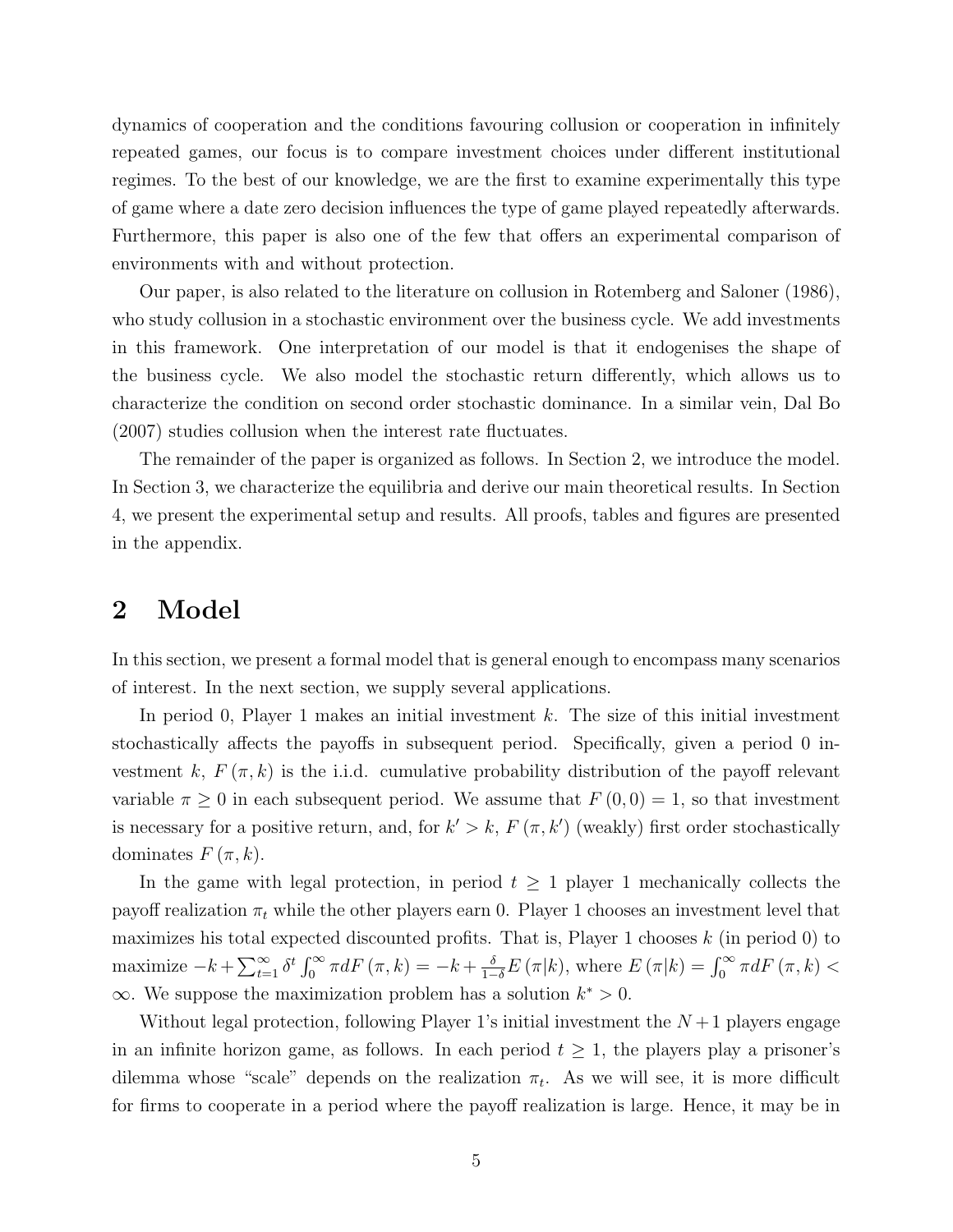Player 1's interest to restrict the size of the payoff and we give him the option of doing so by choosing, at no cost, a maximum value  $\bar{\pi}$  that the variable  $\pi$  can take. We allow that  $\bar{\pi}$ can be chosen to be  $\infty$ , so that no constraint is imposed.

More precisely, the players engage in the following game:

- In period  $t = 0$ , Player 1 chooses  $k \geq 0$  and  $\bar{\pi} \in (R_+, \infty)$ .
- In each period  $t \geq 1$ ,
	- 1. A draw  $\pi_t$  of the payoff relevant variable is taken from  $F(\pi, k)$ .
	- 2. Every player chooses between two actions C ("cooperate") and D ("deviate") as a function of  $(h_t, \pi_t)$ , where  $h_t$  denotes the history of play up to date t.
- With two players, i.e.,  $N+1=2$ , payoffs are described by the following matrix, where  $\hat{\pi}_t = \min(\pi_t, \overline{\pi})$ :

$$
\begin{array}{cc}\nC & D \\
C & (\alpha_1 \hat{\pi}_t, \alpha_o \hat{\pi}_t) & (\gamma_1 \hat{\pi}_t, \beta_o \hat{\pi}_t) \\
D & (\beta_1 \hat{\pi}_t, \gamma_o \hat{\pi}_t) & (\lambda_1 \hat{\pi}_t, \lambda_o \hat{\pi}_t)\n\end{array}
$$

We assume  $\beta_i > \alpha_i, \lambda_i \geq \gamma_i, \lambda_i < \alpha_i$ , and  $1 > \beta_i$ . These conditions mean that the game played in each period is a prisoner's dilemma, albeit one with, potentially, weakly dominant strategies rather than strictly dominant ones. This potential difference is not important and is only relevant for the experiment we run. The condition  $\beta_1$  < 1 ensures that Player 1 always does worse in the absence of legal protections.

• The game with  $N+1$  players generalizes the matrix. If everyone plays C, the payoff of player 1 is given by  $\alpha_1\hat{\pi}_t$  and the payoff of players  $\{2, ..., N+1\}$  is given by  $\alpha_o\hat{\pi}_t$ . If player 1 plays D and all the others play C, player 1 obtains  $\beta_1 \hat{\pi}_t$  and players  $\{2, ..., N + 1\}$ obtain  $\gamma_o \hat{\pi}_t$ . If a single player other than 1 deviates, player 1 gets  $\gamma_1 \hat{\pi}_t$ , the deviator gets  $\beta_o \hat{\pi}_t$  and all the others get  $\gamma_o \hat{\pi}_t$ . Finally, if at least two players play D, player 1 obtains  $\lambda_1 \hat{\pi}_t$  and the other players obtain  $\lambda_o \hat{\pi}_t$ <sup>5</sup> Again,  $1 > \beta_i > \alpha_i > \lambda_i \geq \gamma_i$ . Throughout, we consider games where the payoff of players  $\{2, ..., N + 1\}$  are symmetric, though our results can be extended to allow for asymmetries.

The dynamic game will typically have many equilibria. For ease of exposition, we restrict ourselves to symmetric subgame perfect equilibria. In such equilibria, along the equilibrium

<sup>5</sup>These payoffs are chosen to keep the notation to a minimum. In most applications of the model, it makes more sense for a player's payoff from choosing  $D$  to strictly decrease as the number of other players choosing  $D$  increases. We could make that assumption instead without changing our results.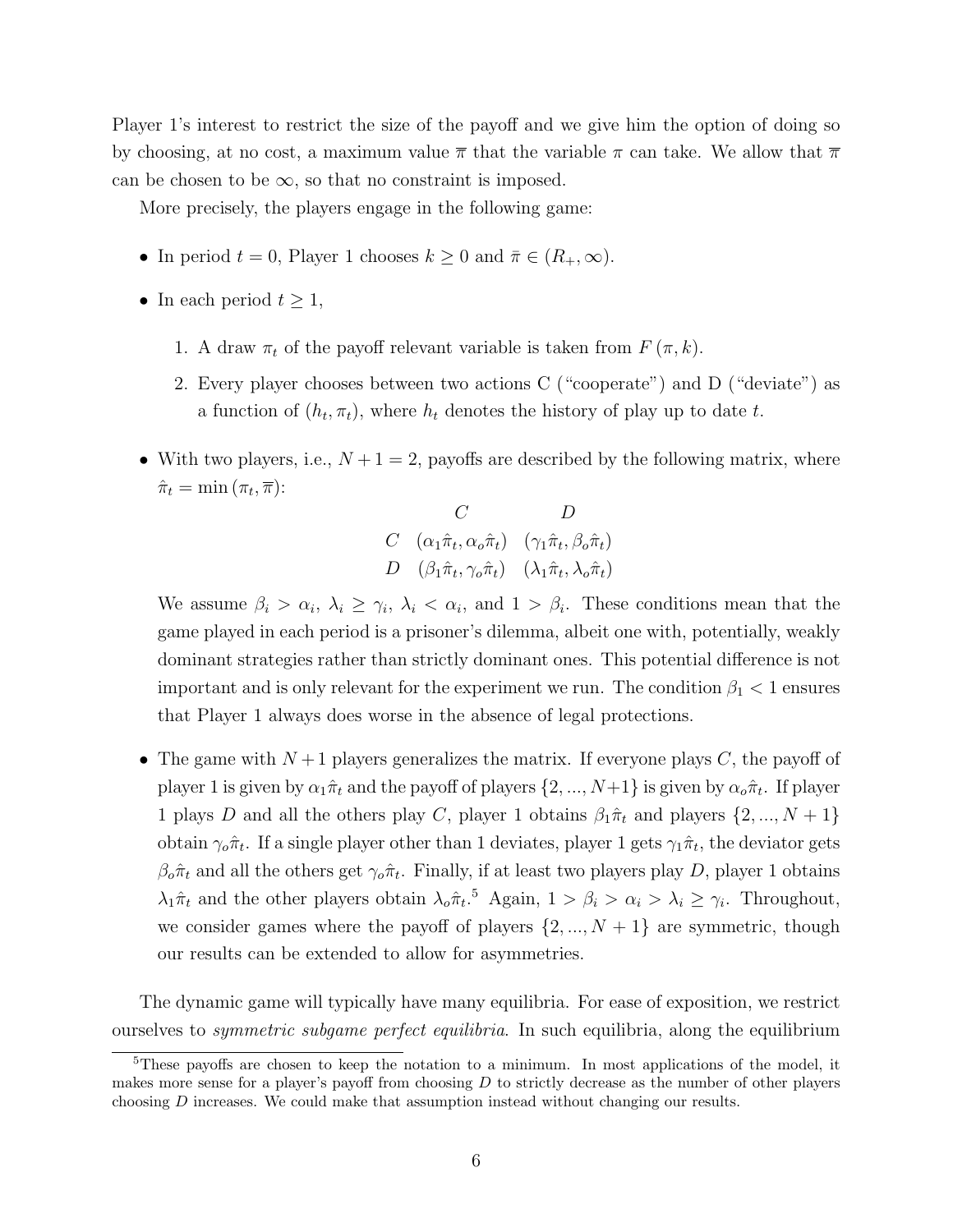path of play, either every player chooses C or every player chooses D. Our analysis can be extended to allow for asymmetric equilibria. In Section 3.2, we discuss an example in which we consider all equilibria, without affecting the results. We note also that the restriction to symmetric strategies is less severe than it may at first appear as the stage game itself may be asymmetric. Thus, when the players cooperate this could be with a split that purposely favours Player 1 – that is,  $\alpha_1 > \alpha_0$  – in order to compensate Player 1 for his initial investment.<sup>6</sup>

For player i,  $\alpha_i - \lambda_i$  provides a measure of the gains from cooperating, while  $\beta_i - \alpha_i$  measures the instantaneous benefits from deviating. It turns out that an essential characteristic of the game is the following parameter, which we call the "cooperation ratio" of the game:

$$
R \equiv min_i \left[ \frac{\alpha_i - \lambda_i}{\beta_i - \alpha_i} \right]
$$

The cooperation ratio will be shown to be useful in structuring comparisons between investment levels with and without protection. Below, we study some applications of the model.

#### 2.1 Application 1: investment in innovation

A growing share of innovation is conducted without the protection of patents. Consider the case of the firm Red Hat, which we discuss in more detail in the conclusion. Most of its revenues come from the sale of a pre-compiled version of the open source operating system Linux, called Red Hat Enterprise Linux. Anyone can copy and resell this software and numerous clones do indeed exist. However, these clones tend not to be very aggressive. Furthermore, even in this environment with no protection, Red Hat invests a lot in innovation: it is the biggest contributor to the Linux Kernel and pays the salaries of most of its researchers.

The model can be used to represent the interaction between an innovator and a set of imitators, such as Red Hat and its clones. With this interpretation, the initial investment  $k$  is an investment in innovative capability, such as a research facility. This investment determines the probability distribution of future innovations.<sup>7</sup> In each period, the firm

<sup>&</sup>lt;sup>6</sup>In a more general model, the shares of the players could be made endogenous. We have analyzed such a model for the special application of innovation. There, the players play a pricing game in which they may generate an uneven split by choosing different capacities. (Giving Player 1 a greater share eases his investment constraint but makes cooperation more difficult in the subgame.) With appropriate modifications, the results of this paper go through.

<sup>&</sup>lt;sup>7</sup>In a more general model, this stock investment would be complemented by on-going research expenditures. We considered such a model in an earlier version, but this complication does not change our main results.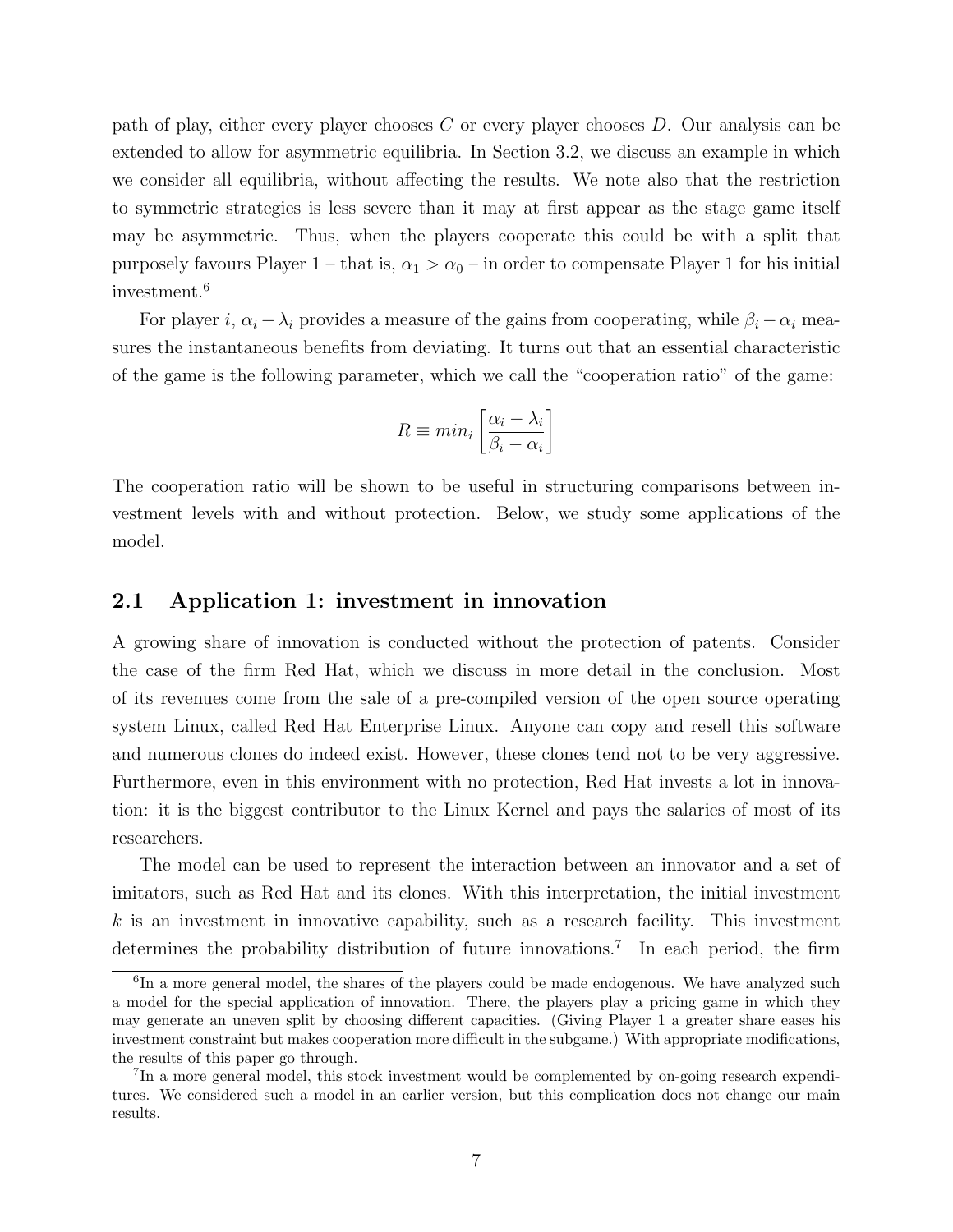randomly develops an innovation which can instantly be brought to market. The market value of an innovation degrades over time; for simplicity, the life span of a new product is exactly one period. The realization  $\pi_t \geq 0$  is then monopoly profits in period t. In each period, the firms play a prisoner's dilemma in which defecting corresponds to charging a low price, while cooperating corresponds to charging the monopoly price, with one caveat: if the payoff realization is exceptionally high, the firms may choose to cooperate on a lower price yielding  $\bar{\pi}$  instead of  $\pi$ . This possibility is modeled by firm 1's choosing  $\bar{\pi}$  in period 0.

With this interpretation, an innovator with a patent simply captures monopoly profits. Without a patent, suppose that marginal cost is constant and, say, the firms split the market symmetrically when they cooperate. We then have  $\alpha_i = \frac{1}{N+1}$ ,  $\frac{1}{N+1} < \beta_i < 1$ ,  $\gamma_i = 0$ , and  $0 \leq \lambda_i < \frac{1}{N+1}$ .<sup>8</sup> By setting  $\lambda_i = 0$ , we can think of  $(D, D)$  as a reduced form way of modeling a price war down to marginal cost.

#### 2.2 Free-rider problem with weak property rights

In her Nobel lecture (2010), Ostrom describes her work on the different institutional arrangements governing common pool resources. Referring to large scale studies of irrigation, she notes that "farmer-managed systems are likely to grow more rice, distribute water more equitably and keep their systems in better repair than government systems." In the case of forests, she describes activities undertaken by some members of the community to preserve the quality of the public good.

Our model can be used to describe the interaction between users of a public good (such as the wood from a forest in Ostrom's example). In period 0, Player 1 has the capacity to make an initial investment that will increase the quality of the public good. In each period t, a draw of  $\pi_t$  is taken, where  $\pi_t$  is total size of the public good. The stochastic aspect in the case of the forest is due, say, to fluctuating weather conditions.

With legal property rights, Player 1 controls access to the good. Without property rights, following a realization  $\pi_t$  the players decide on their levels of consumption of the public good. Action C corresponds to consuming a low amount and D a high amount. Consumption at the low level provides a personal benefit, while exerting minimal externalities on the other parties. Consumption at a high level imposes significant costs, so that all players consuming at a high level is unsustainable for that period. As written, this model does not take into account the dynamics of overuse of the public good in the sense that there is no linkage between the consumption today and the level of  $\pi$  tomorrow. The externality is captured

<sup>&</sup>lt;sup>8</sup>Thus, if  $N = 4$ , when two firms play D each one earns  $\frac{5}{5}$ , which is the same payoff they would earn if all the firms played D. As indicated in footnote 4, this is for notational ease. We could instead have that when m firms play D each one earns  $\frac{\zeta}{m}$  without affecting our results.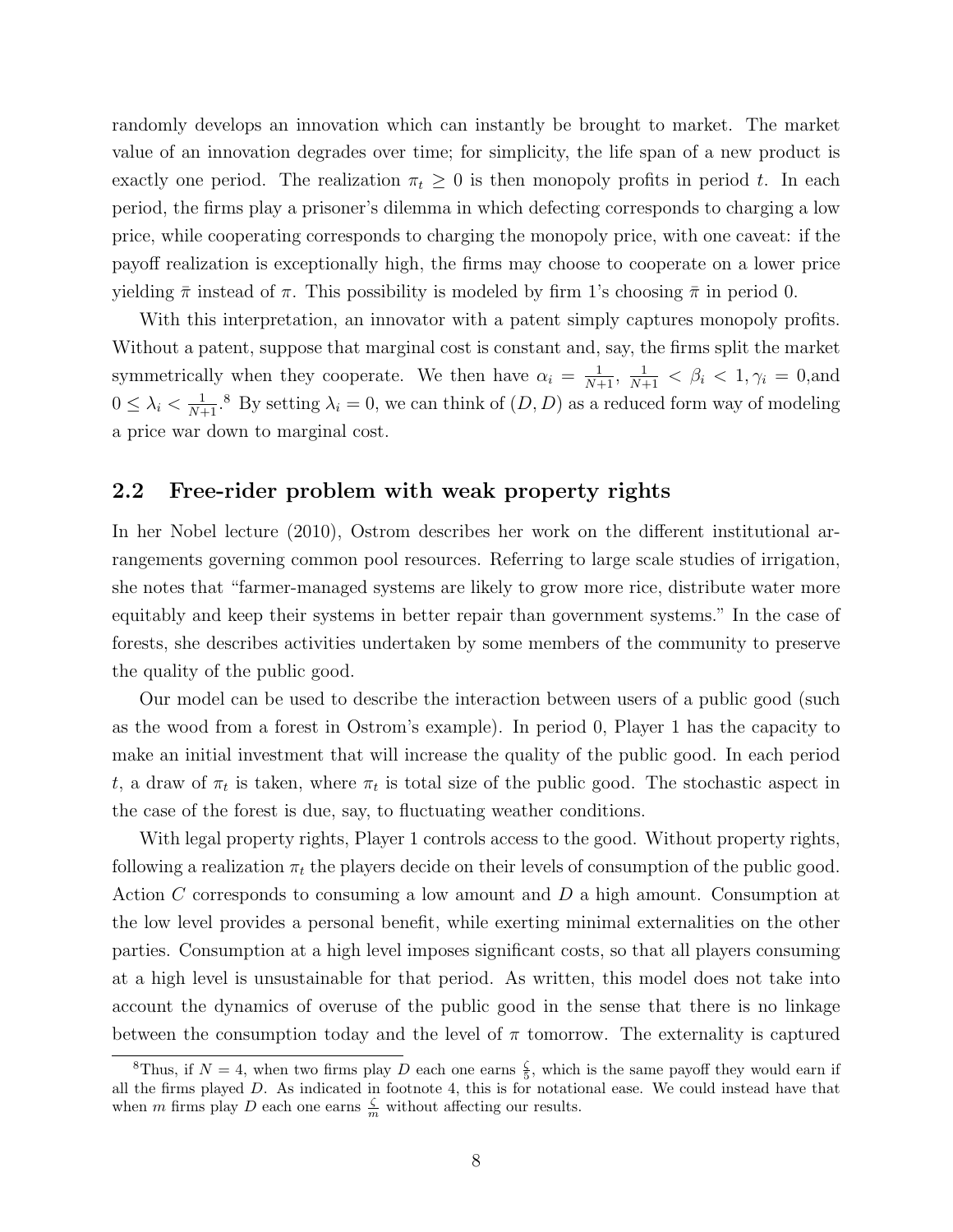here only within the period, but the model could be generalized to capture the dynamic externality.

#### 2.3 Application 3: investing in countries with weak property rights

Institutions play a key role in the amount of foreign direct investment flowing into countries (Benassy-Quere et al 2007; Wheeler and Mody 1992; Daude and Stein 2007). The enforcement of legal rules also impacts the type of sectors attracting investments, although evidence is a bit scarce. Our model can capture the decision of a firm investing in a country where it faces a risk of expropriation. The size of the initial investment affects the stochastic production that the investment can generate. In each period that follows, the government decides whether or not to expropriate the firm.

Specifically, we think of expropriation as imposing a very high tax rate. The firm decides whether to evade taxes and the government simultaneously decides on the tax rate. In the case of a reliable legal system, the tax authority cannot arbitrarily impose an exorbitant high tax rate and the firm cannot evade. In the absence of a reliable legal system, the two players play a prisoner's dilemma. For the firm, C corresponds to not evading and paying the full amount of taxes while D corresponds to evading a fixed portion  $1 - e$  of the production at a cost  $c(1-e)\pi$  (cost of dissimulating some income). For the tax authority C corresponds to picking a low tax rate  $\underline{\tau}$  and  $D$  a high one  $\overline{\tau}$  (i.e., expropriate the firm). The game is then the following:<sup>9</sup>

$$
C
$$
  
\n
$$
C
$$
  
\n
$$
C
$$
  
\n
$$
(1 - \tau)\pi, \tau\pi
$$
  
\n
$$
D
$$
  
\n
$$
(1 - \overline{\tau})\pi, \overline{\tau}\pi
$$
  
\n
$$
D
$$
  
\n
$$
((1 - \tau)e\pi + (1 - c)(1 - e)\pi, \tau e\pi)
$$
  
\n
$$
(\tau - \overline{\tau})e\pi + (1 - c)(1 - e)\pi, \overline{\tau}e\pi
$$

We return to this example at the end of section 3.2 when interpreting the results.

## 3 Investments with and without protection

#### 3.1 Equilibria

In the absence of legal protection, there always exists a *degenerate* equilibrium in which everyone plays D in periods  $t = 1, 2, \ldots$ , regardless of the value of  $\pi$ , and Player 1 invests, accordingly,  $k_d = \arg \max_k \left\{-k + \frac{\delta}{1-\delta}\right\}$  $\frac{\delta}{1-\delta}\lambda_1 \int_0^\infty \pi dF(\pi, k)$ . If returns are small when players

<sup>&</sup>lt;sup>9</sup>To satisfy the constraints imposed on the coefficients, we need the following conditions  $(1 - \tau)\pi$  $(1 - \underline{\tau})e\pi + (1 - c)(1 - e)\pi$ ,  $\underline{\tau}\pi < \overline{\tau}\pi$ ,  $(1 - \underline{\tau})\pi > (1 - \overline{\tau})e\pi + (1 - c)(1 - e)\pi$  and  $\underline{\tau}\pi > \overline{\tau}e\pi$ . Sufficient conditions are  $\underline{\tau} > c$  and  $\overline{\tau}e - \underline{\tau} + c(1 - e) > 0$ .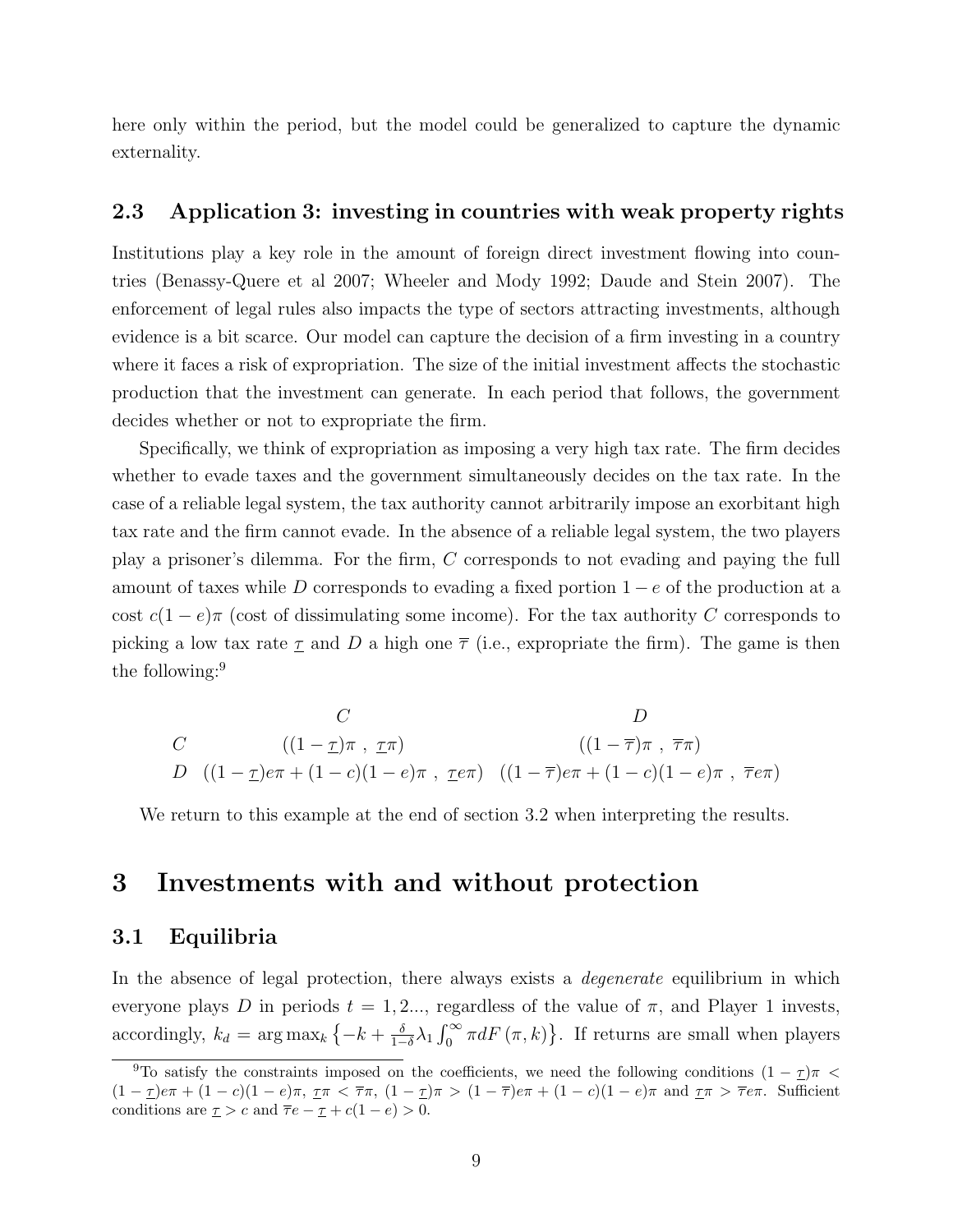do not cooperate (i.e.,  $\lambda_1$  small), then  $k_d$  will be small and may well be zero. This is the outcome most people have in mind when thinking of environments without legal rules.

There can also exist non-degenerate equilibria where Player 1 invests a significant amount. Indeed, it is already well understood that repeated interactions can serve as a substitute for legal enforcement. For any investment  $k$ , if players are arbitrarily patient they will be able to cooperate in the subgame following period 0. Moreover, the discounted sum of payoffs from repeated cooperation will more than compensate an arbitrarily patient Player 1 for his investment.

However, while significant investment may be easy with arbitrarily patient players, it is trickier with moderately patient players who value short term gains. Proposition 1 describes the conditions for an investment of  $k \neq k_d$  by Player 1 to form part of an equilibrium. These conditions are that i) the players manage to play cooperatively – hence, they prefer playing C in every period to deviating for one period and subsequently obtaining the non-cooperative payoff forever (which is captured by condition  $(2)$  below) and ii) Player 1 prefers investing k to playing the degenerate equilibrium (condition 3).

Proposition 1 A choice of k by Player 1 forms part of a symmetric subgame perfect equilibrium if and only if either, a)

$$
k = k_d \tag{1}
$$

or b) there exists a  $\tilde{\pi}$  such that:

$$
\widetilde{\pi} \le \frac{\delta}{1-\delta} R\left(\int_0^{\widetilde{\pi}} \pi dF\left(\pi, k\right) + \widetilde{\pi}\left(1 - F\left(\widetilde{\pi}\right)\right)\right) \tag{2}
$$

and

$$
-k + \frac{\delta}{1-\delta}\alpha_1 \left( \int_0^{\widetilde{\pi}} \pi dF\left(\pi, k\right) + \widetilde{\pi}\left(1 - F\left(\widetilde{\pi}\right)\right) \right) \geq -k_d + \frac{\delta}{1-\delta}\lambda_1 \int_0^{\infty} \pi dF\left(\pi, k_d\right) \tag{3}
$$

Consider a path where Player 1 has limited the maximum payoff realization to  $\tilde{\pi}$  by choosing  $\bar{\pi} = \tilde{\pi}$  in period 0. Condition (2) guarantees that the players cooperate for all payoff realizations smaller or equal to  $\tilde{\pi}$  (if there are no incentives to deviate for a realization  $\widetilde{\pi}$ , then it is also the case for a realization  $\pi \leq \widetilde{\pi}$ ). The term  $\int_0^{\widetilde{\pi}} \pi dF(\pi, k) + \widetilde{\pi}(1 - F(\widetilde{\pi}))$  is the expected per period payoff when, for any realization of  $\pi$  above  $\tilde{\pi}$ , the payoff is limited to  $\widetilde{\pi}$ .

To understand the reason that Player 1 may choose to impose an upper bound  $\bar{\pi}$ , let  $\widetilde{\pi}_{\text{max}} = \{\sup \widetilde{\pi} \text{ s.t. } (2) \text{ holds}\}.$  Since the right hand side of  $(2)$  is bounded  $(\text{by } \frac{\delta}{1-\delta}R * E(\pi|k)),$ we have  $\tilde{\pi}_{\text{max}} < \infty$ . The quantity  $\tilde{\pi}_{\text{max}}$  provides an upper bound on the realization of  $\pi$  for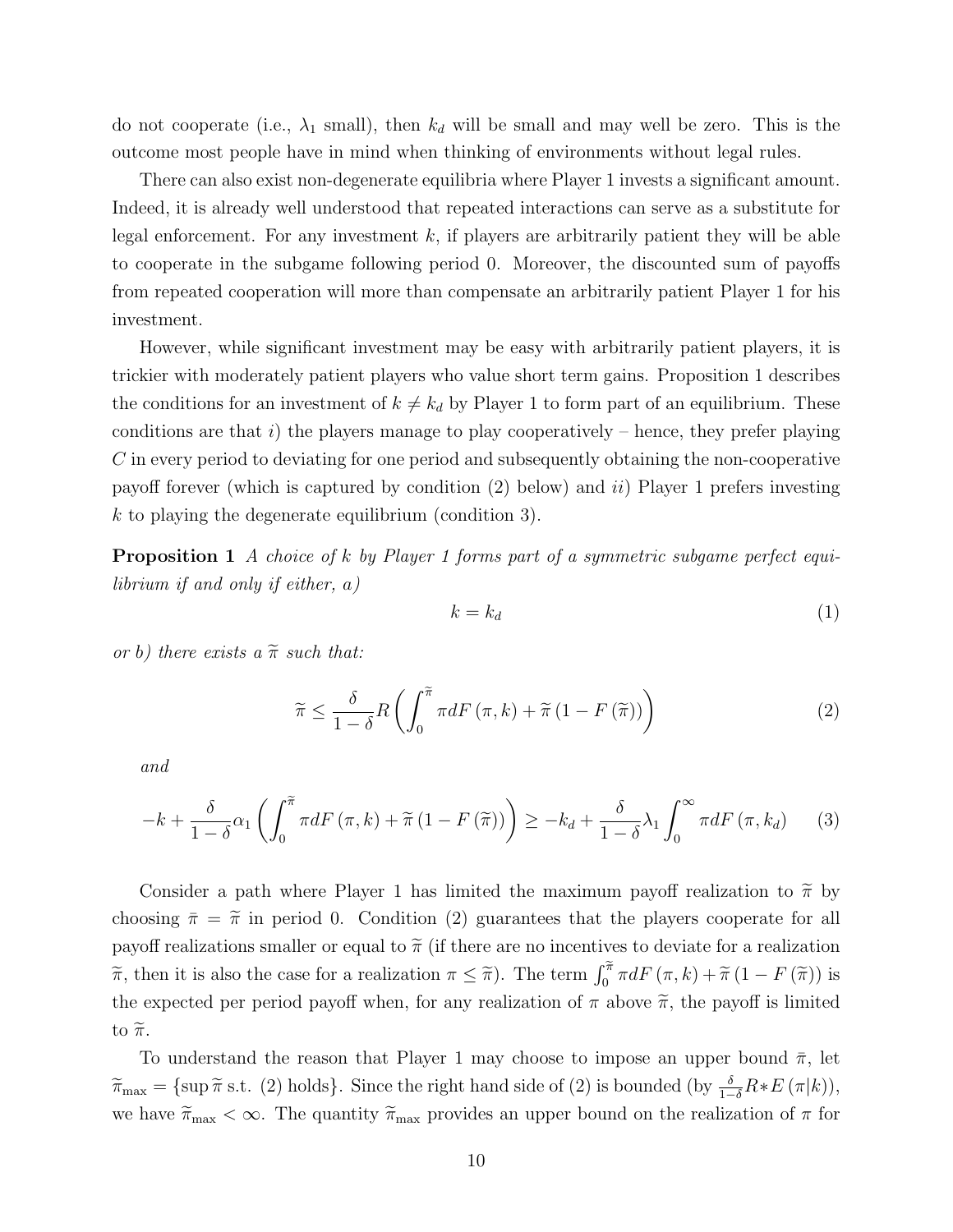which players can cooperate when player 1 invests  $k$ . Thus, it is in Player 1's interest to limit the returns to the investment to be at most  $\tilde{\pi}_{\text{max}}$  and to choose  $\bar{\pi} = \tilde{\pi}_{\text{max}}$  in period 0. If not, for realizations  $\pi > \tilde{\pi}_{\text{max}}$ , players would be unable to cooperate, low returns would be obtained, and the overall expected return would be lowered.

At a more intuitive level, the higher the draw of  $\pi$ , the larger the temptation to deviate and play D, since the immediate gains from deviating are increasing in  $\pi$  while the future expected draws and potential gains to cooperating are unaffected (draws are i.i.d). Suppose that  $\pi$  takes only two values  $\pi_L$  and  $\pi_H$  and that when  $\pi$  takes the value  $\pi_H$ , players are unable to cooperate, while it is possible for a value  $\pi_L$ . It would then be in the interest of the players, when the draw of  $\pi$  is  $\pi_H$ , to restrict the value of  $\pi$  to be  $\pi_L$ , to allow for cooperation. For instance, under the innovation interpretation from Section 2.1, the players engage in a pricing game following a successful innovation. If the firms are not able to share monopoly profits when the draw is very high, they might still find a lower price where cooperation is possible.<sup>10</sup>

The existence of the upperbound  $\widetilde{\pi}_{\text{max}}$  on the cooperative period payoff suggests that the total surplus may be lower in the world without legal enforcement. This fact, combined with the fact that Player 1 must share the returns from investment, and the need to satisfy equilibrium constraints, implies that there may be some investment levels that, while profitable with legal protection, do not form part of an equilibrium without such protection. Somewhat counter-intuitively, we show that this may lead to higher equilibrium investments in the absence of legal protections, to relax the investment constraint 2.

The conditions in Proposition 1 highlight the key role of the distribution  $F$ . In the next sections, we explore not only how legal rules affects the level of investment (section 3.3) but also the effect of the type of investment as described by the distribution of returns  $F$  (section 3.2).

#### 3.2 Risk and investments

Different types of investments are more or less conducive to cooperation and thus more or less likely to be observed absent legal protection. The following proposition shows that a ceteris paribus increase in riskiness, in the sense of a mean-preserving spread, makes investment

 $10$ The equilibria found by Rotemberg and Saloner (1986) have a similar feature, and our framework, interpreted as in application 1, is similar to the one they use in their study of collusion in the face of uncertain demand. We add the essential element of initial investment and use a simpler and more general setup. Note also that we use a shock on monopoly profits rather than a shock on demand used in their framework. This difference is crucial for the comparative statics we perform in Section 3.2.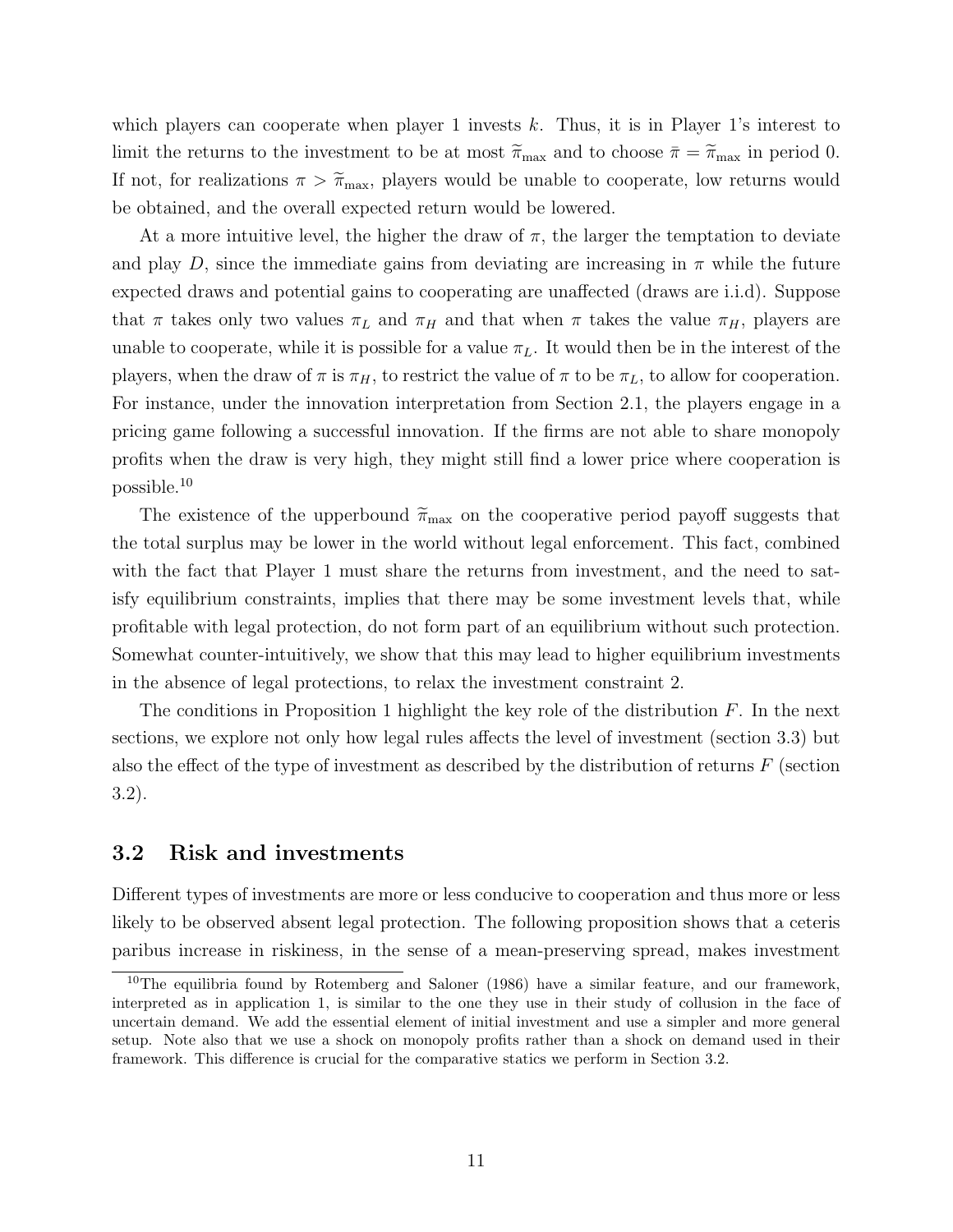more difficult in the absence of legal protections (even with risk-neutral players).<sup>11</sup>

**Proposition 2** Let the distribution G be a mean-preserving spread of F. Suppose that with returns characterized by the distribution  $G$ , there is a symmetric subgame perfect equilibrium in which Player 1 invests k. Then with returns characterized by the distribution  $F$ , there is also a symmetric subgame perfect equilibrium in which Player 1 invests k. Conversely, suppose that with returns characterized by  $F$  there is a symmetric subgame perfect equilibrium in which player 1 invests  $k \neq k_d$ . There may not be a subgame perfect equilibrium in which Player 1 invests k when returns are characterized by the distribution G.

Proposition 2 provides a testable prediction of the model, which we explore in our experiment. If we start from a distribution of returns for which a particular investment is sustainable and take a series of mean-preserving spreads, we might arrive at a situation where such an investment is no longer possible. As an illustration, suppose that there are two players who discount at a rate  $\delta = \frac{1}{2}$  $\frac{1}{2}$  and that in each period following Player 1's initial investment they play the following prisoner's dilemma.<sup>12</sup>

$$
\begin{array}{cc}\nC & D \\
C & \left(\frac{3}{5}\hat{\pi}_t, \frac{2}{5}\hat{\pi}_t\right) & \left(0\hat{\pi}_t, \frac{3}{5}\hat{\pi}_t\right) \\
D & \left(\frac{4}{5}\hat{\pi}_t, 0\hat{\pi}_t\right) & \left(\frac{1}{10}\hat{\pi}_t, \frac{1}{10}\hat{\pi}_t\right)\n\end{array}
$$

We contrast two distribution functions. Under  $F$ , an investment of  $k = 15$  yields a return of  $\pi_t = 100$  in each period. Under G, an investment of 15 yields a period return of 300 with probability  $\frac{1}{3}$  and 0 with probability  $\frac{2}{3}$ . In both cases, smaller investments yield 0 in every period and larger investments are of no benefit. With legal protections, these two technologies, which have the same mean, are equivalent for a risk-neutral agent, who will invest 15. Without protection, however, they are quite different.

First consider F. An investment of 15 followed by  $(C, C)$  in every period forms part of a stationary equilibrium. In any subgame, following the path yields Player 1 a total discounted payoff of  $\frac{1}{1-\delta}$ 60 = 120, while deviating yields 80 +  $\frac{\delta}{1-\delta}$ 10 = 90. Player 2 also has no incentive to deviate. Moreover, Player 1's payoff from investing is  $-15 + \frac{\delta}{1-\delta}60 = 45 > 0$ .

Now consider the distribution G. Suppose the players try to play  $(C, C)$  repeatedly and consider a period in which a payoff of 300 has been realized. For Player 1, following the path

<sup>11</sup>Similar reasoning shows that mean-preserving spreads makes collusion more difficult in the framework of Rotemberg and Saloner, although the way they model uncertainty does not allow them to reach this conclusion.

<sup>&</sup>lt;sup>12</sup>Following the application in Section 2.1, we can interpret the game as one in which Player 1 is an innovative firm and Player 2 has the ability to copy the innovation costlessly. In order to compensate Player 1 for investing, when the players cooperate, Firm 2 restricts its output to give Firm 1 a larger share. To match this interpretation, the game is chosen to be asymmetric. This asymmetry plays no role, however.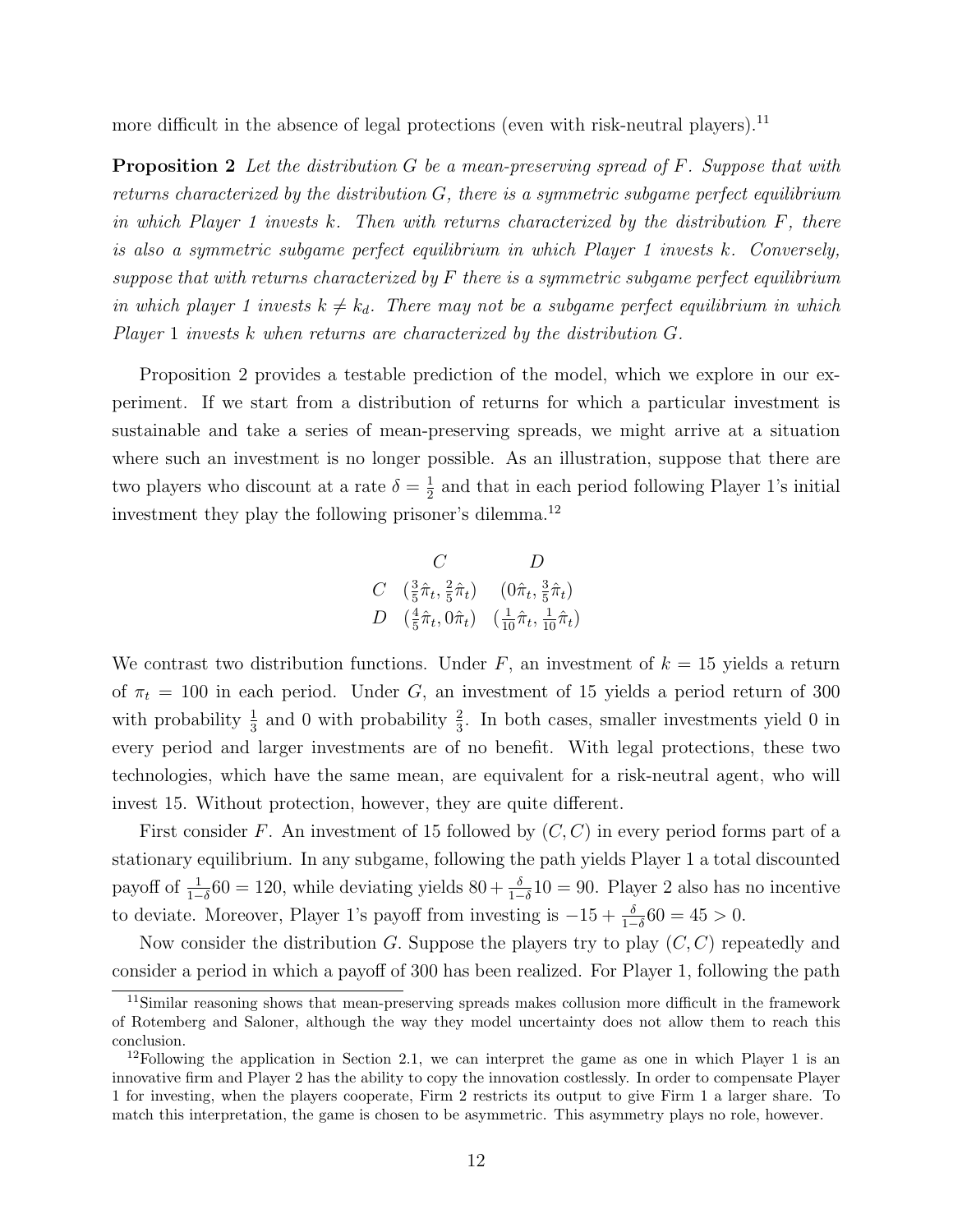yields  $\frac{3}{5}(300) + \frac{\delta}{1-\delta}$  $\frac{3}{5}E\pi = 240$ , while deviating yields  $\frac{4}{5}(300) + \frac{\delta}{1-\delta}$  $\frac{1}{10}E\pi = 250$ . Cooperation is no longer sustainable. The reason is that while the expected continuation payoff from cooperating under  $G$  is the same as under  $F$ , the instantaneous gain from deviating rises when a realization of 300 rather than 100 occurs.<sup>13</sup> As a result, a positive investment is not possible under G.

This no-investment conclusion does not depend upon the fact that we have restricted ourselves to symmetric equilibria. If we drop this restriction, then new equilibria appear under F. For instance, an investment of 15 followed by  $(D, C)$  in period 1 and  $(C, C)$  in all subsequent periods forms part of an equilibrium. However, no new equilibria appear under G. That is, Player 1 does not invest even if we allow for asymmetric play. More generally, allowing for asymmetric equilibria would not affect the result of Proposition 2.<sup>14</sup>

This result has implications for the types of investments that should be observed in developing countries (application 3, described in section 2). In countries with weak property rights, investors worry about the risk of expropriation. Investments lead to random returns year to year and, as shown by Duncan (2006) in an empirical study of the mining industry, expropriations are much more likely in periods of price booms. Thus, an investor would be more likely to initially choose an investment leading to less volatile returns. In line with this idea, Dorsey et al. (2008) and Mikesell (1971) suggest that the share of FDI in minerals relative to petroleum is higher in countries with strong property rights (oil prices being less volatile than most minerals). This is of course only suggestive evidence and a more systematic empirical test of Proposition 2 would be in order. This is precisely the purpose of our experiment, which tests this result by comparing two types of treatments where the distribution of returns can be ranked according to second order stochastic dominance.

#### 3.3 Comparing the level of investment across legal regimes

The strength of the legal regime affects not only the type of investment but also the level. We would like to compare the level of investment in environments where legal protection is available to the level in environments where it is not. However, this is often an ambiguous comparison, with some non-degenerate equilibria in the no-protection game involving more investment and some less. Rather than making a selection among equilibria, we examine a special case where unambiguous statements can be made. We find conditions under which all non-degenerate equilibria without legal protections involve more investment than with

<sup>&</sup>lt;sup>13</sup>Here, limiting the maximum payoff by choosing  $\pi < 300$  does not help since this also proportionally reduces the continuation payoff.

<sup>&</sup>lt;sup>14</sup>In any period with a realization  $\pi_t$ , the shape of the equilibrium affects the share of  $\pi_t$  each player obtains, but does not change the fact that it is a multiple of  $\pi_t$ . Thus, the proof of Proposition 2 would carry through.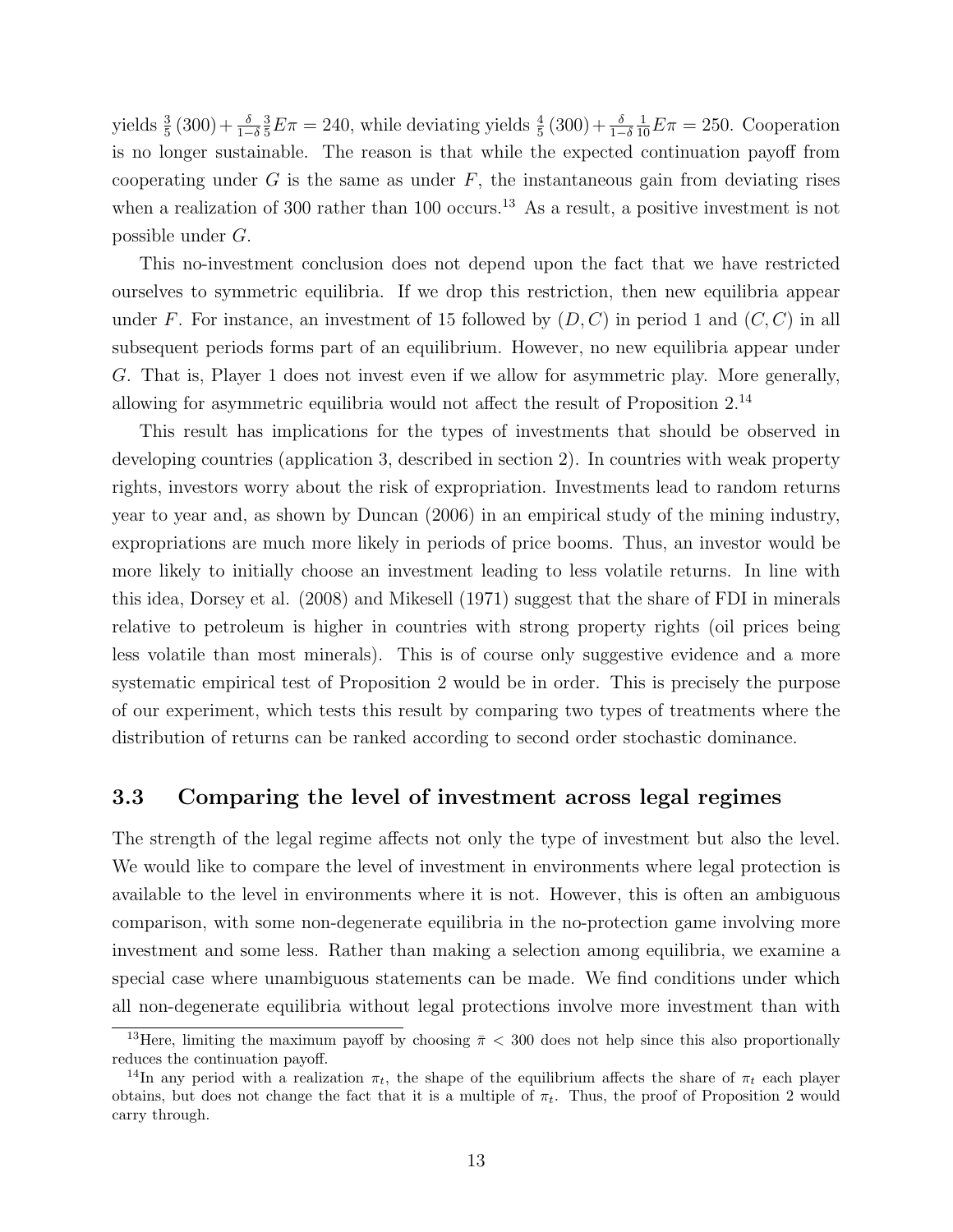legal protections and conditions under which they all involve less. This special case yields testable predictions that we explore in our experiment.

When an investment which is feasible with legal protections is not sustainable without, there are two possible reasons. One is that, in order for Player 1 to recoup the investment, the players must cooperate but they do not manage to do so. The other is that, although the players could manage to cooperate, Player 1 does not earn enough to justify his investment. As we will see, in the first instance Player 1 responds by choosing a larger investment in order to facilitate cooperation, while in the second instance Player 1 responds by choosing a smaller investment so that less money needs to be recouped.

We now suppose that the stochastic investment process is such that, in any period, there is either a "failure" worth 0 or a "success" worth  $\tilde{\pi}_m$ . That is, the payoff variable  $\pi$  can only take one of two values, 0 or  $\tilde{\pi}_m$ . The initial investment k determines the likelihood  $p(k)$  of obtaining  $\tilde{\pi}_m$  in any single period.<sup>15</sup>

We parameterize the likelihood function  $p$  in two ways. First, we decompose Player 1's investment into a fixed component  $H$  (which could be zero) that he must pay in order to have any productive capacity at all and a variable component. If player 1 pays the fixed cost H and an incremental amount k, then the probability of the realization  $\tilde{\pi}_m$  in any period is  $p(k) = mh(k)$ , where  $h: R^+ \to [0, 1)$ ,  $h(0) = 0$ ,  $h' > 0$ ,  $h'' < 0$ , and  $m \in (0, 1]$ . If  $H > 0$ and Player 1 does not incur the fixed cost H, then  $p(k) = 0$  for all k. Higher H's increase the minimum required investment, but have no effect on the marginal impact of additional investments above this requirement.

Second, we use the variable  $m$  to parameterize the riskiness of the technology by writing a successful payoff as  $\tilde{\pi}_m = \frac{\pi_0}{m}$  $\frac{\pi_0}{m}$  (*m* also parameterizes the probability  $p(k) = mh(k)$ ). Thus, if Player 1 incurs the fixed cost  $H$  and makes an additional investment  $k$ , then, in any single period, with probability  $p(k)$  the payoff variable  $\pi = \tilde{\pi}_m = \frac{\pi_0}{m}$  $\frac{\pi_0}{m}$  and with probability  $(1 - p(k))$  the payoff variable  $\pi = 0$ . Decreases in m induce a mean-preserving spread on the innovation process and have no effect on the expected per period revenue  $p(k)\tilde{\pi}_m = h(k)\pi_0$ .

With legal protections, the optimal *incremental* level of investment above  $H$  is independent of  $H$ , whenever this optimal level is greater than zero, and is independent of  $m$ . Formally, let  $k^* = \arg \max \left\{-k - H + \frac{\delta}{1 - \epsilon}\right\}$  $\frac{\delta}{1-\delta}p\left(k\right)\tilde{\pi}_{m}\big\} = \argmax\big\{-k+\frac{\delta}{1-\delta}\big\}$  $\frac{\delta}{1-\delta}h(k)\,\pi_0\}$  and define  $H' = -k^* + \frac{\delta}{1-\delta}$  $\frac{\delta}{1-\delta}h(k^*)\pi_0$ . Then, with legal protections  $k^*$  is the optimal investment for all  $(m, H) \in (0, 1] \times [0, H')$ . For  $(m, H) \in (0, 1] \times (H', \infty)$ , the optimal investment is 0.

<sup>15</sup>Consider, for instance, the application of the model to innovation. For certain types of products, the nature of a successful innovation is not very variable and the investment level mainly influences the frequency of innovations. Examples include the case of upgrades of software or smartphones, where the issue is mostly one of frequency rather than quality. It may also be the case of the fashion industry (Raustiala and Sprigman, 2006), where a crucial factor is the speed of introduction of new collections.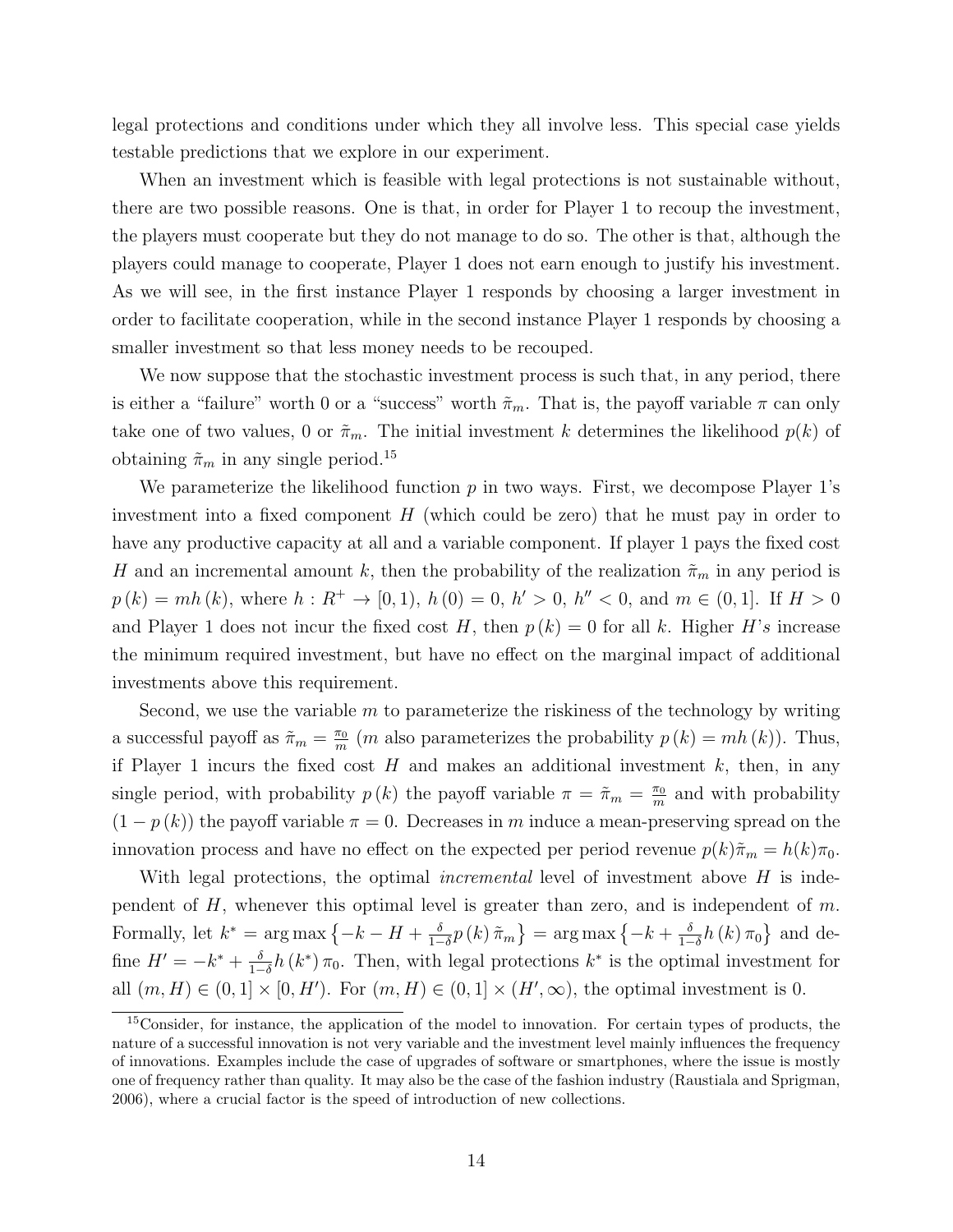As noted, decreases in m induce a mean-preserving spread on the returns and have no effect on the equilibrium investment  $k^*$  in the game with protection. However, in the noprotection game the incremental investment  $k^*$  gets harder to sustain as m falls (Proposition 2). An investment of  $k^*$  that is sustainable for  $m = 1$  may not be sustainable for smaller values of m. The following proposition shows that, for some parameters, all non-degenerate equilibria involve a greater investment than  $k^*$ .

Proposition 3 and 4 focus on situations where the reason for equilibrium breakdown is the failure to cooperate. It is useful to introduce the terminology *strict* equilibrium: an equilibrium in which all players strictly prefer following the path to deviating.

**Proposition 3** Fix H and suppose that for  $m = 1$  there is a strict symmetric subgame perfect equilibrium in which Player 1 makes the incremental investment  $k^* \neq k_d$ . There exists values  $\underline{m}$  and  $\overline{m}$   $(\underline{m} < \overline{m} < 1)$  such that:

- If  $m \in [\overline{m}, 1]$ , there exist subgame perfect equilibria where Player 1 invests more than, less than, or the same as  $k^*$ .
- If  $m \in [m, \overline{m}]$ , any non-degenerate equilibrium involves higher investments than with protection:  $k > k^*$ .
- If  $m \in [0, m]$  the only equilibrium is the degenerate equilibrium. Moreover there are non-empty intervals on which such equilibria exist.

While future expected profits are unaffected by decreases in  $m$ , the instantaneous temptation to play non-cooperatively in a successful period increases, since the gain from a deviation is  $(\beta_i - \alpha_i) \frac{\pi_0}{m}$  $\frac{\pi_0}{m}$ . To counter this temptation, Player 1 increases his initial investment to increase future gains from cooperation. It is crucial that this increased investment raises the probability of obtaining a high payoff, not (just) the value of this high payoff. As a result, the expected future returns to cooperation increase without affecting the instantaneous gains from deviating. Suppose that, on the contrary, investment raised the successful payoff without affecting its likelihood. That is, suppose we had  $\bar{\pi} = \frac{\pi(k)}{m}$  $\frac{f(k)}{m}$ , with  $\pi'(k) > 0$ , and  $p = mh$  for some  $mh \leq 1$ . Then, increased investment would raise both the future returns to cooperation and the instantaneous gains from deviating in offsetting fashion, and would not facilitate cooperation (or make it more difficult).

A different way of comparing investment levels across regimes is to use the cooperation ratio R. When  $R \approx 0$ , cooperation is impossible because the gains to cooperation are small relative to the one-period gain from deviating. Conversely, when  $R \approx \infty$ , cooperation is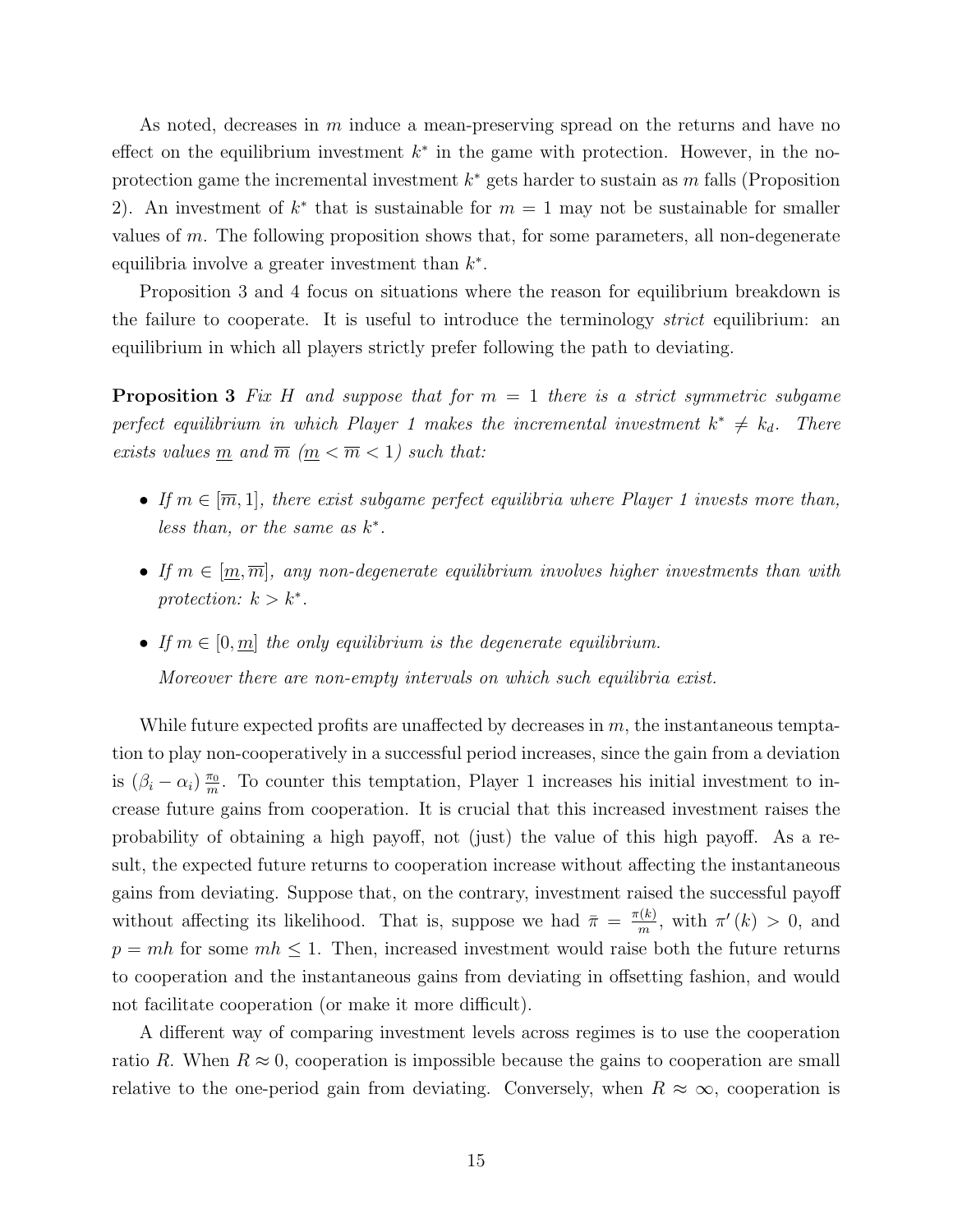simple. More generally, as R decreases cooperation becomes more difficult.<sup>16</sup> The following Proposition shows that, again, this may force Player 1 to invest more than  $k^*$ .

**Proposition 4** Fix H and m and suppose there is a strict symmetric subgame perfect equilibrium in which Player 1 makes the incremental investment  $k^* \neq k_d$ . There exists values R and  $\overline{R}$  such that in the no-protection regime:

- If  $R \in [\overline{R}, +\infty]$ , there may exist subgame perfect equilibria where Player 1 invests more than, less than, or the same as  $k^*$ .
- If  $R \in [\underline{R}, \overline{R}]$ , any non-degenerate equilibrium involves higher investments than with protection:  $k > k^*$ .
- If  $R \in [0, R]$  the only equilibrium is the degenerate equilibrium. Moreover there are non-empty intervals on which such equilibria exist.

Propositions 3 and 4 present reactions to cooperation failures. As cooperation becomes more difficult to sustain, Player 1 responds by investing more, rendering cooperation easier. The following proposition involves a comparative static where cooperation is always possible but the issue is the investment condition. Now Player 1 responds by investing less so that he needs to recoup less money.

**Proposition 5** Let  $H = 0$  and  $m = 1$  and suppose there is a strict symmetric subgame perfect equilibrium in which Player 1 makes the incremental investment  $k^* \neq k_d$ . There exists an  $\hat{H}$  such that i) for all  $0 \leq H \leq \hat{H}$ , an incremental investment  $k^*$  remains part of an equilibrium and ii) for  $H > \hat{H}$  every non-degenerate equilibrium involves an incremental investment  $k < k^*$ . Moreover there is a non-empty interval on which non-degenerate equilibria exist.

## 4 Experimental Analysis

In this section, we present the design and results of a laboratory experiment tailored to achieve two goals. First, to test specifically some of the results of the theoretical analysis, in particular the effect of increased riskiness described in Proposition 2 and the possibility of higher levels of investment described in Proposition 3. Second, since a degenerate equilibrium always exists, the experiment can also shed light on equilibrium selection issues and provide some empirical evidence on investment levels with and without legal protection.

<sup>&</sup>lt;sup>16</sup>Note that varying R amounts to varying the shares  $\alpha_i, \beta_i, \gamma_i, \lambda_i$ .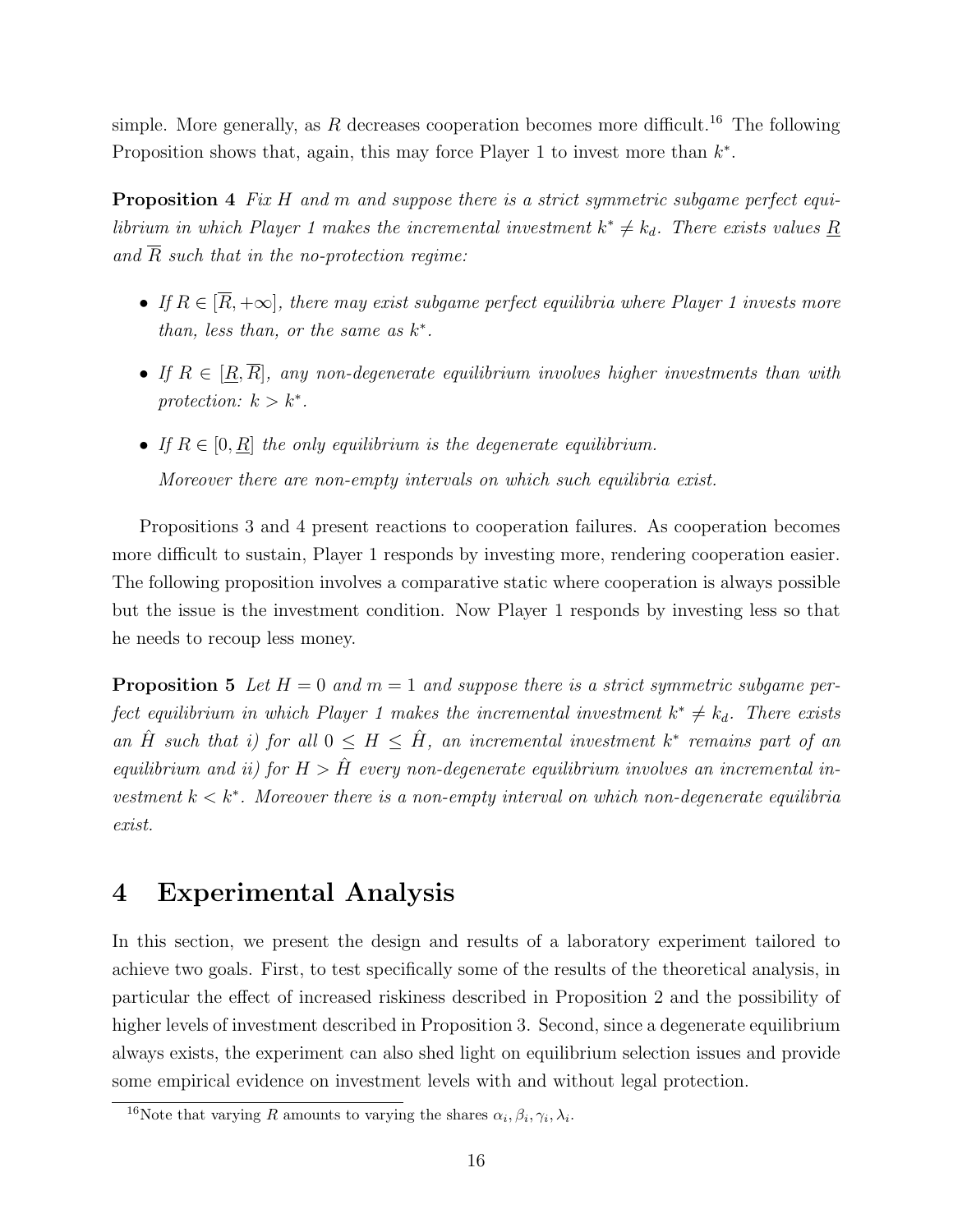#### 4.1 Experimental setup

The experimental study is based on four different treatments. Two treatments correspond to an environment with legal protection of the stochastic outcome of investments (we refer to those as legal protection, LP, treatments) and two to an environment with no legal protection (we refer to those as no legal protection, NP, treatments). Within each regime (LP vs NP), we implement two different scenarios, corresponding to two different investment options described in Table 1. In one option, there are relatively high probabilities of obtaining a low prize; in the other option, the prize is doubled and the probabilities are halved. We refer to the four treatments as LP-low-prize, LP-high-prize, NP-low-prize and NP-high prize.

We reproduce infinitely repeated games in the lab using a standard procedure involving a random continuation rule (see Dal Bo and Frechette 2011, Dal Bo 2005 and Casari and Camera 2009 for recent examples). At the end of each round, the computer randomly determines whether or not another round will be played in the game. The probability of continuation is fixed at 0.85 for all treatments and is independent of any choices players make during the game. The players thus play a series of games of random length.

In the two LP treatments, all games are single-player games (there is no interaction with other players). In the first round of each game, the player first obtains an initial endowment of 11 tokens and makes an investment decision, choosing one among four possible investment levels: 0, 1, 6 or 11 tokens. This initial investment determines the probability of obtaining a prize in each round of the game but has no influence on the other games. The exact probabilities and the level of the prize depend on the treatment as described in Table 1.

In the NP treatments, each game involves two players : an investor (player 1) and a second player (Player 2). At the beginning of the game, each player receives 11 tokens and one of them is randomly selected to be the investor (note that to avoid framing issues, in the experimental instructions we call the investor Role A and the second player Role B). In the first round, player 1 makes an investment decision with the same options as in the LP treatments (player 2 takes no action in the first round). In the subsequent rounds, whenever the investment is successful and a prize is obtained (the probability of success is determined by the decision of the investor in the first round), the two players play a prisoner's dilemma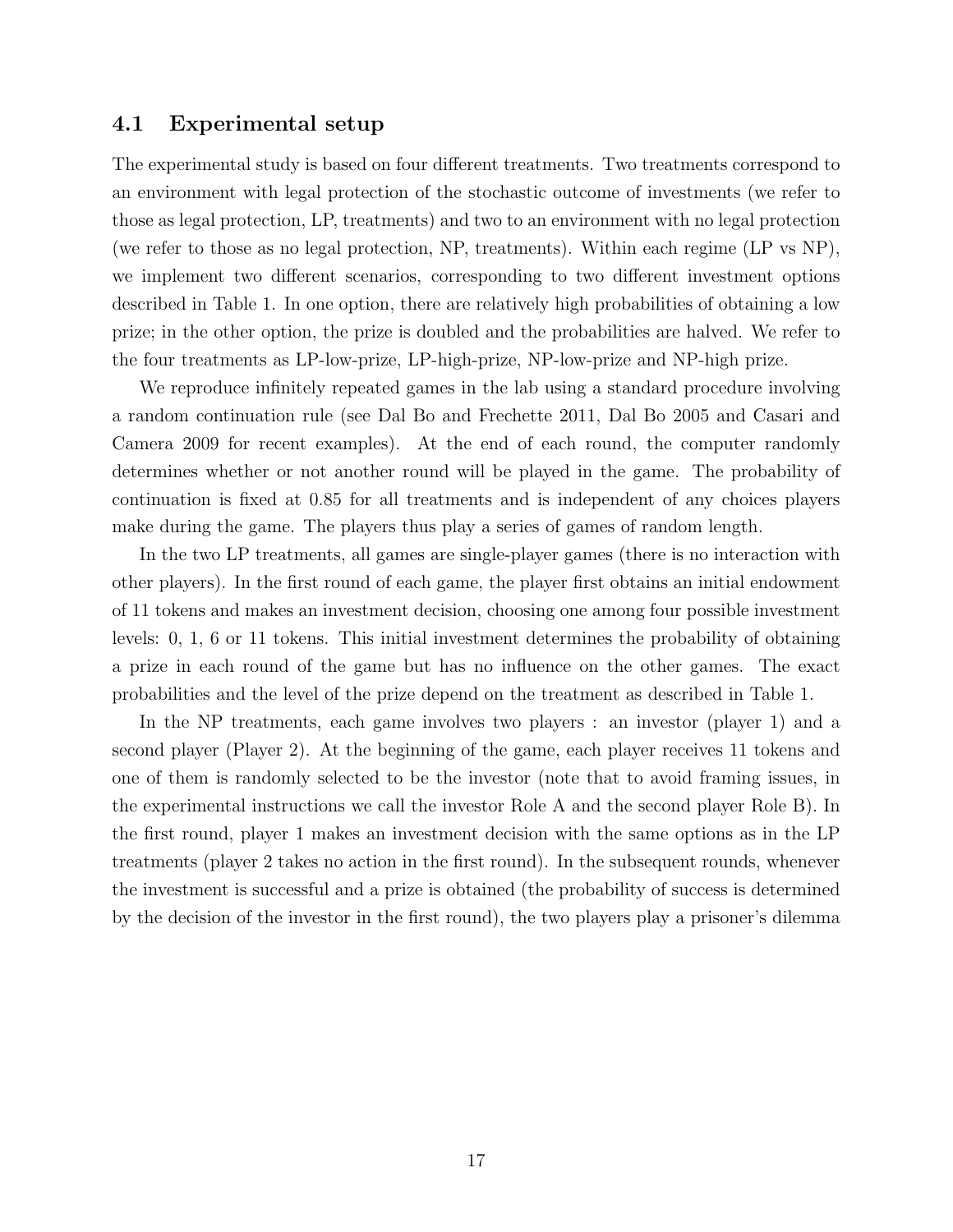game represented in Table 2.<sup>17</sup>

|               | 4                              |          |
|---------------|--------------------------------|----------|
| H             | $rac{1}{2}\pi, \frac{1}{2}\pi$ | $0, \pi$ |
| $\mathcal{L}$ | $\pi,0$                        | 0.0      |
|               | Table 2                        |          |

This set-up fits with our general framework, with  $\alpha_i = 1/2$ ,  $\beta_i = 1$ ,  $\gamma_i = 0$  and  $\lambda_i = 0$ . At the end of each round when a prize is obtained, each player observes the other player's choice  $(H \text{ or } L).$ 

When a game (randomly) ends, a new one starts and is played in the same way. In the NP treatments, players are randomly re-matched with a different player. This procedure makes it unlikely that the same pair will play together more than once. In any case, the game is played anonymously and players cannot identify their partner. For the NP treatments (resp. LP), fifteen minutes (resp. ten minutes) after the start of the session, no new game starts but players finish the games they started.<sup>18</sup>

#### 4.2 Theoretical predictions

While our theoretical analysis focusses on symmetrical equilibria, nothing forces our experimental subjects to do the same. Indeed, the game we have chosen even invites them to play asymmetrically as, say, alternating plays of  $(H, L)$  and  $(L, H)$  is myopically self-enforcing, as opposed to repeated plays of  $(H, H)$ . On the other hand, playing  $(H, H)$  is a simpler way to cooperate. It is interesting to see the extent to which the predictions of the model, precisely as written, are borne out by the experiment. Hence, we test the implications of the model with respect to symmetrical equilibria only.<sup>19</sup>

Our model allows us to make clear theoretical predictions. First, in both LP treatments, the optimal choice of a risk-neutral player is an investment level of 1, although the level of expected profits does not vary vastly across the different positive choices (12.6 for an investment of 1, 12.1 for 6 and 11.6 for 11).<sup>20</sup>

<sup>&</sup>lt;sup>17</sup>In the LP treatments, whenever the investment is successful, the prize is obtained entirely by the single player. Nevertheless, to keep the two set of treatments symmetric, players in the LP treatment also have to choose whether they want to play high  $(H)$  or low  $(L)$  as in the NP treatment. The choice L gives them a profit of zero, and the choice they have to make is thus obvious, but it preserves symmetry with the NP treatments.

<sup>&</sup>lt;sup>18</sup>We did not put a time constraint on the games already started but they never lasted more than a few minutes.

<sup>19</sup>Recall also that one of the central predictions we test, i.e the result on mean preserving spreads is preserved under asymmetric equilibria.

<sup>&</sup>lt;sup>20</sup>While an investment of 1 is optimal for a risk-neutral money maximizer, subjects may have other motivations as well. For instance, they might get benefits from varying their choices to break the tediousness of the task. In addition, there was some possible benefit to playing 0 in order to end the game sooner and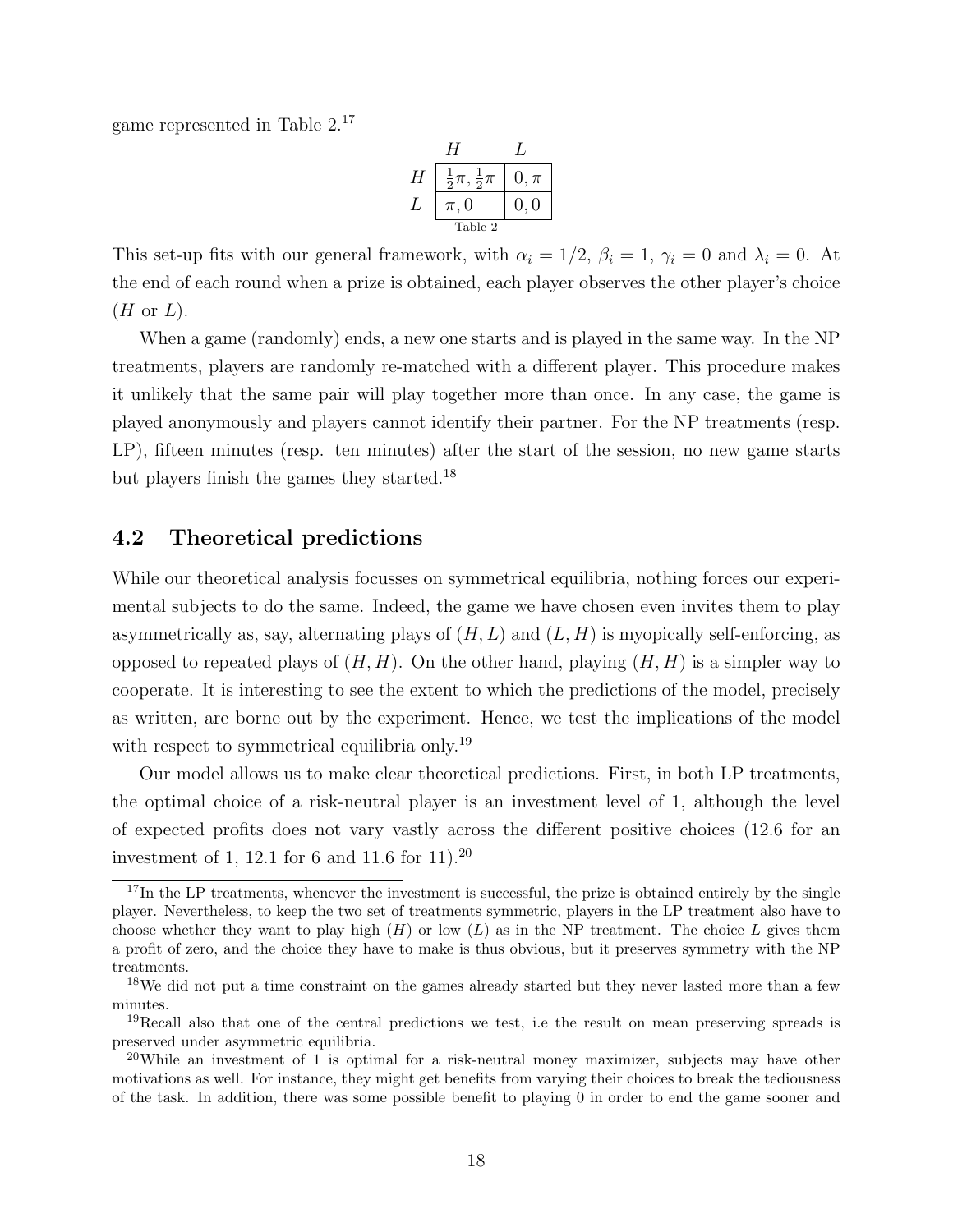In the case of the NP-low-prize treatment, an investment of 1 in the first round remains part of an equilibrium whereas in the NP-high-prize treatment it does not. Examining the incentives of the players (shown in Table 3), brings out clearly the mechanism developed in the theory. In both NP treatments, for an investment of 1, in the subgame following a successful realization of the investment, each player's continuation payoff is 6.8 if both of them play  $H$  for the rest of the game. However, in the low-prize treatment a player's instantaneous gain from deviating to  $L$  is only 4, while in the high-prize treatment it is 8, and cooperation is possible only with a low prize.

In the low-prize game, all investment levels form part of an equilibrium; in the high-prize game, all investment levels other than 1 form part of an equilibrium. We have the following clear prediction that can be tested:

• An investment of 1 is less likely in the NP-high-prize treatment than in the NP-lowprize treatment (special case of Proposition 3)

We can also test the consistency of the behavior in the stage prisoner dilemma game with the mechanism we propose: $21$ 

- Following an investment of 1 by the investor, playing  $L$  by player 2 is more likely in the NP-high-prize treatment than in the NP-low-prize treatment
- The probability of observing  $H, H$  increases with the initial investment of the investor

Finally, we can shed light on equilibrium selection issues and show evidence on the following questions:

- Is the zero investment degenerate equilibrium more common in the absence of protection (NP treatments)?
- Is there on average more or less investment with or without protection of the outcomes of the investment and without protection with high or low prize?

proceed to the next game, as each game had a small fixed payment associated with it.

<sup>&</sup>lt;sup>21</sup>These are not strictly speaking predictions, but are natural consequences of the model. For instance, in the NP-high-prize treatment, playing 1 is not an equilibrium, so interpreting what happens off the equilibrium path is not unambiguous. However, we know that in the subgame following a prize, player B should play L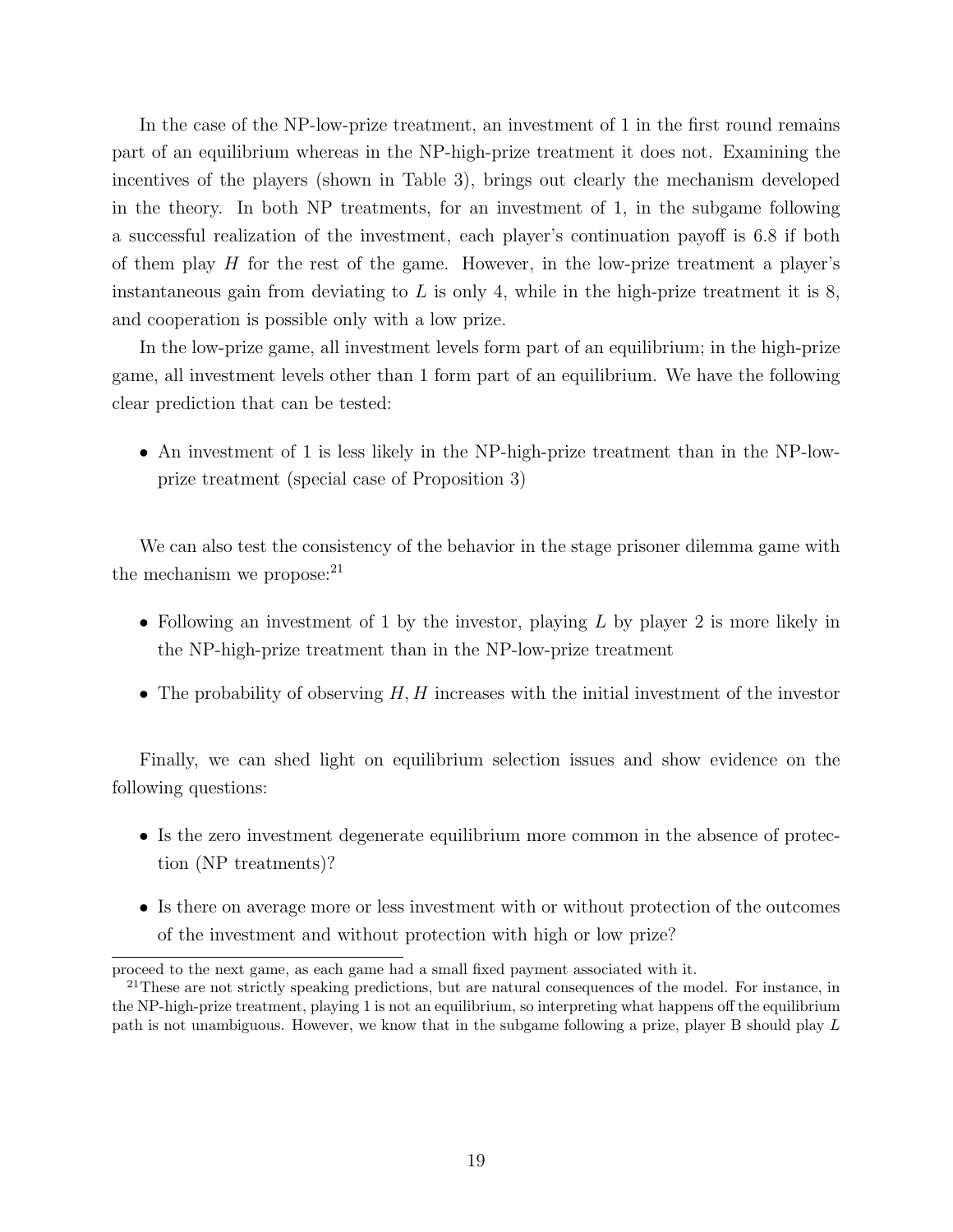#### 4.3 Experimental results

The 10 experimental sessions (3 of each NP treatments and 2 of each LP treatment) were run between at the Ecole Polytechnique (France) in a dedicated experimental lab. A specific software was designed to run the experiment to be able to rematch players while others were finishing their game.<sup>22</sup> The participants were a mix of students and staff at the university. A total of 132 subjects participated in the experiment playing a total of 1756 games. The average earnings of players was 17.8 euros. At the end of the game, participants were asked to fill in a survey that allowed us to control for gender and whether the participants were students. In the survey, we also introduced questions about individuals' risk attitudes (Dohmen et al 2011). Thus, in some of our analysis we can also control for subjects selfreported risk attitudes.<sup>23</sup> In all the regression analysis that follow, the standard errors are clustered at the session level (as in Dal Bo and Frechette 2011 for instance), to control for possible session effects that would introduce correlation in errors.<sup>24</sup>

#### 4.3.1 Investment with legal protection vs. investment without protection

Comparing the level of investment in an environment such as the one described in our theoretical analysis with and without legal protection based on real world data is hard for the simple reason that counter-factuals are hard to come by. Experiments creating artificial counter-factuals are thus a valuable source of evidence to shed light on this comparison. As we can see in Figure 1, potential investors choose on average very similar amounts of investment in the LP and in the NP treatments. The average investment is in fact slightly higher in the absence of protection (LP), but this difference is not significant (p-value of 0.149 in a t-test and non significant coefficient in a regression controlling for individual characteristics).

These results do not support the oft-made claim that legal protection is unavoidable to encourage investment. This idea is often based on the presumption that, in the absence of legal protection, players would revert to the degenerate equilibrium where followers act aggressively and the leaders (investors) thus refrain from investing positive amounts. Table 4

 $22$ The software was designed under a standard server/client architecture, the server uses' socket protocol to communicate with the clients. The server was implemented using the Adobe Flex technology and the clients deployed under Adobe Air. The backend of the server rely on relational database server (MySQL) for storing. Each "game" was considered as a thread, this method allowed us to resolve the main issue for rematching clients dynamically and keeping alive simultaneously other instances in progress.

<sup>&</sup>lt;sup>23</sup>Some participants did not fill in the survey which explains that regressions controlling for individual characteristics will be run on fewer observations.

 $24$ We do not cluster at the individual level since the assumption in these type of environments is that each game can be considered as an individual observation. Note, however, that the significance of the main results is maintained if we do cluster at the individual level.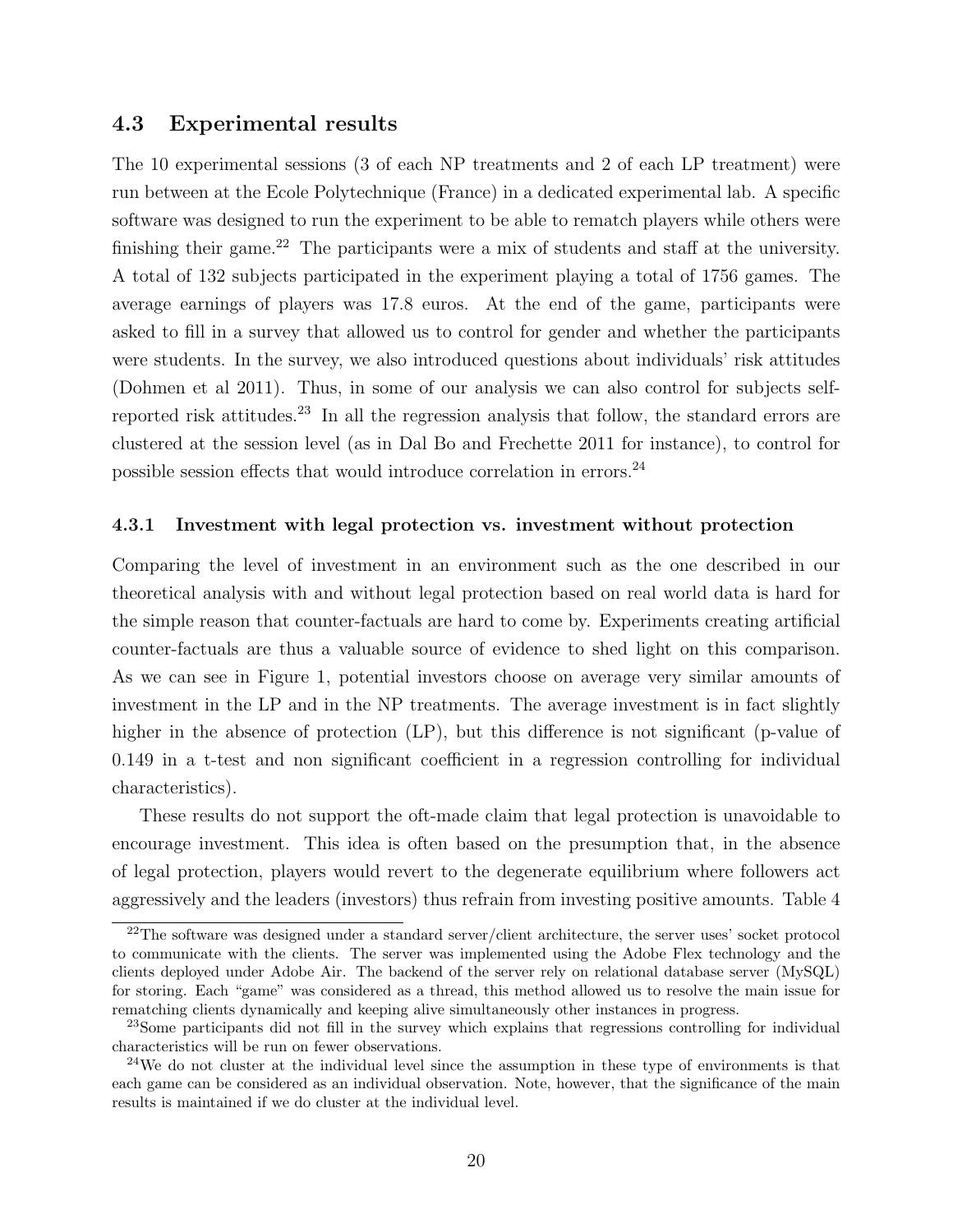reports the results of a regression where we test the effect of being in a LP treatment on the probability that Player 1 invests zero. These results indicate that, contrary to the common wisdom, there is no significant difference in the frequency of zero investment between NP and LP treatments. This evidence is in line with the motivation behind our theoretical model of investment. The next step of our analysis is to test the main prediction of our theory.

#### 4.3.2 Testing the central theoretical prediction

The main theoretical prediction is that we should observe investors choosing a level of investment equal to 1 less often in the NP high-prize treatment than in the NP low-prize treatment. The theory does not, however, predict whether we should observe a reversal to the degenerate equilibrium or to a higher level of investment. The experimental evidence is then useful both to test the theoretical prediction and to shed light on equilibrium selection.

Figure 2 clearly shows that the difference between the low-prize and high-prize treatments is striking and goes in the direction suggested by the theory. Furthermore, Figure 3 suggests that learning strengthens this result. In the left panel we report the proportion of ones in the first game the players played and in the right the proportion in the later games. The proportion goes up for the low-prize treatments, while it slightly decreases in the high prize treatments. With learning players move closer to equilibrium behavior, although there is always a non-negligible fraction that play non-equilibrium strategies.

We test the central prediction controlling for different factors. Table 5 reports the results of a probit regression of the probability of an investment of one by Player 1. The probability of observing an investment of one in the NP-low-prize treatment is significantly higher than in the NP-high-prize treatment. This result holds even when we control for individual characteristics and risk attitudes. A potential worry is that this result is not driven by our mechanism but by differences in the investors' perceptions of the two gambles. However, when the same comparison is run between the two LP treatments, the effect tends to go in the other direction: Figure 4 shows that in the case of legal protection of the investment, an investment of one is more likely in the high-prize treatments.<sup>25</sup> Thus, if any behavioral mechanism not considered by our theoretical framework was playing a role this would tend to go in the opposite direction with respect to our findings.

It is clear that in the high prize treatment participants play 1 less often, but do they revert to not investing (the degenerate equilibrium)? In Figure 5, we present the full distribution of investment choices in the two NP treatments. We see that there is both an increase in the frequency of zero investment and in the frequency of the maximum investment level. Importantly, average investment is 13% higher in the NP-high-prize treatment

<sup>25</sup>A regression analysis confirms that the effect is significant.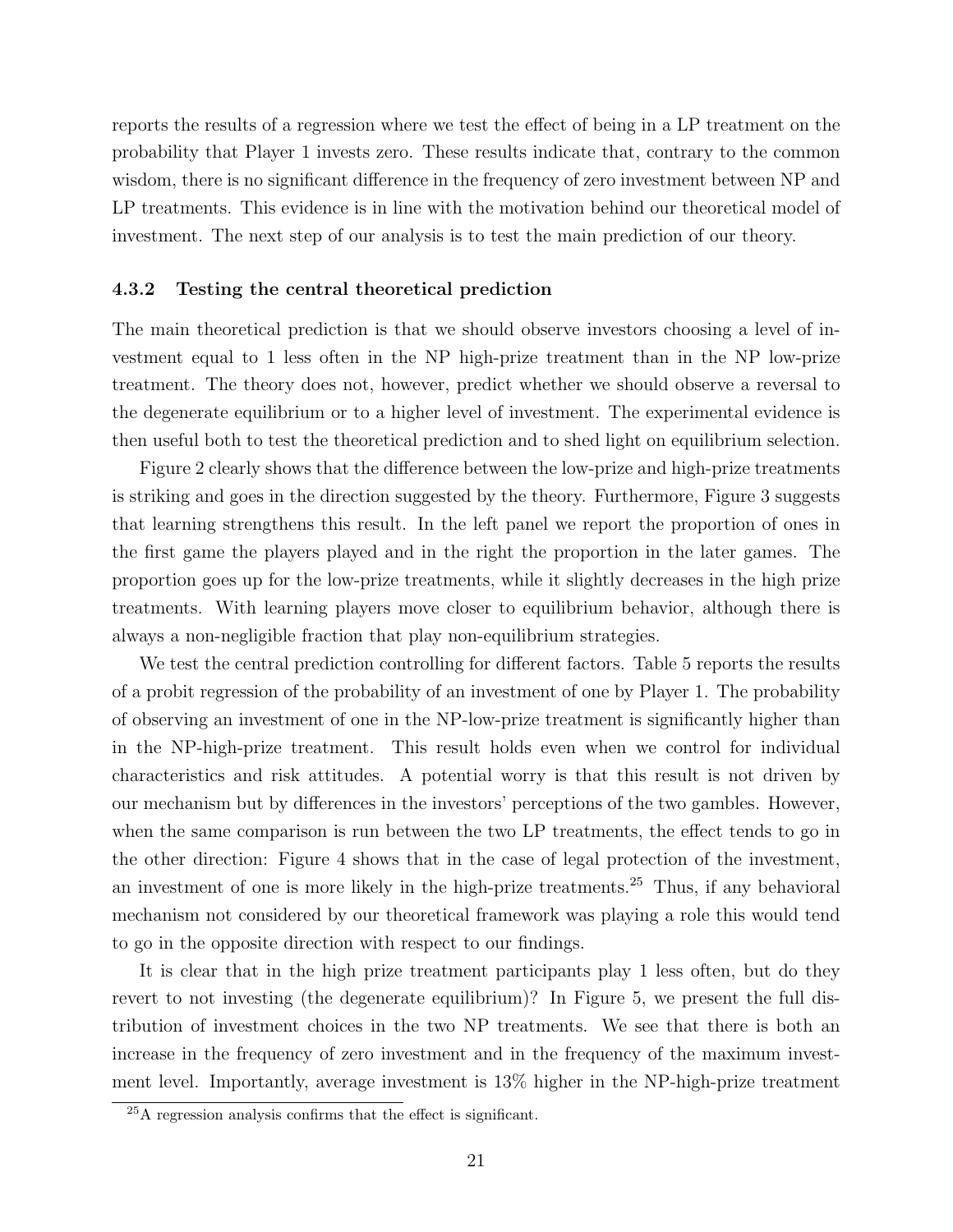and this difference is significant (p-value of 0.03 in a t-test). Consistently with our theoretical predictions, taking a mean-preserving spread of the distribution leads on average to more investment.

#### 4.3.3 Cooperative behavior

The results of the previous section provide strong support for the central prediction of the theory. However to test further the coherence of our explanation, we examine in the current section the cooperative behavior of the investors and the other players whenever a prize is obtained.

We first focus on the cooperative behavior in games where Player 1 chooses one token. Figure 6 represents the distribution of outcomes in the prisoner's dilemma keeping in each game only the first round where a prize is obtained provided it exists (the plot averaging over all rounds looks very similar). We clearly see that the outcome LL where both players choose to defect in the stage prisoner dilemma is much more likely in the high-prize treatment compared to the low-prize treatment as the theory suggested: the temptation to deviate is much larger.

It is, of course, not easy to interpret the actions chosen in the stage prisoner dilemma game following an investment that should not occur in equilibrium. In particular, why would the investor make a positive investment choice if he then expects LL to be the most likely outcome? It therefore seems more natural to focus exclusively on the behavior of the player 2's following an investment of 1 by the investor. The results presented in Figure 7 are even more striking: a player 2 is much more likely to choose  $L$  in the high-prize treatment rather than the low prize treatments.<sup>26</sup> The results presented in table 6 confirm the pattern observed in Figure 7. Even when controlling for individual characteristics, there is a significantly lower chance that a player 2 plays L following an investment of one in the low-prize treatment.

A final test of coherence with the theory is to examine the cooperative behavior by level of investment of the investor. The more he invests, the higher the expected continuation value in equilibrium if  $HH$  is played whenever a prize is obtained and thus the higher the incentives to keep cooperating (Table 3 shows how much the incentives to deviate decrease as the initial investment increases). We thus plot in Figure 8 the behavior of player 2 in the NP-high-prize treatments, separately for investments of 1, 6 and 11. There is a clear rise in the proportions of  $H$ 's as the investment moves from 1 to 6, although no significant change as the investment goes from 6 to 11. Note that this fits with the results in the literature showing that cooperation rates increase when the discount factor increases (Dal Bo 2005 or

 $^{26}$ For Figure 6 and 7 and table 6, we keep in each game only the first round where a prize is obtained provided it exists.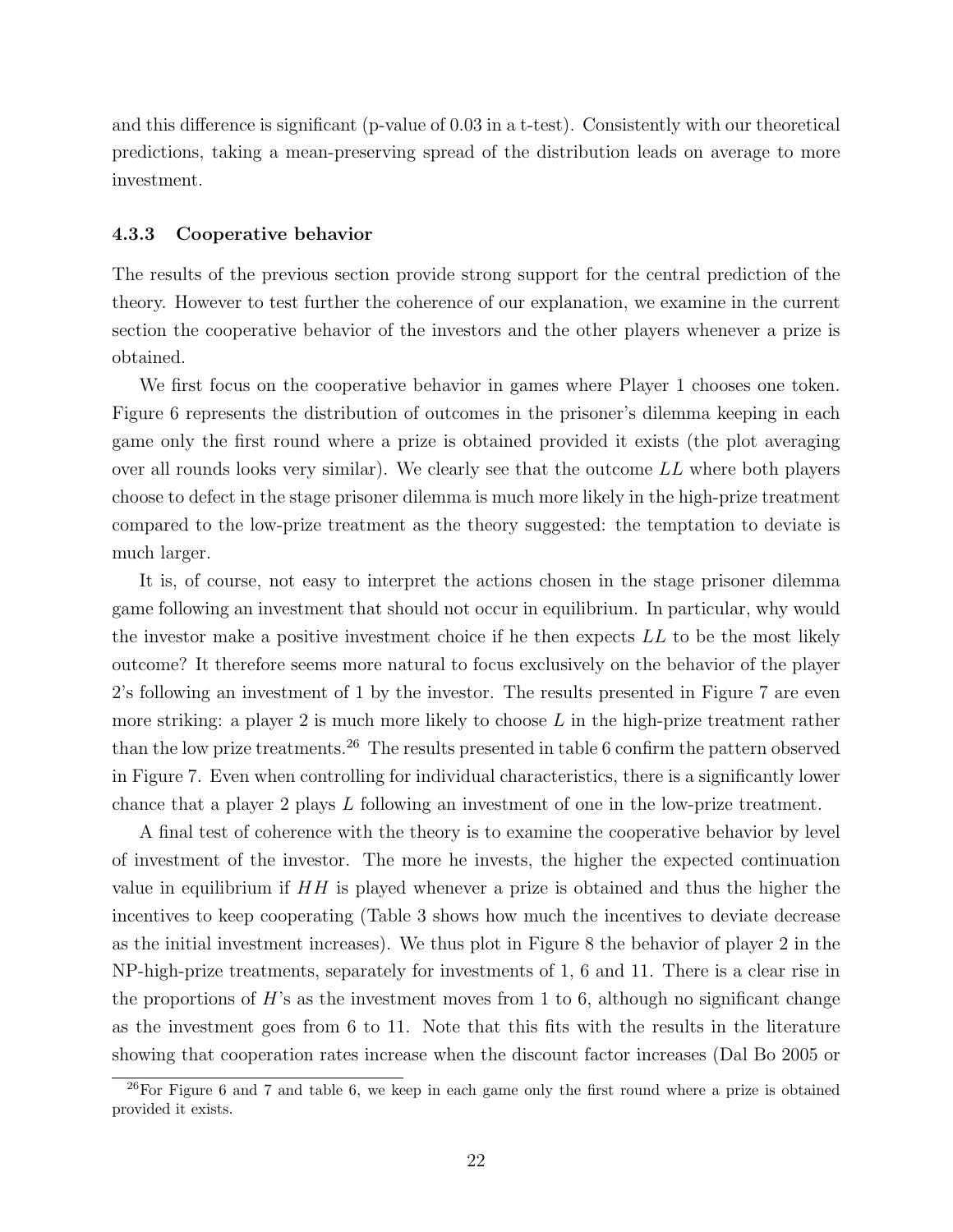Dal Bo and Frechette 2011). However, in our setting the discount rate is implicitly controlled by Player 1 through his investment decision.

#### 4.3.4 Discussion

Taken together, the results of the experiment provide evidence broadly coherent with our theoretical model. We show that the investors are less likely to choose the investment level of one in the high-prize treatments in the absence of legal protection and that if they do, player 2's are more likely to defect in (choose action L) in the stage prisoner dilemma game. Furthermore, the overall results provide evidence that investment does not necessarily fall in the absence of a legal protection. Indeed, on average investment in the absence of protection (NP treatments) and with perfect legal protection (LP treatment ) are quite similar. Thus, the experiment provides evidence that, at least in a controlled environment, a strict legal protection is not a necessary condition for investment and helps to shed some light on the basic intuitions underlying our theoretical model.

There are of course other theories that can explain why there might be similar levels of investment in regimes with and without protection. The most obvious would appear to be a story of reciprocity (e.g. Berg et al. 1995 and Fehr et al. 1997): when the investor invests a lot, Player 2 returns the favor by cooperating. It is then rational for Player 1 to invest in the first place. However it is hard to see how such a theory would lead to a higher investment level in the NP treatments<sup>27</sup> but more importantly it does not seem capable of explaining the different investment choices between the low-prize and high-prize NP treatments, which are central to our argument. Finally the significantly lower probability that player 2's choose not to cooperate (play L) following an investment of one in the low-prize treatment with respect to the high-prize treatment while consistent with our theoretical framework seems hard to reconcile with a reciprocity explanation. Indeed, since both the motivation and the overall expected stakes are comparable in the two treatments, we would not expect any difference in the behavior of reciprocal players in this case.

## 5 Conclusion

Our theory of investment and cooperation in the shadow of future interactions has multiple possible applications. Nevertheless, our central results can be summarized in the context of a specific example, that of the firm Red Hat. Red Hat, a hugely successful company, was created in 1993. At its stock market introduction, Red Hat was one of the biggest IPOs in

 $^{27}$ One could always think of a story where the reciprocity occurs only for sufficiently high level of investments (strictly above 1) and could thus encourage higher investments by the investor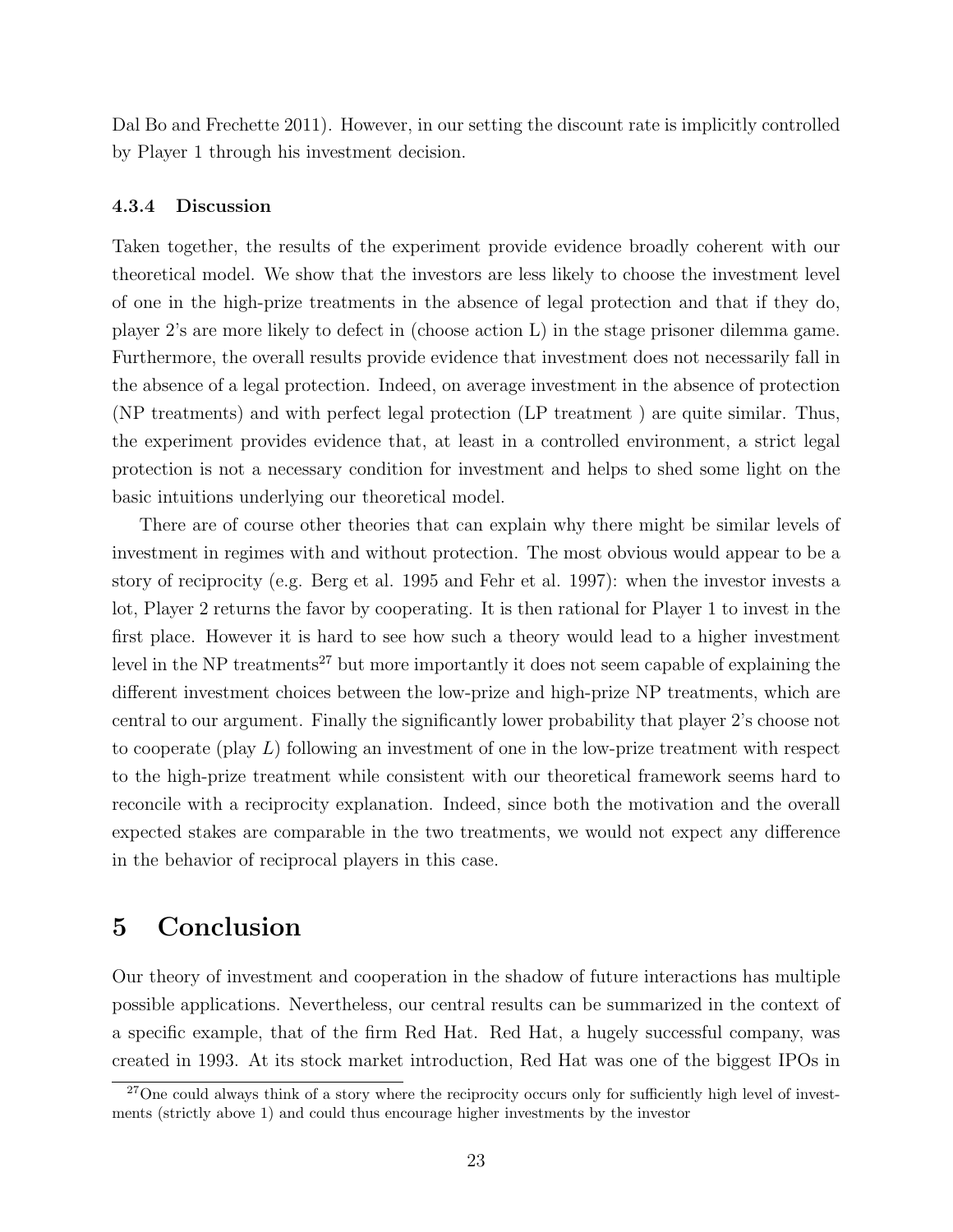the NASDAQ and, since 2009, has been part of the S&P500, with over 3000 employees and revenues of over 500 million dollars. For many, this success is puzzling, since the company's business model is based on open source software. Most of Red Hat's revenues come from the sale to companies of subscriptions, including their own pre-compiled version of the open source operating system Linux, called Red Hat Enterprise Linux, and support services.<sup>28</sup> Two facts are particularly striking. First, as acknowledged in Red Hat's annual report: "anyone can copy, modify and redistribute Red Hat Enterprise Linux (...) however they are not permitted to refer to these products as Red Hat". Numerous clones do indeed exist, but they appear to avoid competing aggressively and do not gain much market share. Second, in spite of a potentially extremely competitive environment, Red Hat invests a lot in research. According to a report from the Linux Foundation, Red Hat is the biggest single contributor to the Linux Kernel (excluding unaffiliated contributors), and pays the salaries of many of the top contributing individuals.

Our model can explain such behavior. On the equilibrium path, Red Hat's clones, rationally choose not to be too aggressive.<sup>29</sup> This can be part of an equilibrium only if Red Hat invests sufficiently in research. It may be the case that Red Hat innovates more than it would have if it worked under patents, in order to maintain clones' incentive not to be too aggressive. Of course such a claim is tricky to establish empirically, in particular because the sources of rents for Red Hat are multiple.<sup>30</sup> In general, inferring a causal relation between the absence of patents and high investment is challenging, given that we cannot observe the investment levels under the counter-factual scenario. This is the main justification for conducting the laboratory experiment that broadly confirms our results and is the first to examine experimentally the incentives to invest in different legal environments.

We started the paper with the evidence provided by Greif (1993) that trade between merchants and intermediaries located on the other side of the Mediterranean was rendered possible by informal institutions. Our model suggests an informal arrangement complementary to the one developed by Greif, and suggests, moreover, that trade might have been even more intense because of the absence of legal rules. Merchants needed to keep the promise of the future high to keep intermediaries cooperative. Interestingly, the model suggests that

<sup>&</sup>lt;sup>28</sup>According to Red Hat's annual report, the revenues from subscriptions in 2010 were \$541M out of a total revenue of  $$652M$ .

<sup>&</sup>lt;sup>29</sup>The manager of a clone declared in an interview, "We have the utmost respect for Red Hat and everything they have done for the community over the years. We have absolutely no desire to upset them" (Kerner 2005).

<sup>30</sup>Note for instance that even though Red Hat does not use patents, it relies on protection of its brand name: clones can sell copies of Red Hat Linux but cannot call them that way. This is compatible with our model where the prisoner's dilemma is such that the innovator can obtain a larger share of profits than the other players on the equilibrium path.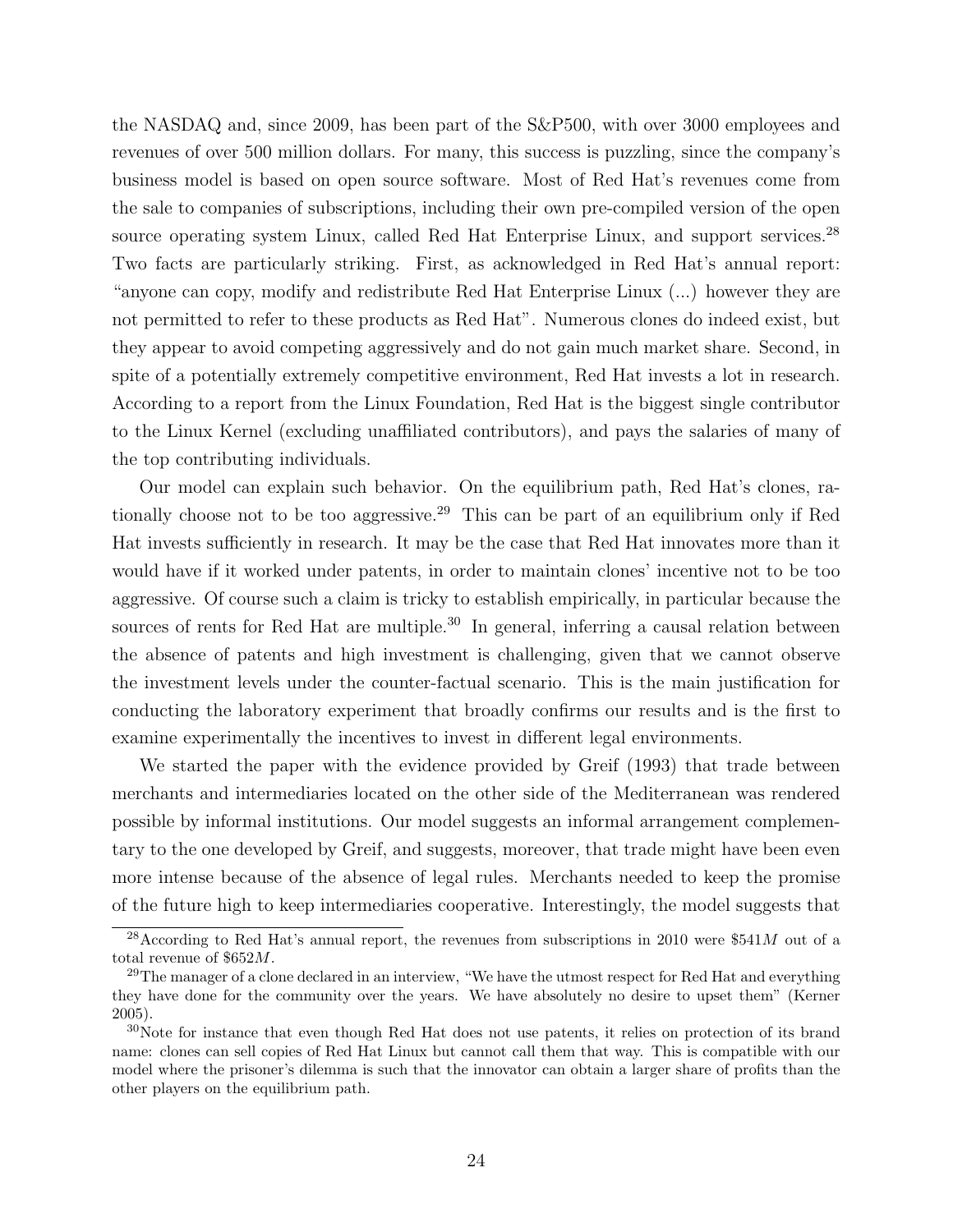the merchants would not send bigger ships (which would leave the incentives to deviate unchanged) but more robust ones having higher chances of reaching their final destination.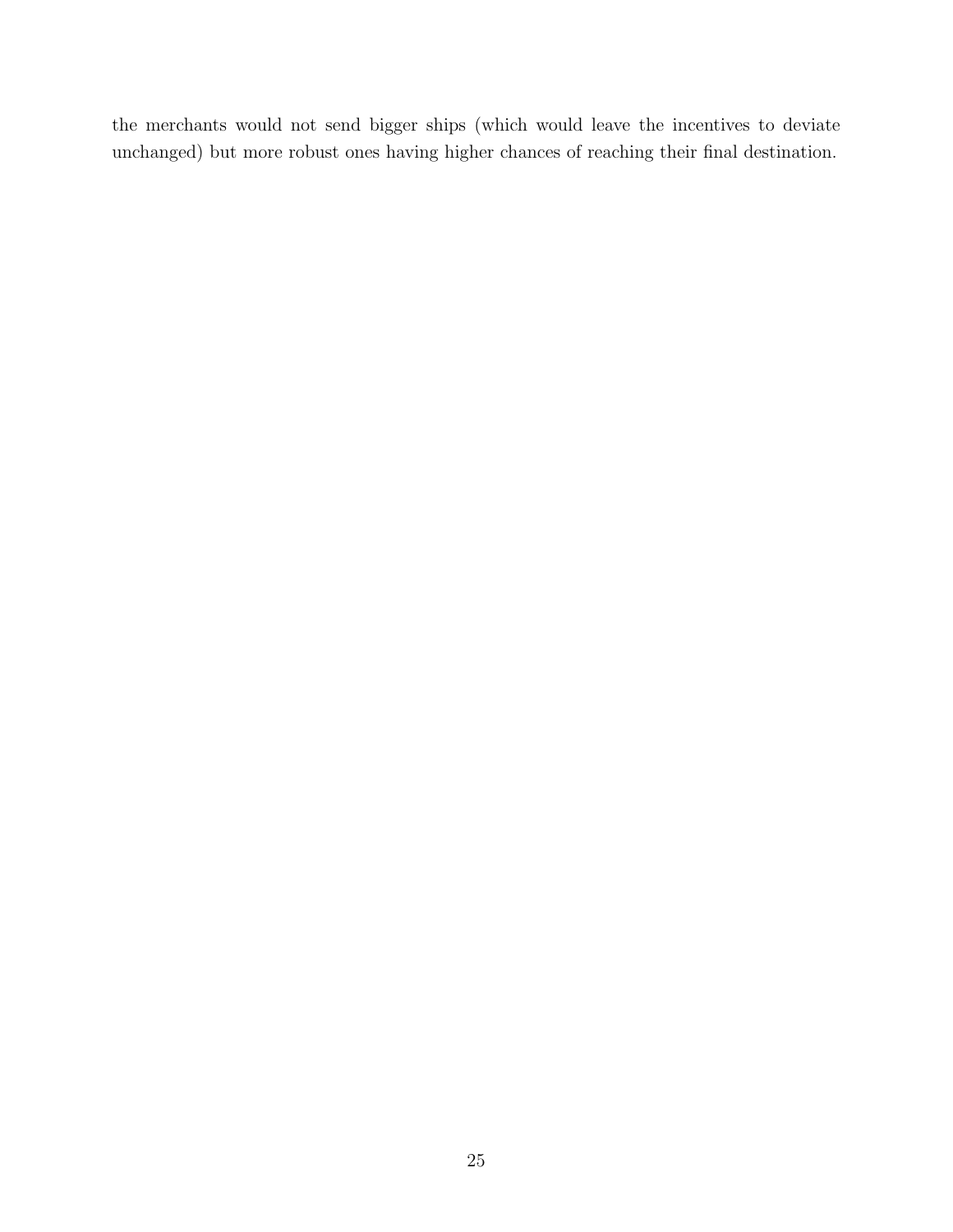## 6 Appendix

**Proof of Proposition 1.** Part  $a$  of the proposition is immediate. For Part  $b$ , suppose there exists a value  $\tilde{\pi}$  and an investment k such that conditions (2) and (3) hold and let Player 1 choose  $\bar{\pi} = \tilde{\pi}$  in Period 0 along with an investment k. Consider an equilibrium path in which all the players play  $C$  forever with a threat of  $D$  forever (the worst punishment) if anyone deviates (including Player 1 initially deviating to a different choice of  $k$ ). Suppose that in period t the realization of the payoff variable is  $\pi_t$  and recall that  $\hat{\pi}_t = \min \{ \pi_t, \bar{\pi} \}.$ Starting in period t, following the path yields a player (for  $i = 1$  or  $o$ )

$$
\alpha_{i}\hat{\pi}_{t} + \alpha_{i} \frac{\delta}{1-\delta} \left( \int_{0}^{\overline{\pi}} \pi dF\left(\pi, k\right) + \overline{\pi} \left(1 - F\left(\overline{\pi}\right)\right) \right)
$$

while deviating yields

$$
\beta_{i}\hat{\pi}_{t} + \lambda_{i} \frac{\delta}{1-\delta} \left( \int_{0}^{\overline{\pi}} \pi dF\left(\pi, k\right) + \overline{\pi} \left(1 - F\left(\overline{\pi}\right)\right) \right)
$$

All players will follow the path if

$$
(\beta_i - \alpha_i) \hat{\pi}_t \leq (\alpha_i - \lambda_i) \frac{\delta}{1 - \delta} \left( \int_0^{\overline{\pi}} \pi dF(\pi, k) + \overline{\pi} (1 - F(\overline{\pi})) \right) \text{ for } i = 1 \text{ and } o
$$
  
iff  $\hat{\pi}_t \leq \frac{\delta}{1 - \delta} R \left( \int_0^{\overline{\pi}} \pi dF(\pi, k) + \overline{\pi} (1 - F(\overline{\pi})) \right)$ 

which holds from condition (2), since  $\hat{\pi}_t \leq \bar{\pi} = \tilde{\pi}$ . Player 1's overall payoff will then be:

$$
-k+\frac{\delta}{1-\delta}\alpha_{1}\left(\int_{0}^{\overline{\pi}}\pi dF\left(\pi,k\right)+\overline{\pi}\left(1-F\left(\overline{\pi}\right)\right)\right)
$$

From condition (3), this expected payoff is larger than the payoff from choosing a different value of k since the other players play  $D$  forever in that case. Therefore conditions  $(2)$  and (3) guarantee that a subgame perfect equilibrium with investment  $k > k_d$  exists.

Conversely, for given k, let  $\tilde{\pi}_{\text{max}} = {\text{sup}} \tilde{\pi} \text{ s.t. 2 holds}$  (we showed in the main text that  $\tilde{\pi}_{\text{max}}$  exists). Then  $\tilde{\pi}_{\text{max}}$  is an upperbound on the single period payoff on which the players can cooperate. If:

$$
-k + \frac{\delta}{1-\delta}\alpha_1 \left( \int_0^{\widetilde{\pi}_{\text{max}}} \pi dF\left(\pi, k\right) + \widetilde{\pi}_{\text{max}}\left(1 - F\left(\widetilde{\pi}_{\text{max}}\right)\right) \right) < -k_d + \frac{\delta}{1-\delta}\lambda_1 \int_0^\infty \pi dF\left(\pi, k_d\right)
$$

then Player 1 will prefer to invest  $k_d$  to k.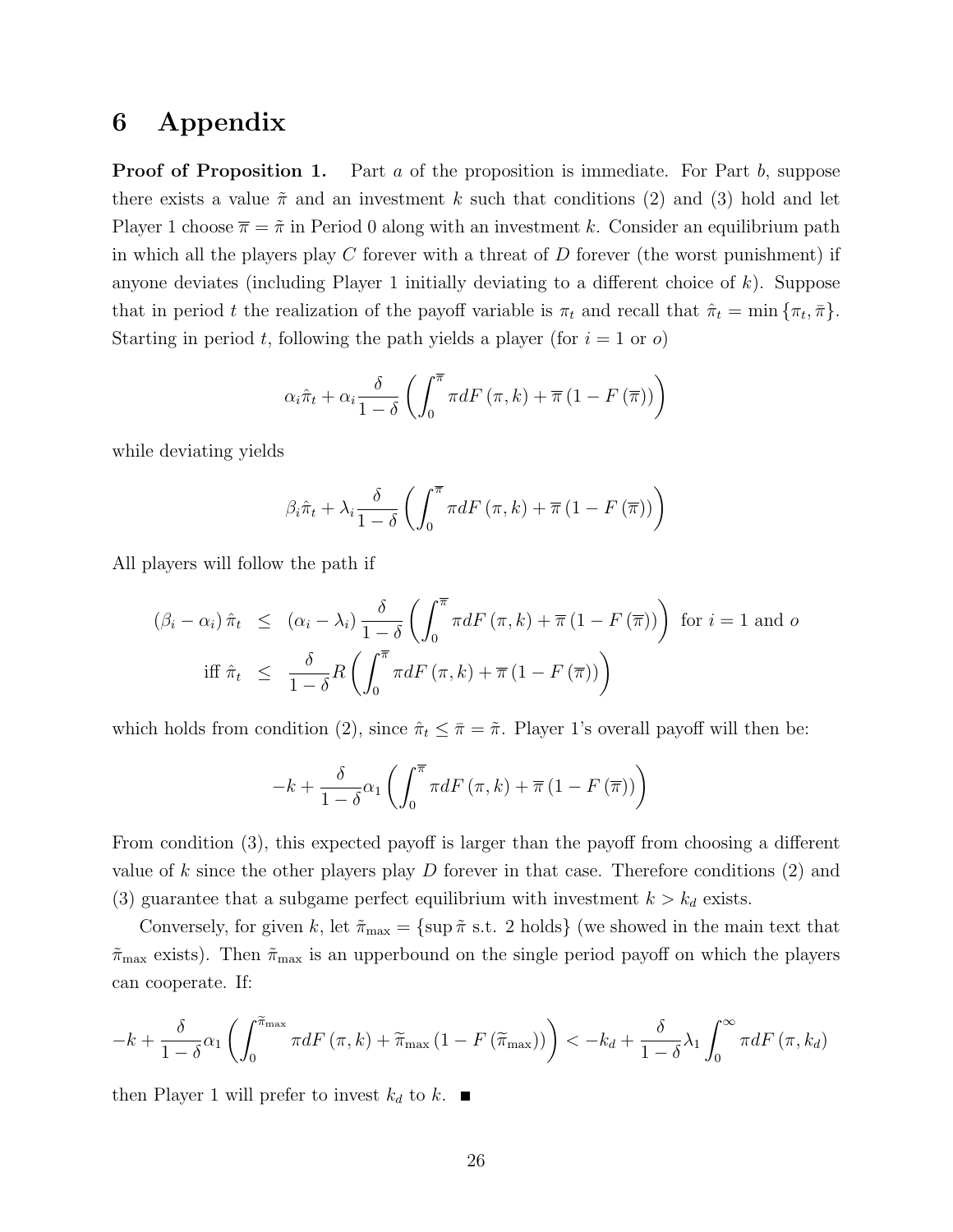**Proof of Proposition 2.** Suppose that under G there is a symmetric subgame perfect equilibrium in which Player 1 invests k. From Proposition 1 there is a  $\tilde{\pi}$  such that

$$
\tilde{\pi} \leq \frac{\delta}{1-\delta} R\left(\int_0^{\tilde{\pi}} \pi dG\left(\pi, k\right) + \tilde{\pi}\left(1 - G\left(\tilde{\pi}\right)\right)\right)
$$

and

$$
-k + \frac{\delta}{1-\delta}\alpha_1 \left( \int_0^{\widetilde{\pi}} \pi dG\left(\pi, k\right) + \widetilde{\pi} \left(1 - G\left(\widetilde{\pi}\right)\right) \right) \geq -k_d + \frac{\delta}{1-\delta}\lambda_1 \int_0^{\infty} \pi dG\left(\pi, k_d\right)
$$

Integrating by parts, we can rewrite these conditions as:

$$
\widetilde{\pi} \leq R \frac{\delta}{1-\delta} \left( \widetilde{\pi} - \int_0^{\widetilde{\pi}} G(\pi, k) d\pi \right)
$$

and

$$
-k + \frac{\delta}{1-\delta}\alpha_1\left(\widetilde{\pi} - \int_0^{\widetilde{\pi}} G(\pi, k) d\pi\right) \geq -k_d + \frac{\delta}{1-\delta}\lambda_1 \int_0^{\infty} \pi dG(\pi, k_d)
$$

Since G is a mean-preserving spread of  $F$ ,  $F$  second order stochastically dominates  $G$ . From the definition of second order stochastic dominance,

$$
\left(\widetilde{\pi} - \int_0^{\widetilde{\pi}} G(\pi, k) d\pi\right) \leq \left(\widetilde{\pi} - \int_0^{\widetilde{\pi}} F(\pi, k) d\pi\right).
$$

Hence,

$$
\widetilde{\pi} \le R \frac{\delta}{1-\delta} \left( \widetilde{\pi} - \int_0^{\widetilde{\pi}} F(\pi, k) d\pi \right)
$$

and

$$
-k + \frac{\delta}{1-\delta} \alpha_1 \left( \tilde{\pi} - \int_0^{\tilde{\pi}} F(\pi, k) d\pi \right) \geq -k_d + \frac{\delta}{1-\delta} \lambda_1 \int_0^{\infty} \pi dG(\pi, k_d)
$$

$$
= -k_d + \frac{\delta}{1-\delta} \lambda_1 \int_0^{\infty} \pi dF(\pi, k_d)
$$

Thus, a choice of  $k$  is also sustainable under  $F$ . Conversely, we give an example in the main text showing that some investments  $k \neq k_d$  can be part of an equilibrium under F and not under  $G$ .

Proof of Proposition 3. We can rewrite the conditions of Proposition 1 for an investment  $k$  as:

$$
\frac{\pi_0}{m} \le \frac{\delta}{1-\delta} Rmh(k) \frac{\pi_0}{m} \Leftrightarrow \frac{1}{m} \le \frac{\delta}{1-\delta} Rh(k)
$$
\n(4)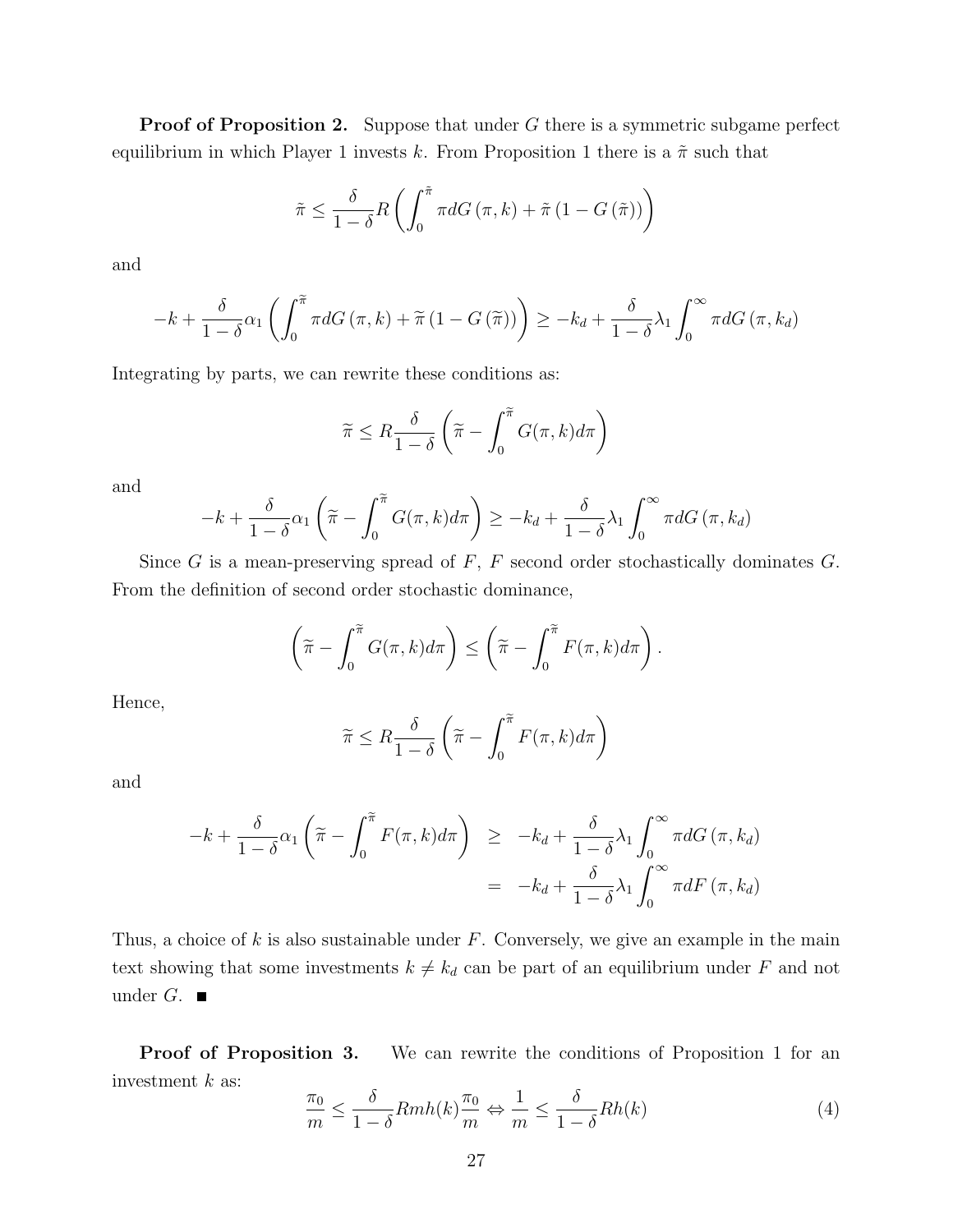and

$$
-k + \frac{\delta}{1-\delta} \alpha_1 \pi_0 h(k) \geq -k_d + \frac{\delta}{1-\delta} \lambda_1 \pi_0 h(k_d)
$$
\n<sup>(5)</sup>

Let  $\overline{m}$  be defined by:

$$
\frac{1}{\overline{m}}=\frac{\delta}{1-\delta}Rh(k^*)
$$

For  $m > \overline{m}$ , the cooperation constraint (4) is satisfied. Given that  $k^*$  is part of an equilibrium for  $m=1$ , the investment constraint  $(5)$  is also satisfied. So, as stated in the Proposition 1,  $k^*$  is a subgame perfect equilibrium and so are some values k larger and smaller than  $k^*$ .

For  $m < \overline{m}$ , the cooperation constraint (4) evaluated at  $k^*$  is violated, so that following an investment of  $k \leq k^*$  the players play non-cooperatively and the only possible equilibrium with  $k \leq k^*$  is the degenerate equilibrium, where Player 1 chooses  $k = k_d$ .

There is however a range of values such that some investments strictly above  $k^*$  are part of an equilibrium. Define  $m$  as:

$$
\frac{1}{\underline{m}} = \frac{\delta}{1-\delta} Rh(\underline{k})
$$

where  $\underline{k}$  is such that:

$$
-\underline{k} + \frac{\delta}{1-\delta}\alpha_1\pi_0 h(\underline{k}) = -k_d + \frac{\delta}{1-\delta}\lambda_1\pi_0 h(k_d)
$$

Given this definition, for  $m \geq m$ , an investment of  $k > k^*$  is part of a subgame perfect equilibrium. This establishes the second result of the Proposition.

Finally, for  $m < m$ , the only non-degenerate equilibria would involve investments above  $k$ . We show below that this would lead to negative profits and cannot therefore be an equilibrium. Thus, for this region, the only subgame perfect equilibrium is the degenerate equilibrium.

Define:

$$
G(k) = -k + \frac{\delta}{1-\delta} \alpha_1 \pi_0 h(k) - \left(-k_d + \frac{\delta}{1-\delta} \lambda_1 \pi_0 h(k_d)\right)
$$

We know  $G(k^*) > 0$ ,  $G(\underline{k}) = 0$ , and because  $G'' < 0$ , this implies that  $G' < 0$  for  $k > \underline{k}$ . Thus  $G(k) < 0$  for  $k > k$ 

**Proof of Proposition 4.** The proof follows the same lines as the proof of Proposition 3. Given the distribution function at hand, the condition for cooperation can be rewritten as  $\tilde{\pi} \leq \frac{\delta}{1-\delta}Rp(k^*)\tilde{\pi}$ . Let  $\overline{R}$  be defined by  $1 = \frac{\delta}{1-\delta}\overline{R}p(k^*)$ . Since  $k^*$  forms part of a strict equilibrium,  $\min_i \left[ \frac{\bar{\alpha}_i - \bar{\lambda}_i}{\bar{\beta}_i - \bar{\alpha}_i} \right]$  $\bigg\} > \bar{R}$  and  $-k^* + \frac{\delta}{1-\delta}$  $\frac{\delta}{1-\delta}\bar{\alpha}_1p(k^*)\tilde{\pi}>-k_d+\frac{\delta}{1-\delta}$  $\frac{\delta}{1-\delta}\bar{\lambda}_1 p(k_d)\tilde{\pi}$ . By continuity, there are parameters  $\alpha_i, \beta_i, \gamma_i$ , and  $\lambda_i$  for which  $R > \overline{R}$  and Player 1 invests more than  $k^*$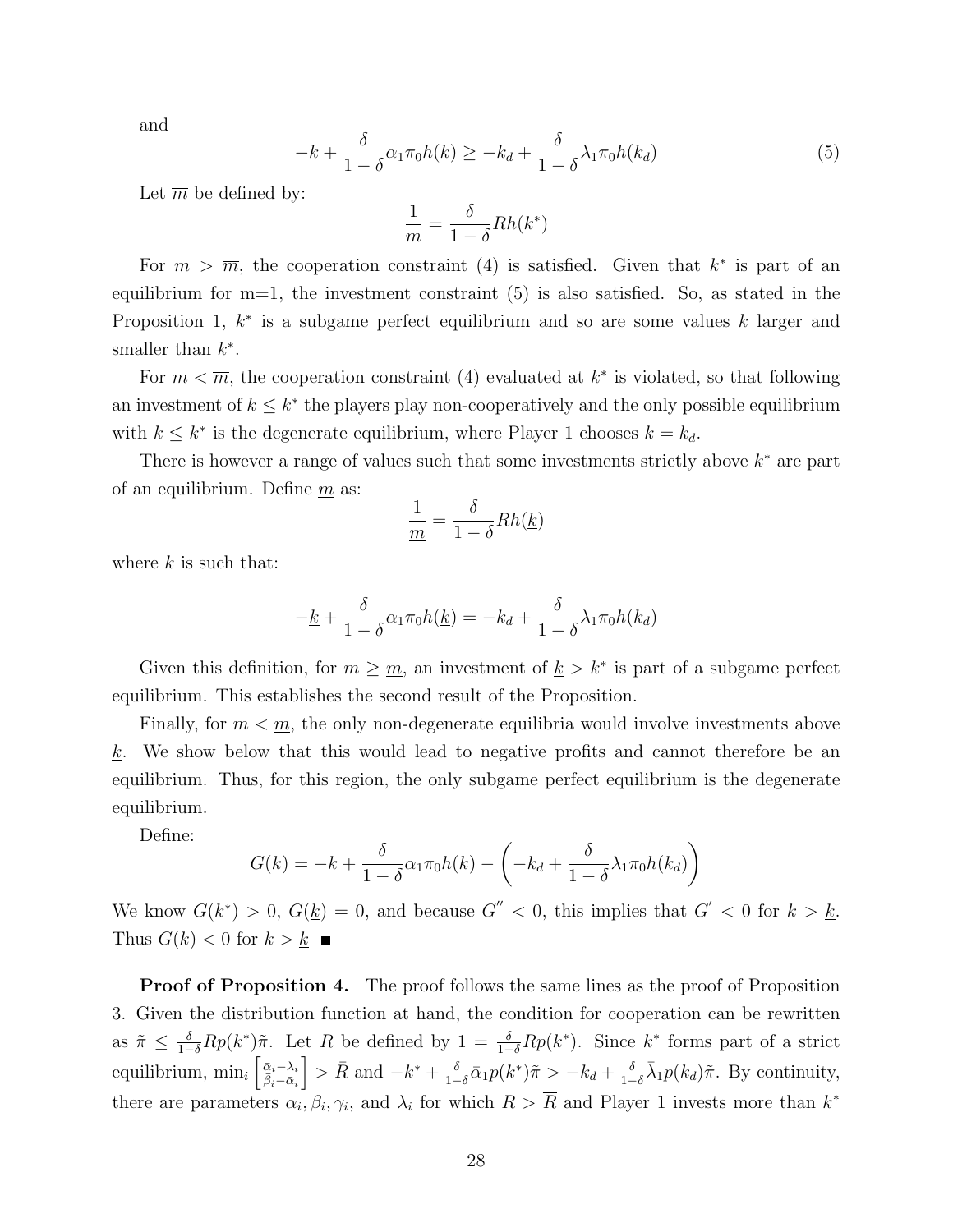and parameters for which he invests less. In these equilibria, the other players threaten to play non-cooperatively if Player 1 does not make the "appropriate" investment.

If  $R < \overline{R}$ , investing  $k^*$  can no longer be part of an equilibrium since the players will play non-cooperatively following an investment  $k^*$ . To induce the players to play cooperatively, a higher level of investment needs to be made. Again, by continuity there are parameter values for which  $R < \overline{R}$  and a higher investment forms part of an equilibrium.

Finally, let  $G(k) = -k + \frac{\delta}{1-k}$  $\frac{\delta}{1-\delta}p(k)\tilde{\pi}$ . Notice that,  $G(0) = 0$  and  $G(k^*) > 0$ . Since  $G'' < 0$ and  $G\left(\frac{\delta}{1-\delta}\right)$  $\frac{\delta}{1-\delta}\tilde{\pi}$  < 0, there exists a  $\hat{k} > k^*$  such that  $G(\hat{k}) = 0$  and  $G(k) < 0$  for all  $k > \hat{k}$ . Define <u>R</u> by  $1 = \frac{\delta}{1-\delta}$  Rp( $\hat{k}$ ). For  $R < \underline{R}$ , cooperation is possible only if  $k > \hat{k}$ . But Player 1 cannot recoup such an investment since, for all  $k > \hat{k}$  and  $\alpha_1, -k + \alpha_1 \frac{\delta}{1-\delta}$  $\frac{\delta}{1-\delta}p(k)\tilde{\pi} < G(k) < 0.$ Thus, in this region, the only subgame perfect equilibrium involves an investment  $k = k_d$ .

**Proof of Proposition 5.** Since  $k^*$  is a strict equilibrium for  $H = 0, -k^* + \frac{\delta}{1-\delta}$  $\frac{\delta}{1-\delta}\bar{\alpha}_1p\left(k^*\right)\tilde{\pi} >$  $-k_d+\frac{\delta}{1-\delta}$  $\frac{\delta}{1-\delta}\bar{\lambda}_1 p(k_d)\tilde{\pi}$ . Let  $\hat{H}$  be defined by  $\hat{H} = -k^* + \frac{\delta}{1-\delta}$  $\frac{\delta}{1-\delta}\lambda_1 p(k^*)\pi$ . For  $0 \le H \le \hat{H}$ , an investment of the fixed cost H plus the variable cost  $k^*$  remains part of an equilibrium. For  $H > \hat{H}$ , a variable investment of  $k^*$  is not part of an equilibrium, since  $-k^* - H + \frac{\delta}{k-1}$  $\frac{\delta}{1-\delta}\lambda_1 p(k^*) \pi < 0.$ Moreover, neither is any variable investment  $k > k^*$  since  $\frac{d}{dk}(-k^* - H + \frac{\delta}{1-\delta})$  $\frac{\delta}{1-\delta}\lambda_1 p\left(k^*\right)\pi\big)=$  $-1 + \frac{\delta}{1-\delta}\lambda_1 p'(k^*) \pi < -1 + \frac{\delta}{1-\delta}p'(k^*) \pi = 0$  and  $\frac{d^2}{dk^2}$  $\frac{d^2}{dk^2}\left(-k-H+\frac{\delta}{1-\delta}\right)$  $\frac{\delta}{1-\delta}\lambda_1 p(k)\,\pi\big)<0.$  Since  $k^*$ is a strict equilibrium,  $1 < \frac{\delta}{1-\delta}Rmh(k')$ . Let  $k' < k^*$  be defined by  $1 = \frac{\delta}{1-\delta}Rmh(k')$  and H' be defined by  $-k'-H'+\frac{\delta}{1-\delta}$  $\frac{\delta}{1-\delta}\lambda_1 p(k')\pi=0.$  For all  $H\in(\hat{H},H')$ , an investment of k' forms  $part of an equilibrium.$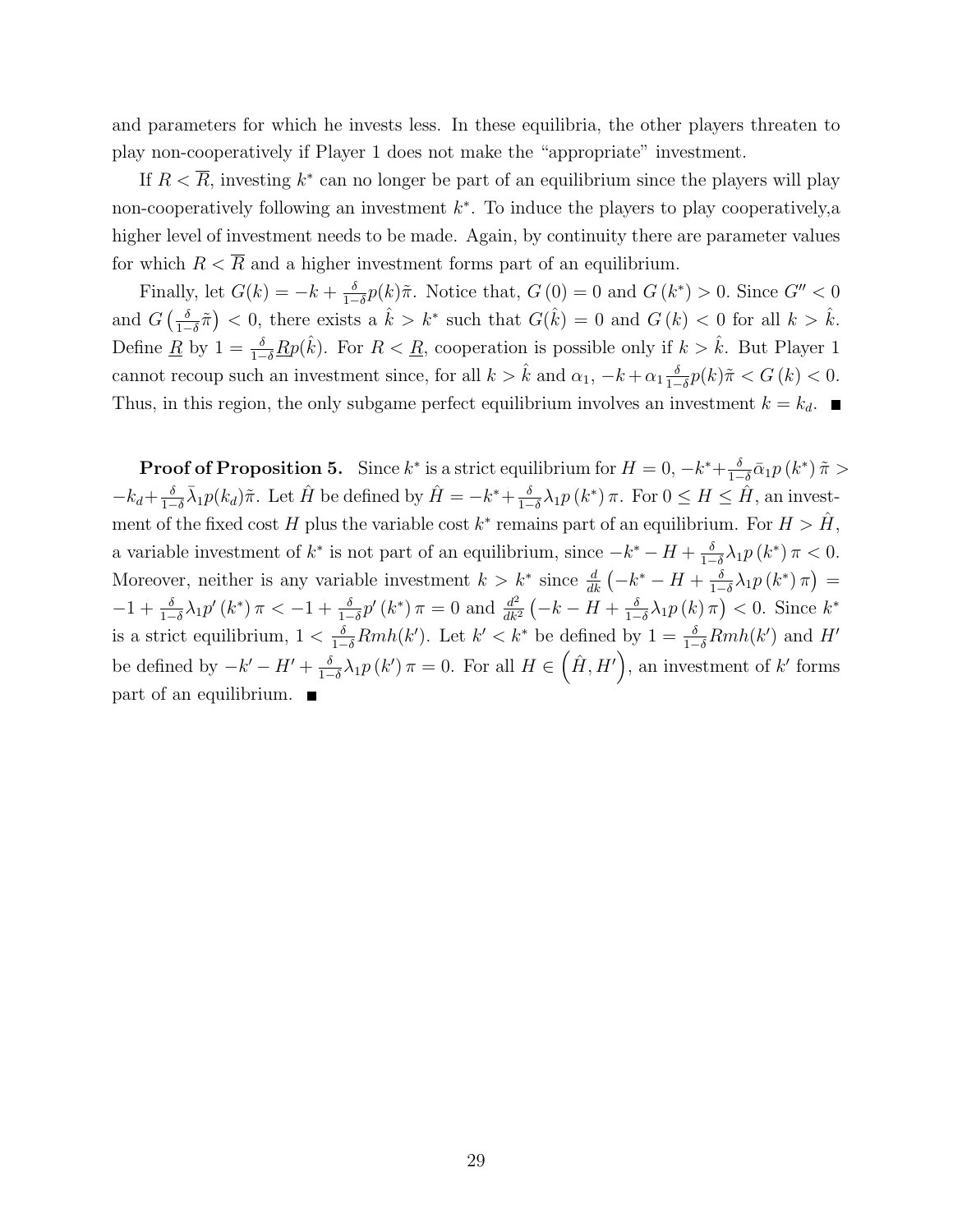|            |       | Low-prize treatments | High-prize treatments |             |
|------------|-------|----------------------|-----------------------|-------------|
| Investment | Prize | Probability          | Prize                 | Probability |
|            |       |                      | 16                    |             |
|            |       | 0.3                  | 16                    | 0.15        |
| 6          |       | 0.4                  | 16                    | 0.2         |
| 11         |       | 0.5                  | 16                    | 0.25        |
|            |       |                      |                       |             |

Table 1: Investment options in high vs low prize treatments

|  |  | Table 2: Stage prisoner's dilemma experimental game |  |
|--|--|-----------------------------------------------------|--|
|  |  |                                                     |  |

|   | H             |              |
|---|---------------|--------------|
| H | $\Pi/2,\Pi/2$ | $\mid 0,\Pi$ |
| L | $\Pi$ , 0     | 0, 0         |

Note:  $\Pi = 8$  for the low-prize treatments and  $\Pi = 16$  for the high-prize treatments

| Table 3: Profits and deviation incentives in NP treatments |  |  |  |  |  |
|------------------------------------------------------------|--|--|--|--|--|
|------------------------------------------------------------|--|--|--|--|--|

|            | Low-prize  | treatments | High-prize | treatments |
|------------|------------|------------|------------|------------|
| Investment | Expected   | Deviation  | Expected   | Deviation  |
|            | profits of | incentive  | profits of | incentives |
|            | player 1   |            | player 1   |            |
|            | 10.8       | $-2.8$     | 14.8       | 1.2        |
| 6          | 13.1       | $-5.1$     | 17.1       | $-1.1$     |
| 11         | 15.3       | $-7.3$     | 19.3       | $-3.3$     |
|            |            |            |            |            |

NOTE: Expected profits of player 1 calculated under the assumption that  $(H, H)$  is played whenever a prize is obtained. Deviation incentives is the difference between the prize (i.e deviation profits) and the expected profits if  $(H, H)$  is played whenever a prize is obtained (i.e expected profits on equilibrium path). A positive value for the deviation incentives means that level of investment cannot be part of an equilibrium.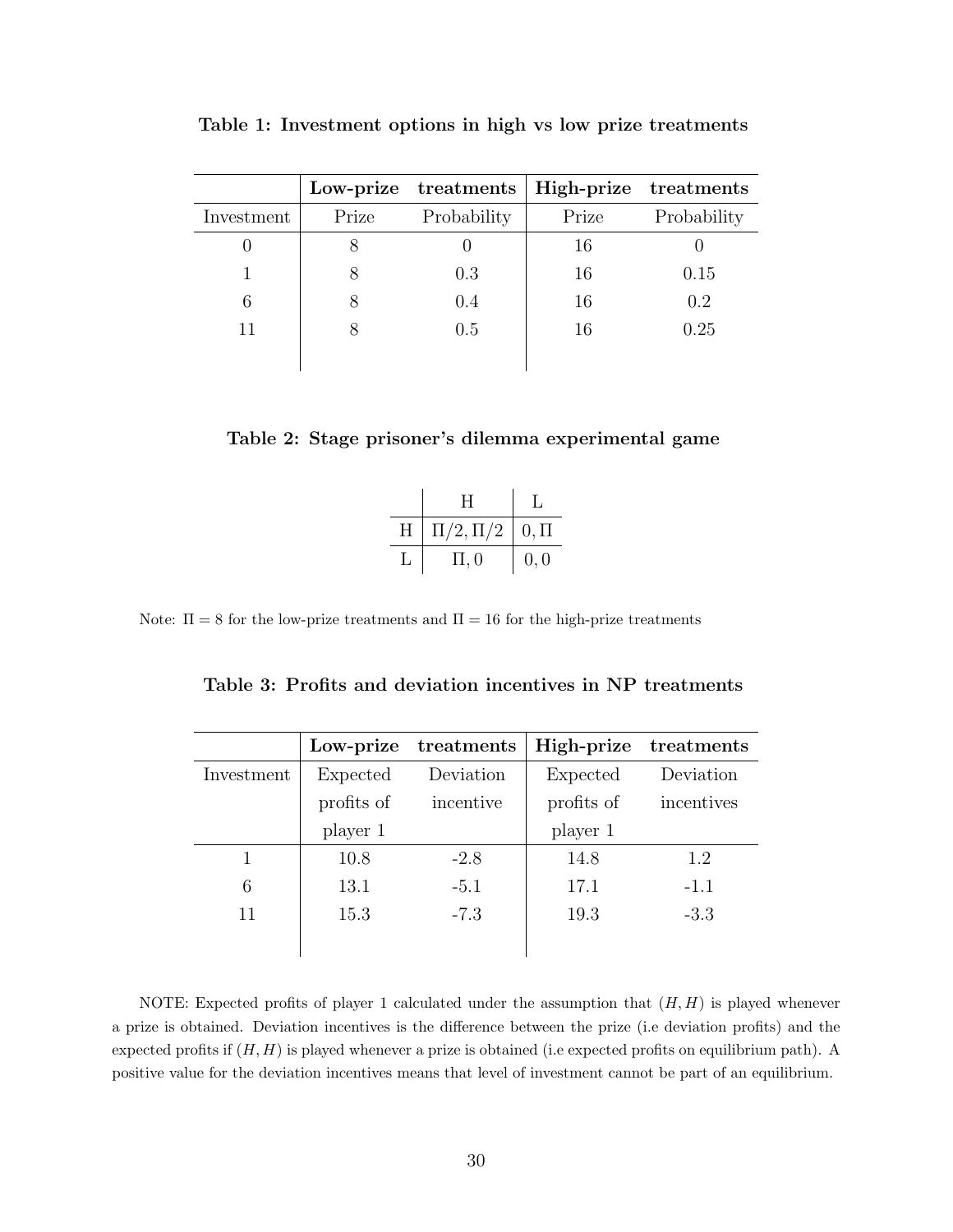|                                   | (1)  | (2)                     | (3)  |
|-----------------------------------|------|-------------------------|------|
| LP treatment                      | .57  | .52                     | .16  |
|                                   |      | $(.50)$ $(.40)$ $(.60)$ |      |
|                                   |      |                         |      |
| Individual controls (except risk) | no   | yes                     | yes  |
| All controls                      | no   | no                      | yes  |
| Number of observations            | 1756 | 1702.                   | 1692 |

Table 4: Probability of observing no investment by player 1

NOTE: Standard errors clustered at the session level in parentheses. \*\*\*Significant at the 1 percent level, \*\*Significant at the 5 percent level , \*Significant at the 10 percent level

|                                   | (1)          | (2)                     | (3)    |
|-----------------------------------|--------------|-------------------------|--------|
| Low prize treatment               | $37**$       | $.29***$                | $.37*$ |
|                                   |              | $(.15)$ $(.13)$ $(.21)$ |        |
|                                   |              |                         |        |
| Individual controls (except risk) | $\mathbf{n}$ | yes                     | yes    |
| All controls                      | no           | no                      | yes    |
| Number of observations            | 947          |                         | 893    |

Table 5: Probability of observing investment of 1 by player 1

NOTE: Standard errors clustered at the session level in parentheses . \*\*\*Significant at the 1 percent level, \*\*Significant at the 5 percent level , \*Significant at the 10 percent level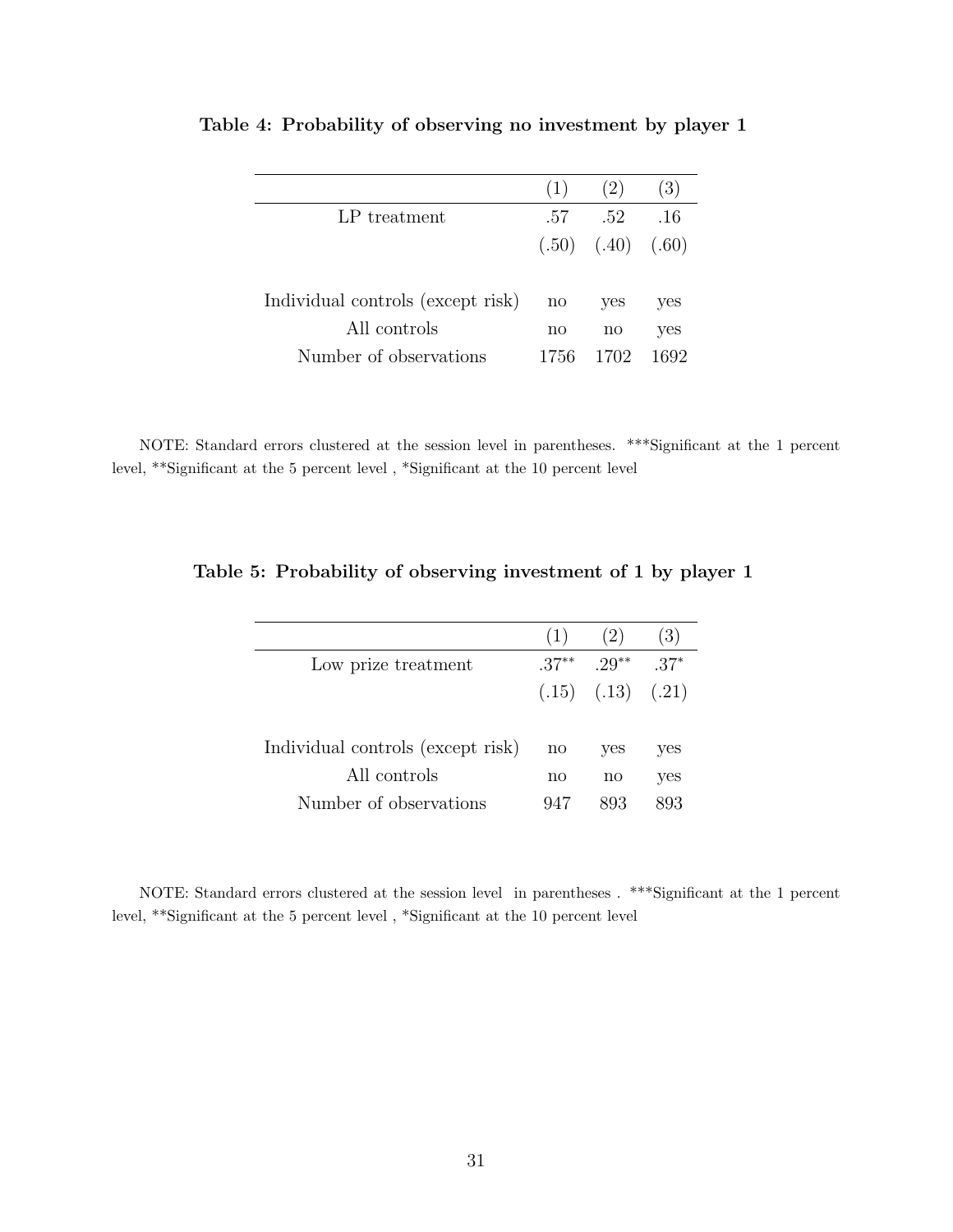|                                   | (1)          | 2)                      | (3)      |
|-----------------------------------|--------------|-------------------------|----------|
| Low prize treatment               | $-.44$       | - 36                    | $-.71**$ |
|                                   |              | $(.38)$ $(.31)$ $(.36)$ |          |
|                                   |              |                         |          |
| Individual controls (except risk) | $\mathbf{n}$ | yes                     | yes      |
| All controls                      | no           | no                      | yes      |
| Clustered standard errors         | no           | no                      | no       |
| Number of observations            | 183          | 171                     | 167      |
|                                   |              |                         |          |

Table 6: Probability of player 2 playing  $L$  in games where player 1 invested 1

NOTE: We keep only observations corresponding to the first time a prize is obtained in the game (provided it exists). Standard errors clustered at the session level in parentheses. \*\*\*Significant at the 1 percent level, \*\*Significant at the 5 percent level , \*Significant at the 10 percent level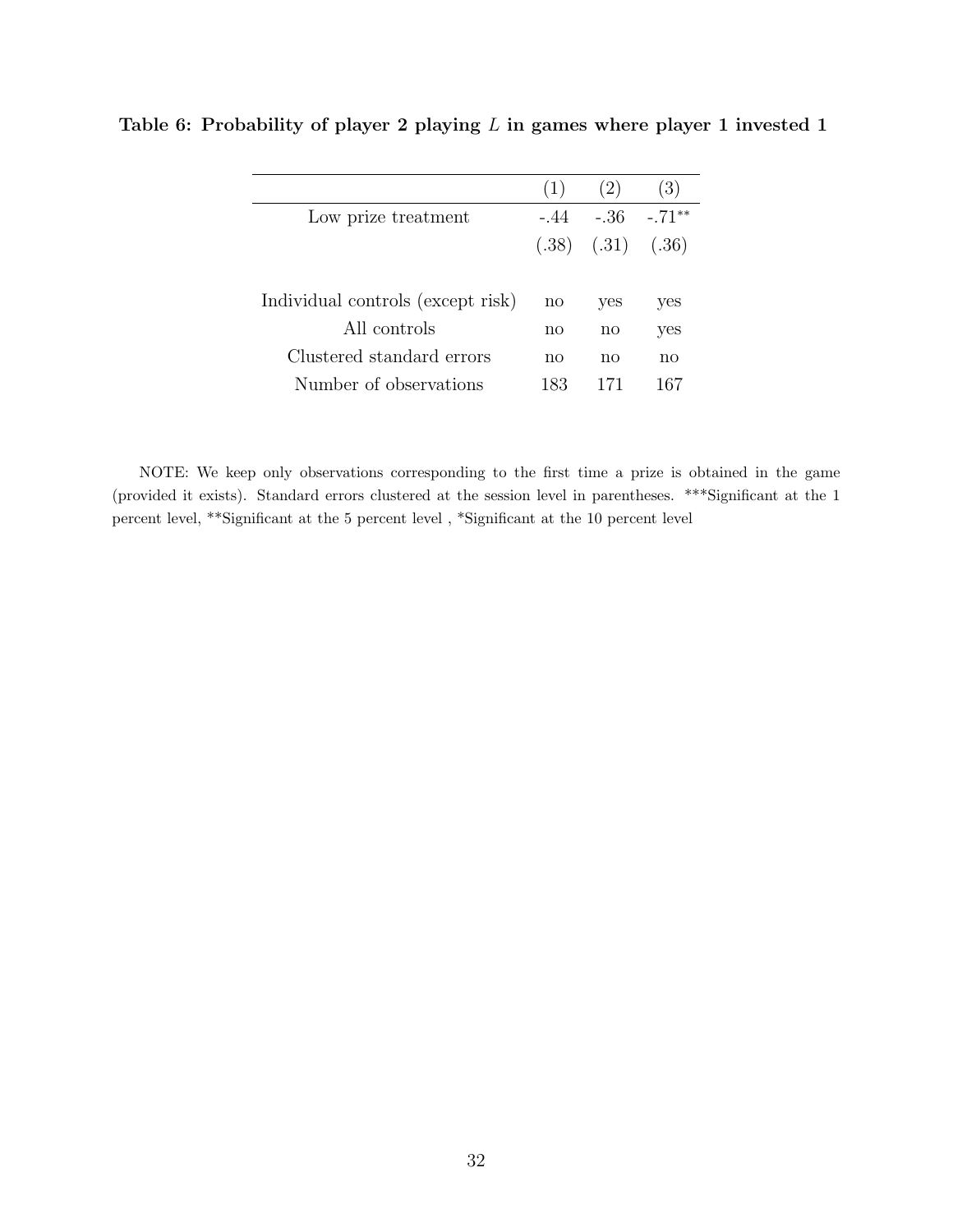



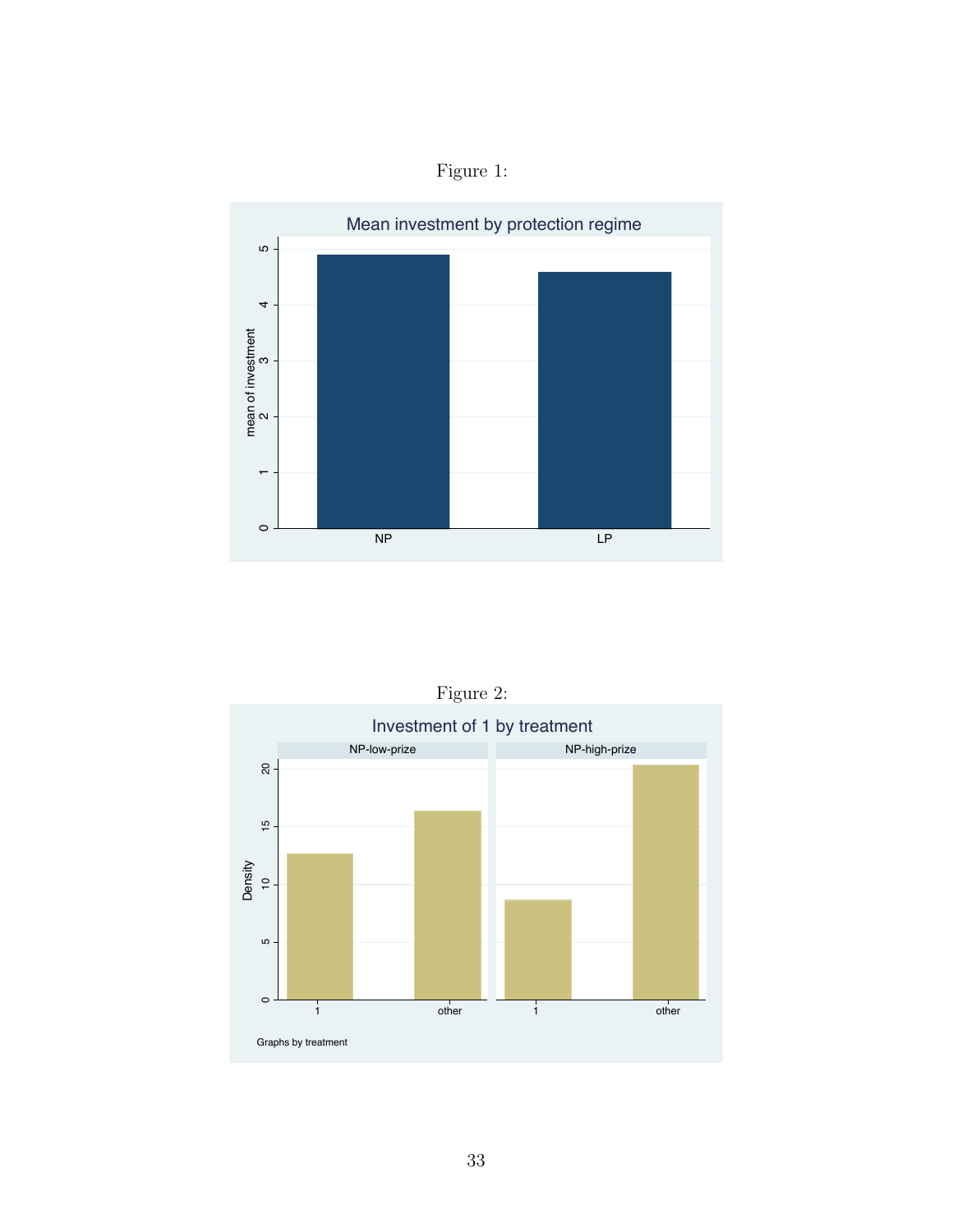



Figure 4: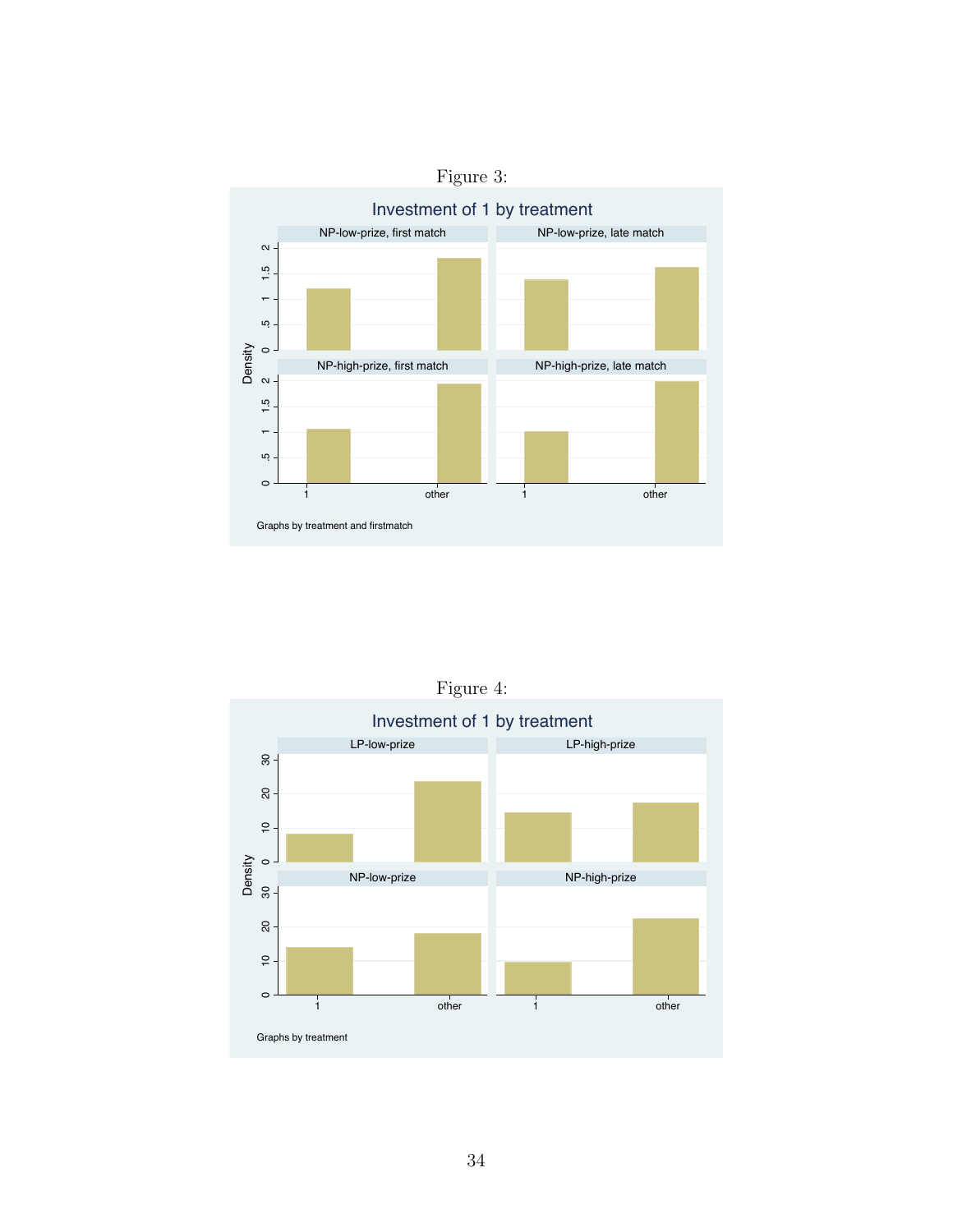

Figure 6: Cooperation by treatment for investment of 1 NP-low-prize NP-high-prize **.**<br>5 المسابق Density io.  $\circ$ LL HL LH HH LL HL LH HH Actions' distribution in the PD Graphs by treatment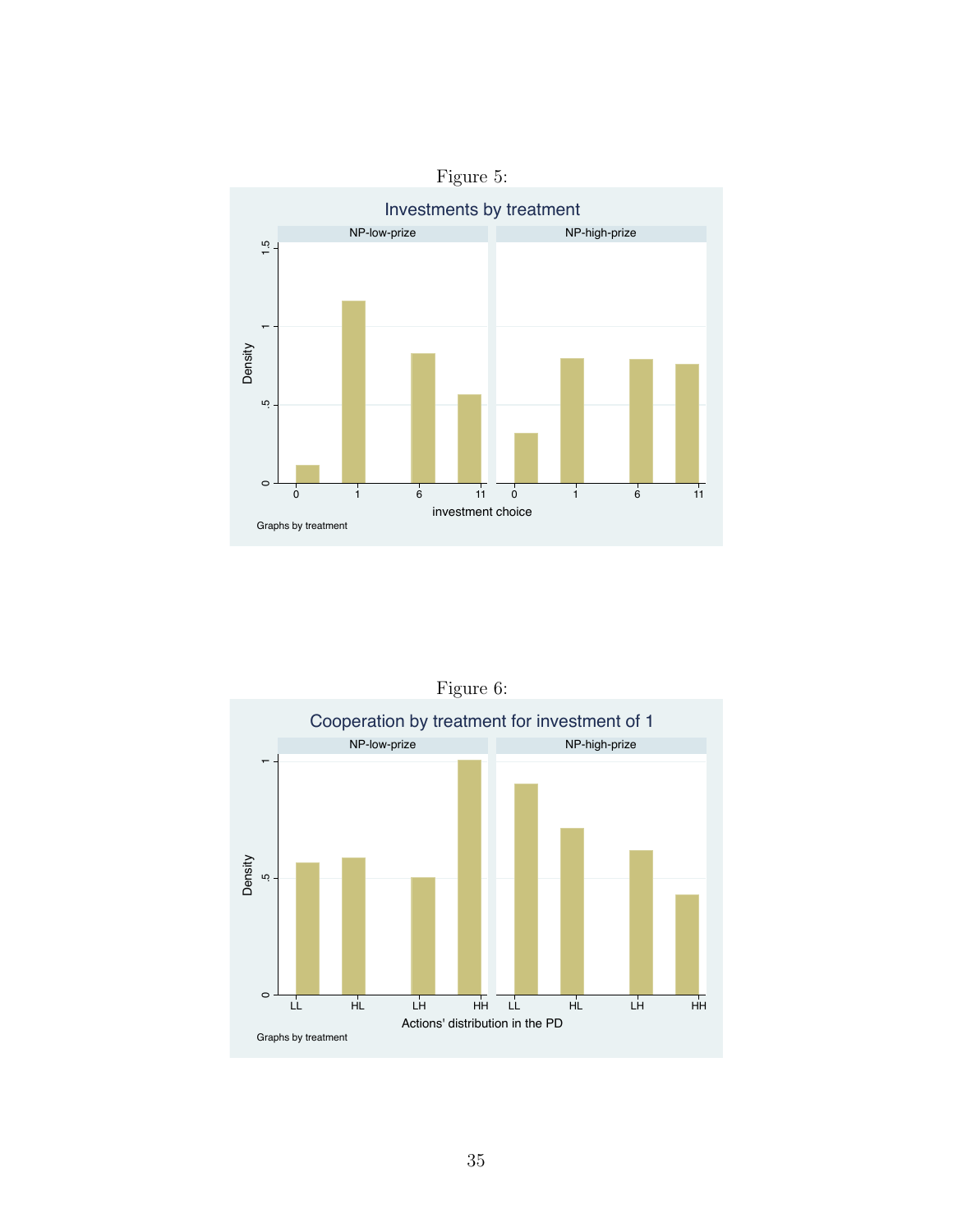



Figure 8: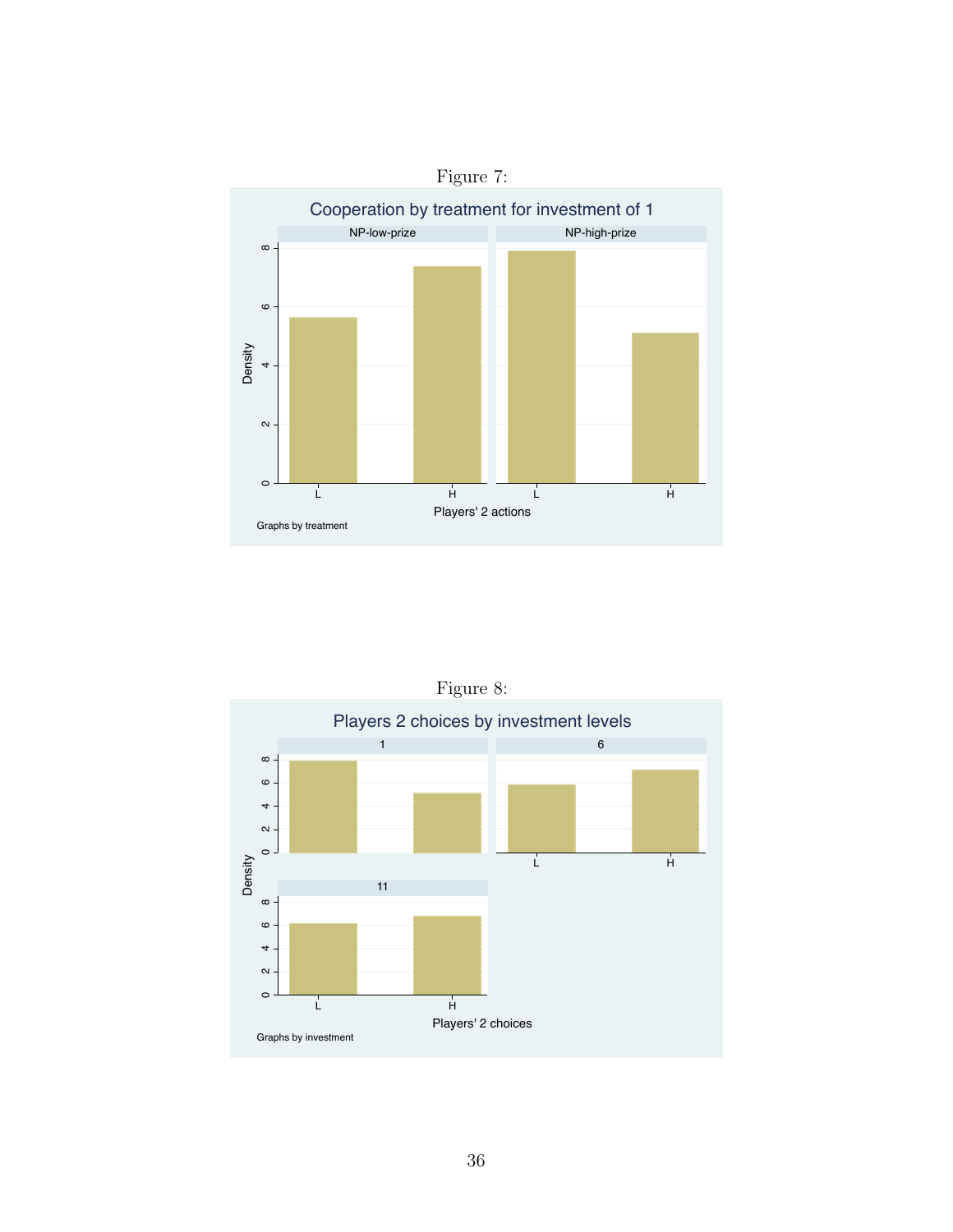#### REFERENCES

Aoyagi, Masaki and Guillaume R. Fréchette. 2009. "Collusion as Public Monitoring Becomes Noisy: Experimental Evidence." Journal of Economic Theory, 144(3): 1135- 1165.

Anton, James and Dennis Yao. 1994. "Expropriation and inventions: appropriable rents in the absence of property rights." The American Economic Review, 84(1): 190-209.

Anton, James and Dennis Yao. 2002. "The sale of ideas: strategic disclosure, property rights and contracting." The Review of Economic Studies, 69(3): 513-531.

Benassy-Quere Agnes, Coupet Mathieu et Mayer Thierry. 2007. "Institutional Determinants of Foreign Direct Investment." World Economy, 30(5).

Benoît, Jean-Pierre. 1985. "Innovation and Imitation in a Duopoly." Review of Economic Studies, 52(1): 99-106.

Berg, Joyce, Dickhaut, John and Kevin McCabe. 1995. "Trust, Reciprocity, and Social History."Games and Economic Behavior, 10(1), 122-42.

Bessen, James and Robert Hunt. 2007. "An empirical look at software patents." Journal of Economics and Management, 16(1): 157-189.

Bigoni, Maria, Potters, Jan and Giancarlo Spagnolo. 2012. "Flexibility and Collusion with Imperfect Monitoring."CEPR Discussion Papers 8877.

Boldrin, Michele and David Levine. 2002. "The Case Against Intellectual Property." The American Economic Review Papers and Proceedings, 92(2): 209-212.

Boldrin, Michele and David Levine. 2005. "Intellectual Property and the Efficient Allocation of Surplus from Creation." Review of Economic Research on Copyright Issues,  $2(1): 45-67.$ 

Boldrin, Michele and David Levine. 2008. "Against intellectual monopoly." Cambridge University Press.

Camera, Gabriele and Marco Casari. 2009. "Cooperation among strangers under the shadow of the future."American Economic Review, 99(3): 979-1005.

Cooper, David J. and Kai-Uwe Kuhn. 2011. "Communication, Renegotiation, and the Scope for Collusion.".

Dal Bo, Pedro. 2005. "Cooperation under the Shadow of the Future: experimental evidence from infinitely repeated games."American Economic Review, 85(5): 1591-1604.

Dal Bo Pedro. 2007. "Tacit collusion under interest rate fluctuations." Rand Journal of Economics, 38(2): 1-8.

Dal Bo, Pedro and Guillaume Fréchette. 2011. "The Evolution of Cooperation in Infinitely Repeated Games: Experimental Evidence."American Economic Review, 101(1): 411-429.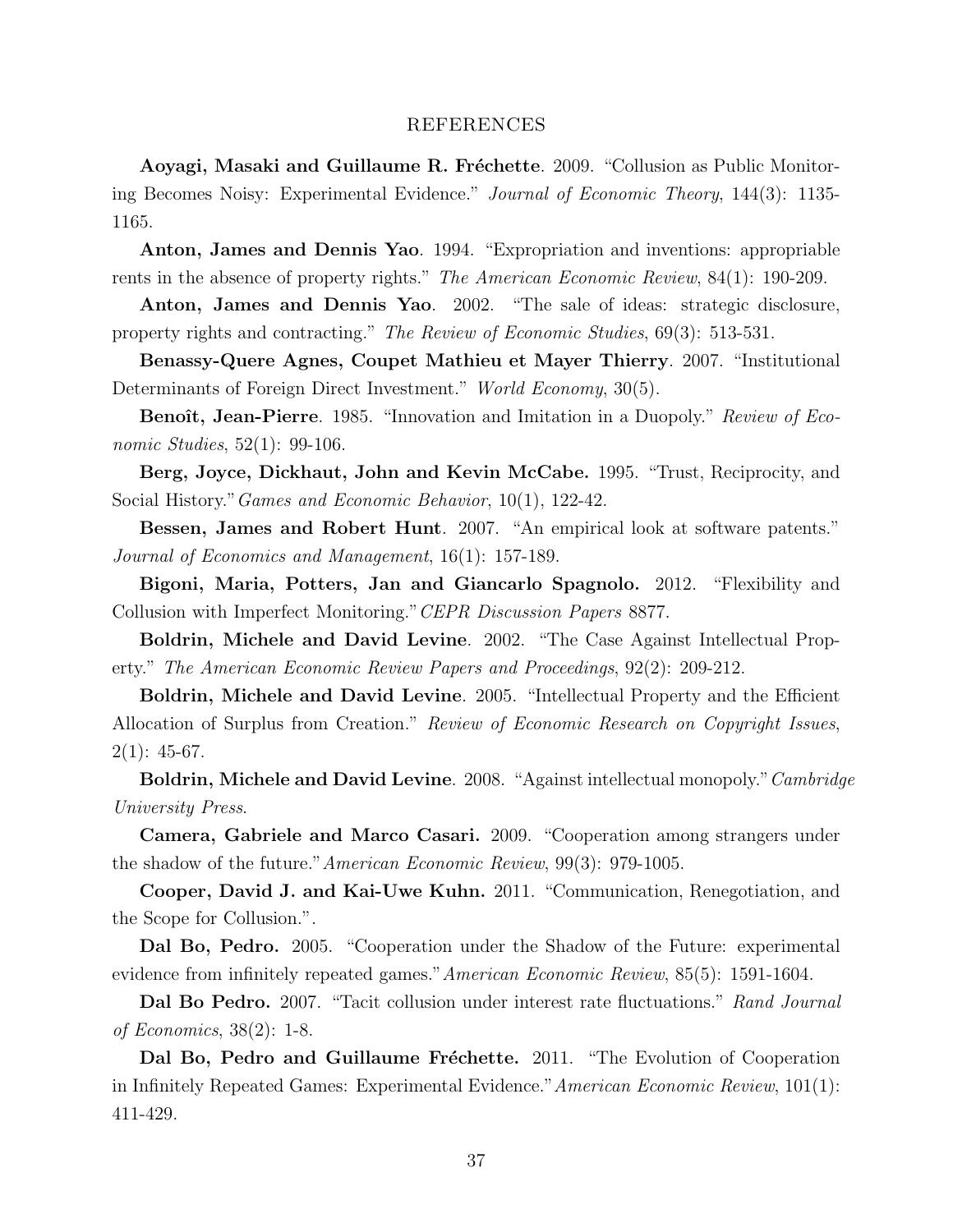Christian Daude and Ernesto Stein. 2007. "The quality of institutions and foreign direct investment." *Economics and Politics*, 19: 317-344.

Dohmen, Thomas, Falk, Armin, Huffman, David, Sunde, Uwe, Schupp, Jrgen and Gert G. Wagner. 2011. "Individual Risk Attitudes: New Evidence from a Large, Representative, Experimentally-Validated Survey" Journal of the European Economic Association. 9(3): 522-550.

Dorsey, Thomas, Helaway Tadesse, Sukhwinder Singh, and Zuzana Brixiova. 2008. "The Landscape of Capital Flows to Low-Income Countries. IMF Working Paper.

Dreber, Anna, David G. Rand, Drew Fudenberg, and Martin A. Nowak. 2008. "Winners Dont Punish. Nature,  $452(20)$ : 34851.

Duncan, Roderick . 2006. "Price or politics? An investigation of the causes of expropriation." Australian Journal of Agricultural and Resource Economics, 50(1): 85-101

Falk, Armin and James J. Heckman. 2009. "Lab Experiments are a Major Source of Knowledge in the Social Sciences." Science, 326: 535-538.

Fehr, Ernst, Simon Gachter and Georg Kirchsteiger. 1997. "Reciprocity as a contract enforcement device." Econometrica, 65(4): 833-860.

Greif, Avner. 1989. "Reputation and Coalitions in Medieval Trade: Evidence on the Maghribi Traders." *Journal of Economic History*, 69(4): 857–82.

Greif, Avner. 1993. "Contract Enforceability and Economic Institutions in Early Trade: The Maghribi Traders' Coalition." American Economic Review, 83(3): 525-48.

Halac, Marina. 2013. "Investing in a Relationship." forthcoming Rand Journal of Economics.

Henry, Emeric and Carlos Ponce. 2011. "Waiting to imitate: on the dynamic pricing of knowledge." Journal of Political Economy, 119(5): 959-981.

Henry, Emeric and Francisco Ruiz-Aliseda. 2012. "Innovation beyond Patents: Technological Complexity as a Protection against Imitation."

Klein, Benjamin and Keith Leffler. 1981. "The Role of Market Forces in Assuring Contractual Performance.."Journal of Political Economy, 89:615-41.

Levine, David K. and Salvatore Modica. 2013. "Peer Punishment and the Strength of Groups."

Levin, Jonathan. 2003. "Relational Incentive Contracts.." American Economic Review, 93(3): 835-857.

Meloso, Debrah, Copic, Jernej and Peter Bossaerts. 2009. "Promoting Intellectual Discovery: Patents vs. Markets." Science, 323(5919): 1335-1339.

Mikesell, Raymond. 1971. "Foreign Investment in the Petroleum and Mineral Industries: Case Studies of Investor-Host Country Relations" .